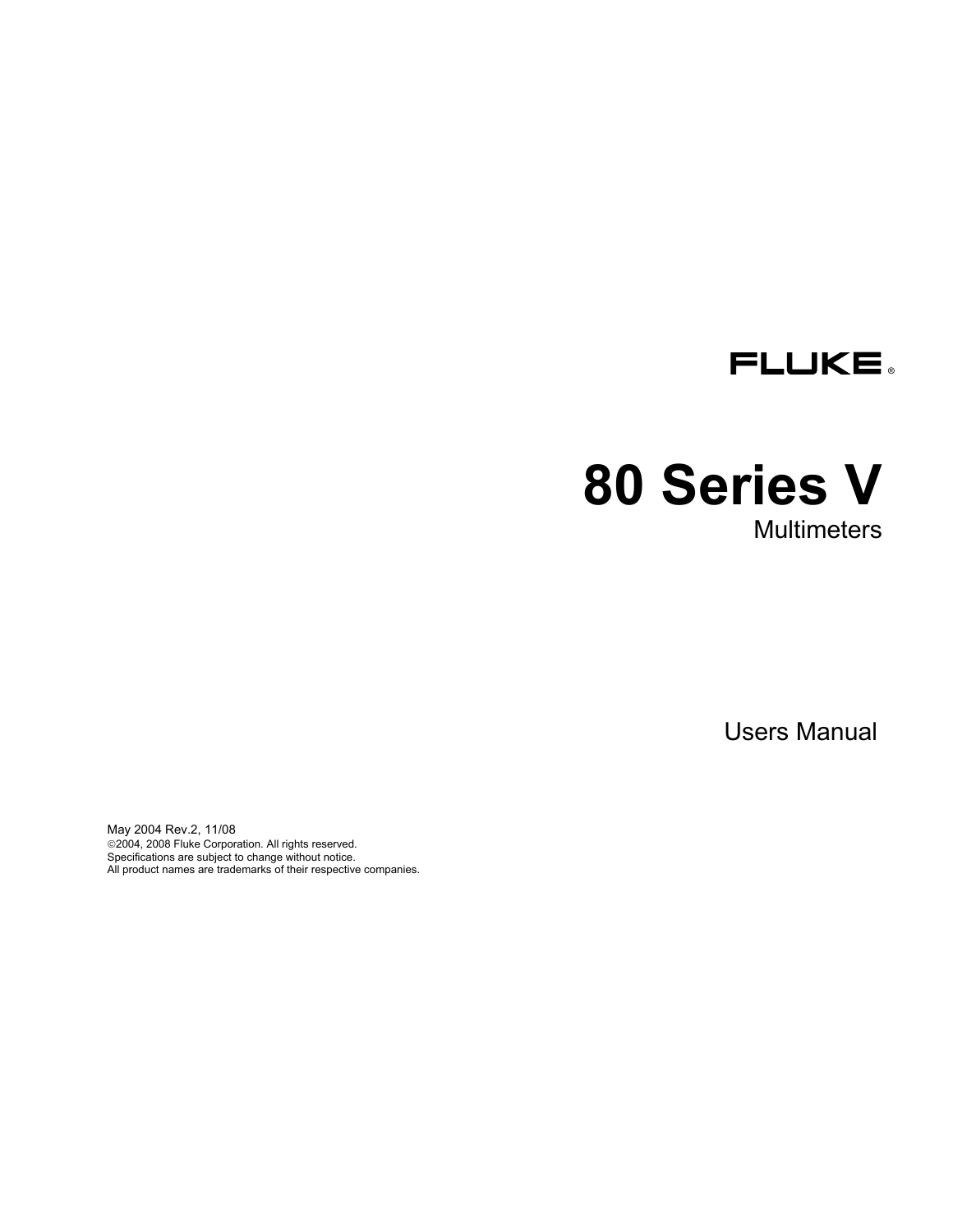## **Lifetime Limited Warranty**

Each Fluke 20, 70, 80, 170 and 180 Series DMM will be free from defects in material and workmanship for its lifetime. As used herein, "lifetime" is defined as seven years after Fluke discontinues manufacturing the product, but the warranty period shall be at least ten years from the date of purchase. This warranty does not cover fuses, disposable batteries, damage from neglect, misuse, contamination, alteration, accident or abnormal conditions of operation or handling, including failures caused by use outside of the product's specifications, or normal wear and tear of mechanical components. This warranty covers the original purchaser only and is not transferable.

For ten years from the date of purchase, this warranty also covers the LCD. Thereafter, for the lifetime of the DMM, Fluke will replace the LCD for a fee based on then current component acquisition costs.

To establish original ownership and prove date of purchase, please complete and return the registration card accompanying the product, or register your product on http://www.fluke.com. Fluke will, at its option, repair at no charge, replace or refund the purchase price of a defective product purchased through a Fluke authorized sales outlet and at the applicable international price. Fluke reserves the right to charge for importation costs of repair/replacement parts if the product purchased in one country is sent for repair elsewhere.

If the product is defective, contact your nearest Fluke authorized service center to obtain return authorization information, then send the product to that service center, with a description of the difficulty, postage and insurance prepaid (FOB Destination). Fluke assumes no risk for damage in transit. Fluke will pay return transportation for product repaired or replaced in-warranty. Before making any non-warranty repair, Fluke will estimate cost and obtain authorization, then invoice you for repair and return transportation.

THIS WARRANTY IS YOUR ONLY REMEDY. NO OTHER WARRANTIES, SUCH AS FITNESS FOR A PARTICULAR PURPOSE, ARE EXPRESSED OR IMPLIED. FLUKE SHALL NOT BE LIABLE FOR ANY SPECIAL, INDIRECT, INCIDENTAL OR CONSEQUENTIAL DAMAGES OR LOSSES, INCLUDING LOSS OF DATA, ARISING FROM ANY CAUSE OR THEORY. AUTHORIZED RESELLERS ARE NOT AUTHORIZED TO EXTEND ANY DIFFERENT WARRANTY ON FLUKE'S BEHALF. Since some states do not allow the exclusion or limitation of an implied warranty or of incidental or consequential damages, this limitation of liability may not apply to you. If any provision of this warranty is held invalid or unenforceable by a court or other decision-maker of competent jurisdiction, such holding will not affect the validity or enforceability of any other provision.

|      | <b>Fluke Corporation</b> | Fluke Europe B.V.   |
|------|--------------------------|---------------------|
|      | P.O. Box 9090            | P.O. Box 1186       |
|      | Everett WA               | 5602 B.D. Eindhoven |
| 2/02 | 98206-9090               | The Netherlands     |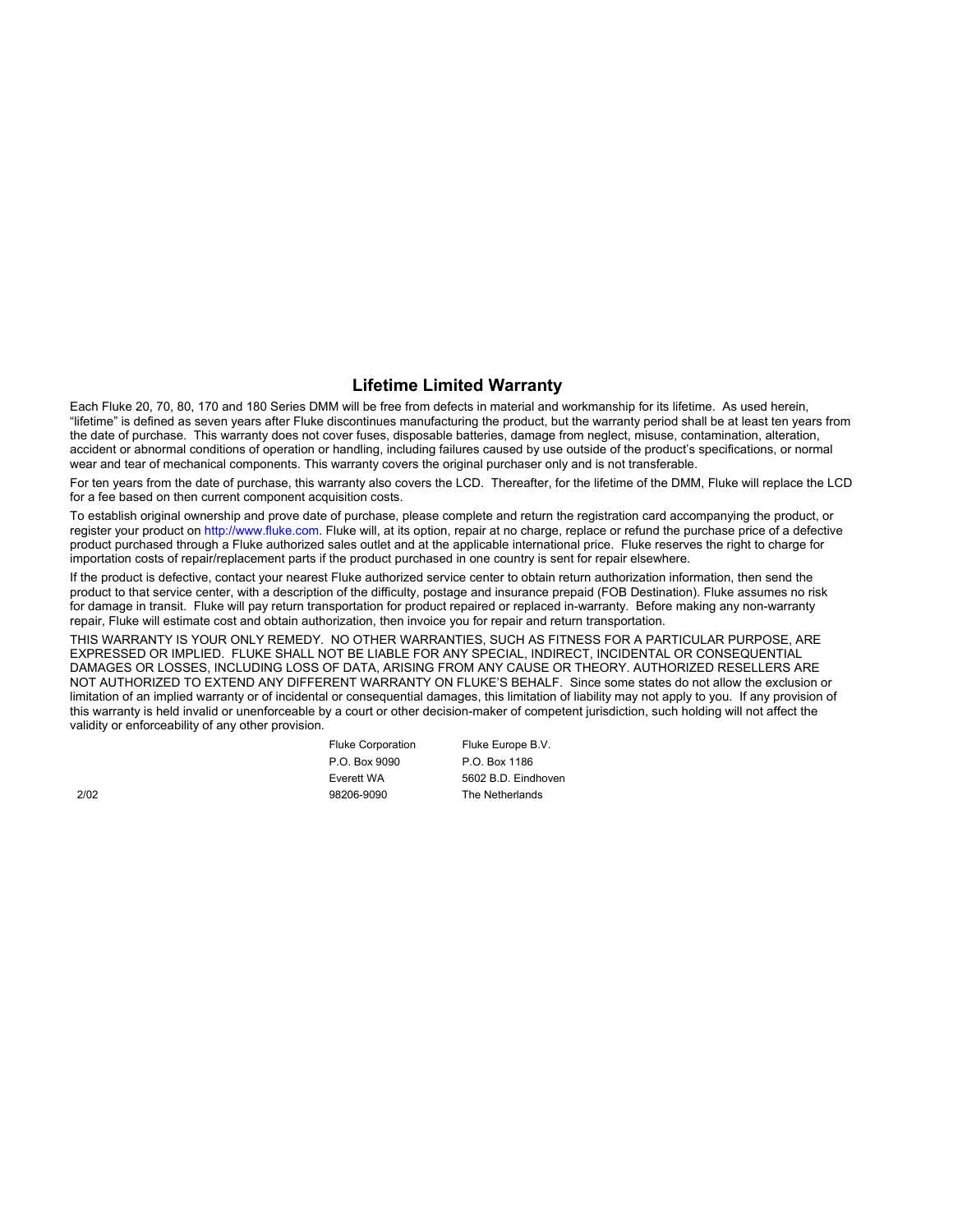# **Table of Contents**

#### **Title**

#### Page

| 13  |
|-----|
|     |
|     |
|     |
|     |
|     |
| 16  |
|     |
|     |
|     |
| -21 |
|     |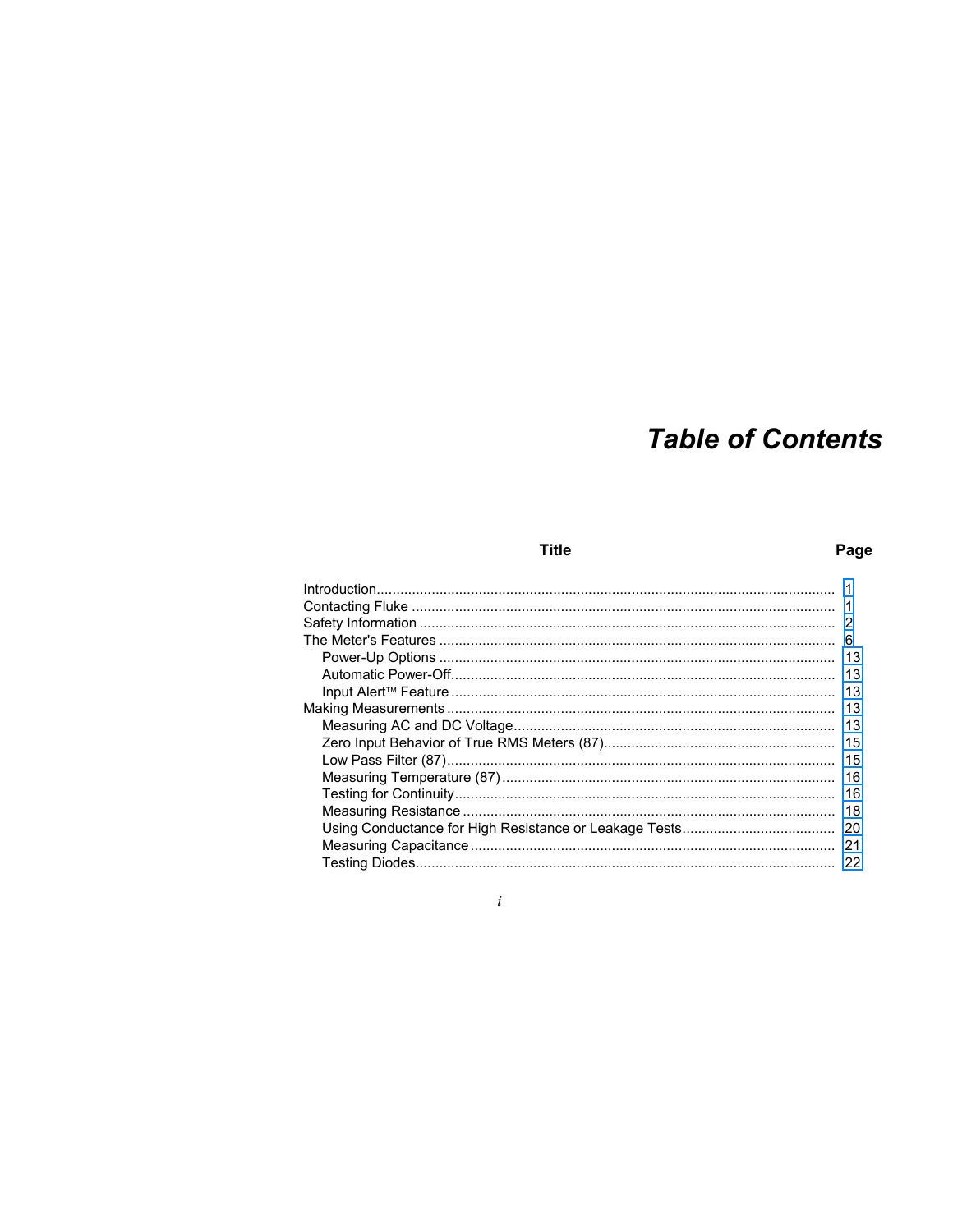|  | <b>80 Series V</b> |  |
|--|--------------------|--|
|  | Users Manual       |  |

| 24 |
|----|
| 27 |
| 29 |
| 30 |
| 30 |
| 31 |
| 31 |
| 31 |
| 32 |
| 32 |
| 34 |
| 34 |
| 35 |
| 35 |
| 35 |
| 36 |
| 37 |
| 37 |
| 43 |
| 44 |
|    |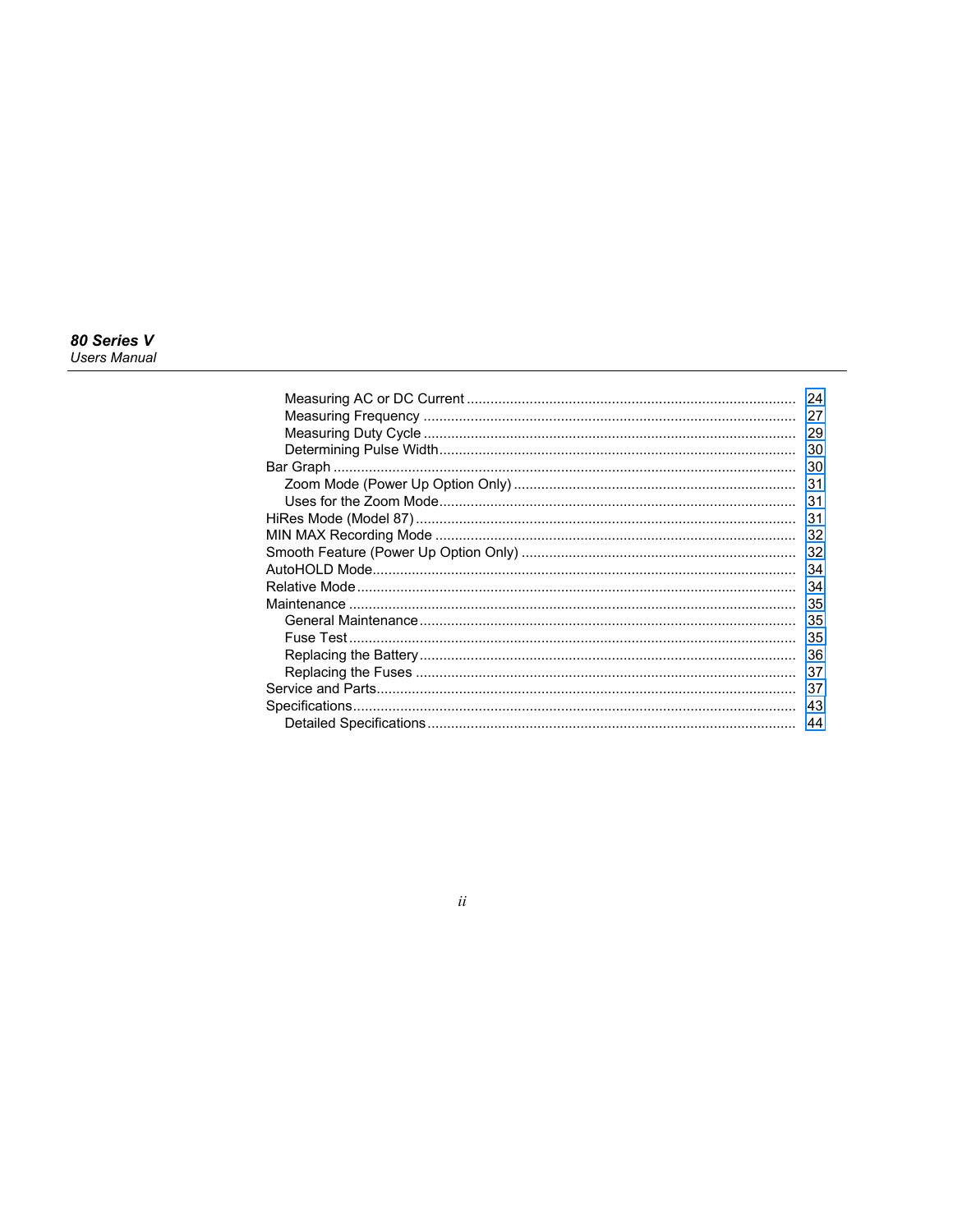# **List of Tables**

| <b>Table</b>    | Title | Page |
|-----------------|-------|------|
| $\mathbf 1$     |       |      |
| 2 <sub>1</sub>  |       |      |
| 3.              |       |      |
| 4.              |       |      |
| 5.              |       |      |
| 6.              |       |      |
| 7.              |       |      |
| 8.              |       |      |
| 9.              |       |      |
| 10.             |       |      |
| 11 <sub>1</sub> |       |      |
| 12 <sub>1</sub> |       |      |
| 13.             |       |      |
| 14 <sub>1</sub> |       |      |
| 15.             |       |      |
| 16.             |       |      |
| 17 <sub>1</sub> |       |      |
| 18.             |       |      |
| 19.             |       |      |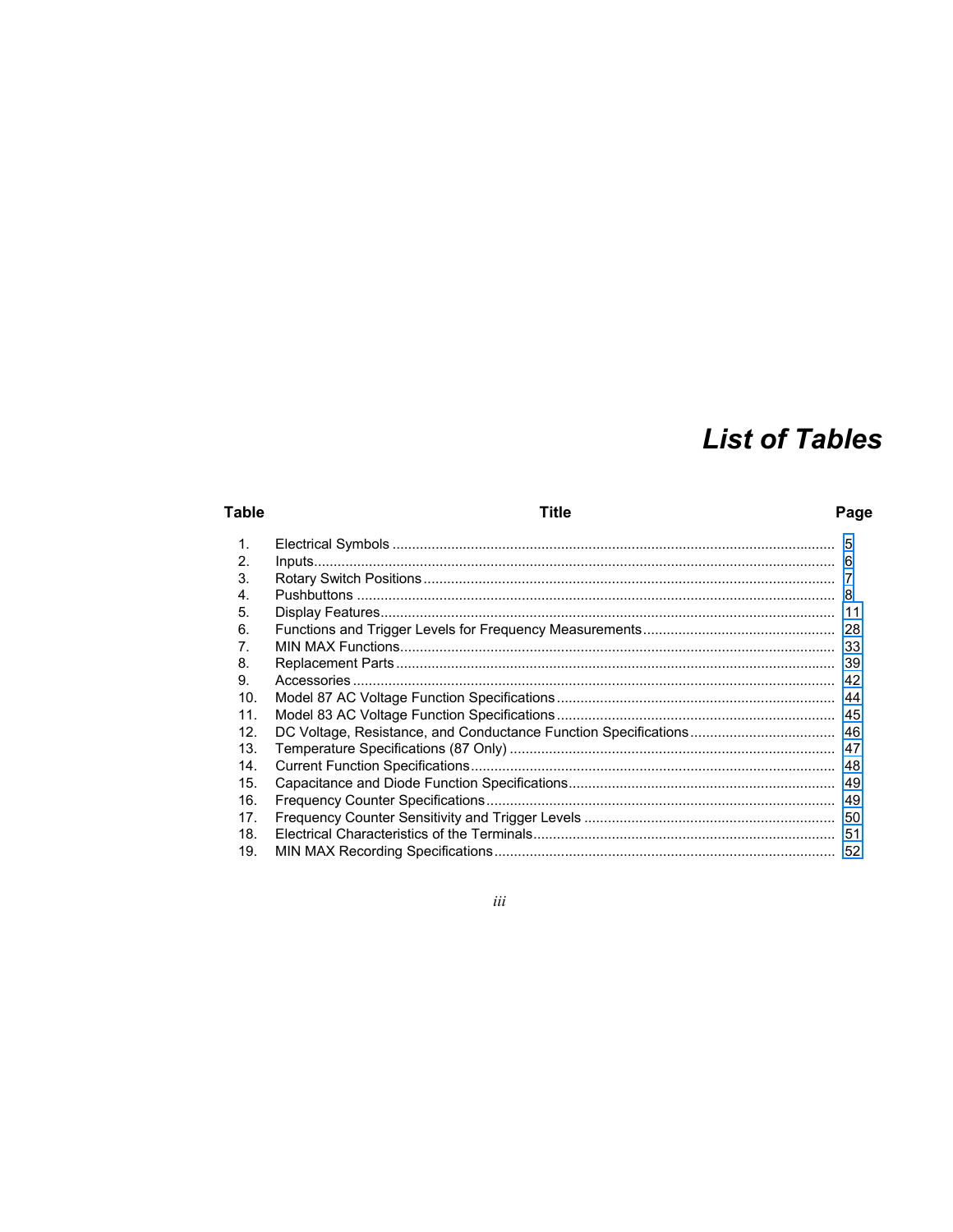|  | <b>80 Series V</b> |  |
|--|--------------------|--|
|  | Users Manual       |  |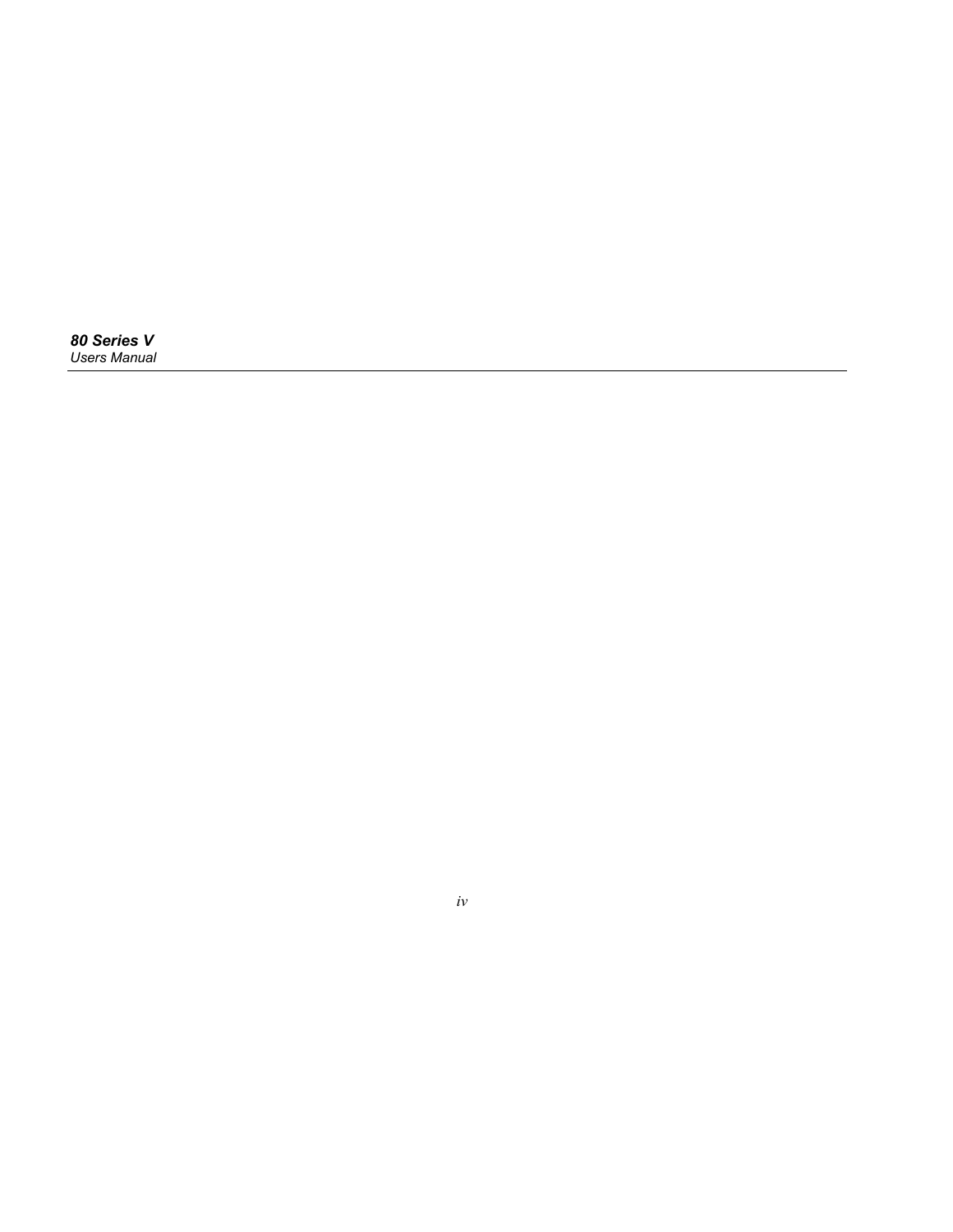# **List of Figures**

#### **Figure**

#### **Title**

#### Page

| $\mathbf{1}$ . |  |
|----------------|--|
| 2.             |  |
| 3.             |  |
| 4.             |  |
| -5.            |  |
| 6.             |  |
| $7_{\cdot}$    |  |
| 8.             |  |
| 9.             |  |
| -10.           |  |
| 11.            |  |
| 12.            |  |
|                |  |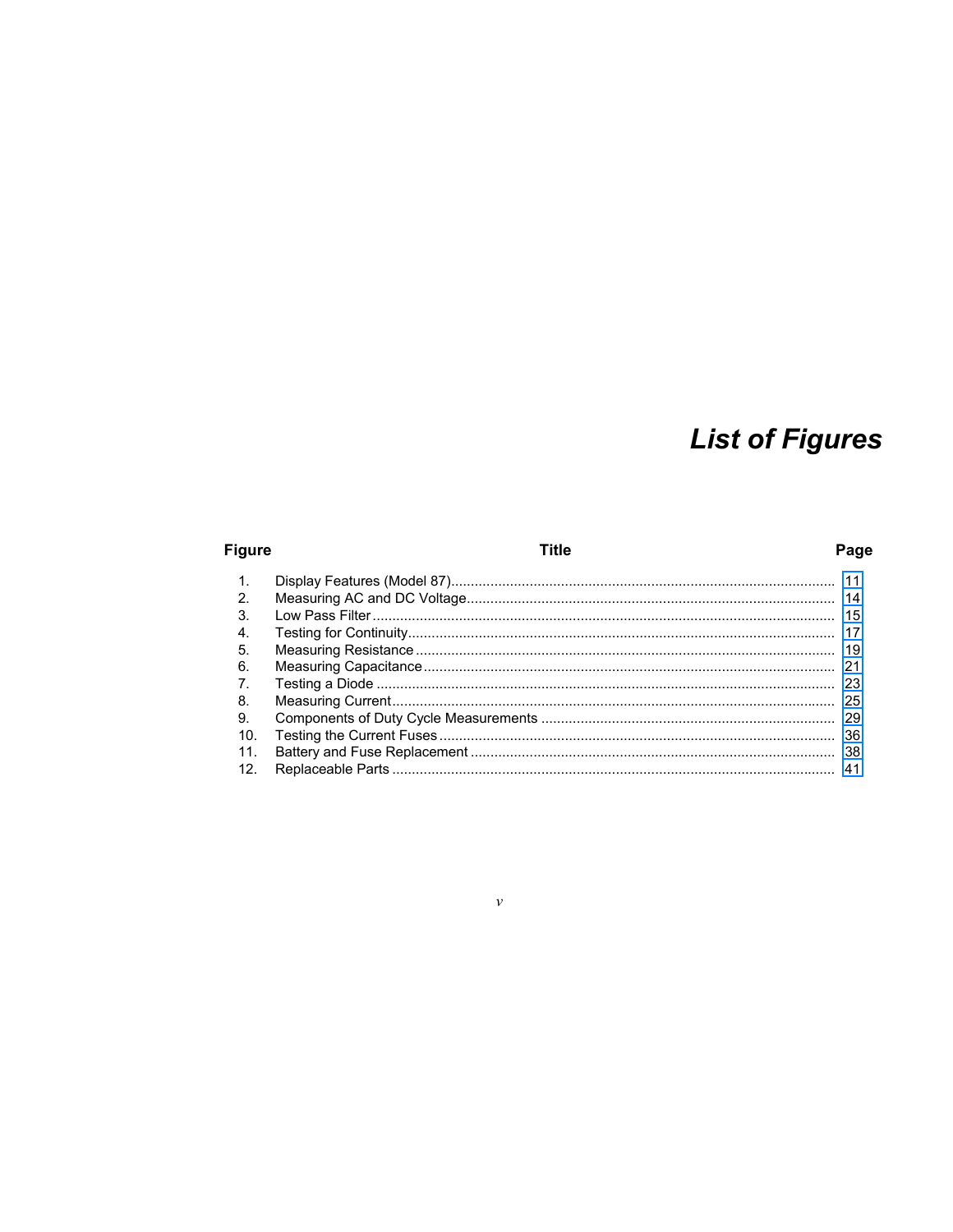|  | <b>80 Series V</b> |  |
|--|--------------------|--|
|  | Users Manual       |  |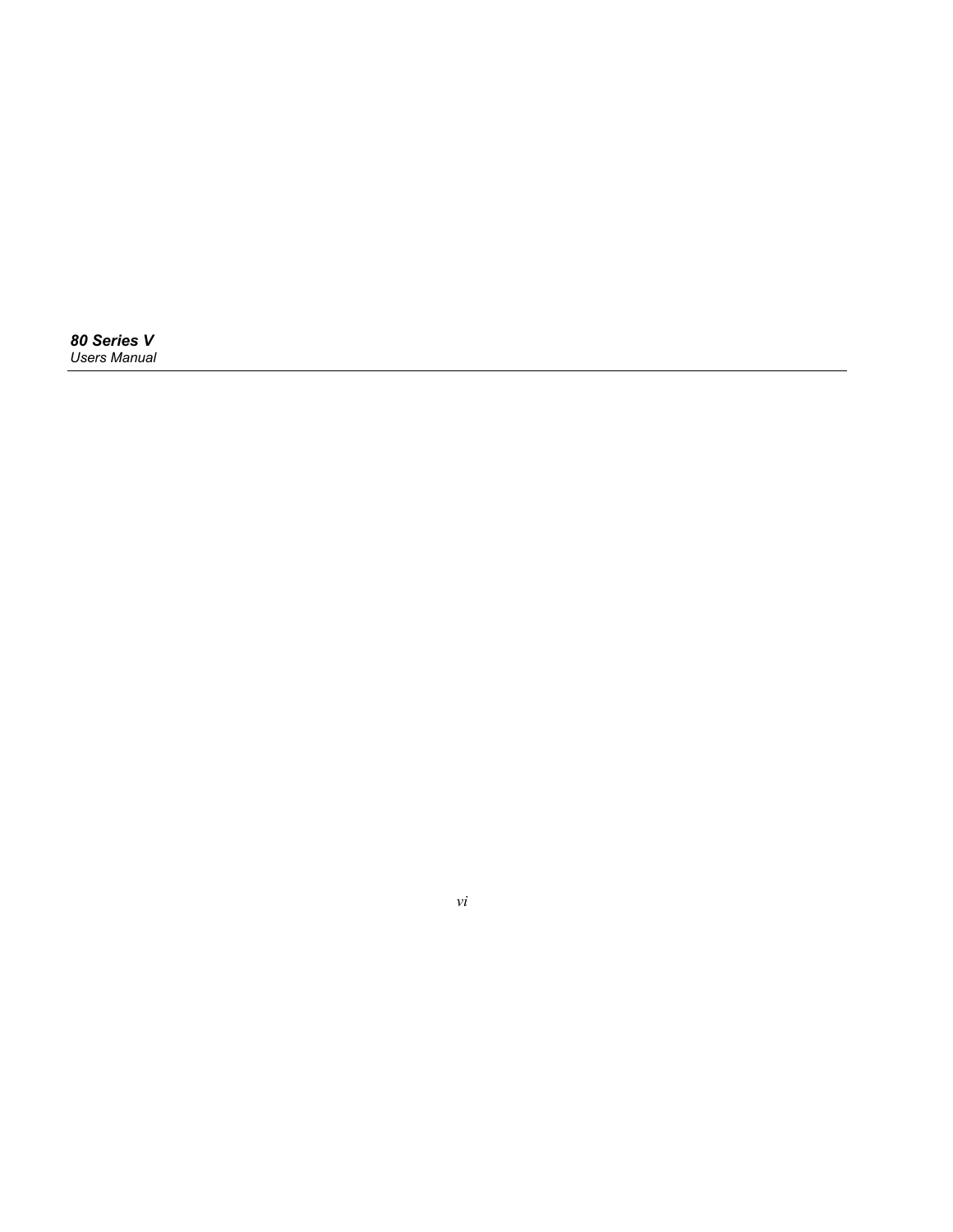## <span id="page-8-0"></span>*Introduction*

A **Marning Read "Safety Information" before you use the Meter.** 

Except where noted, the descriptions and instructions in this manual apply to Series V Models 83 and 87 multimeters (hereafter referred to as "the Meter"). Model 87 appears in all illustrations.

# *Contacting Fluke*

To contact Fluke, call one of the following telephone numbers:

> USA: 1-888-44-FLUKE (1-888-443-5853) Canada: 1-800-36-FLUKE (1-800-363-5853) Europe: +31 402-675-200 Japan: +81-3-3434-0181 Singapore: +65-738-5655 Anywhere in the world: +1-425-446-5500 For USA Service: 1-888-99-FLUKE (1-888-993-5853)

Or, visit Fluke's Web site at www.fluke.com.

To register your product, visit http://register.fluke.com.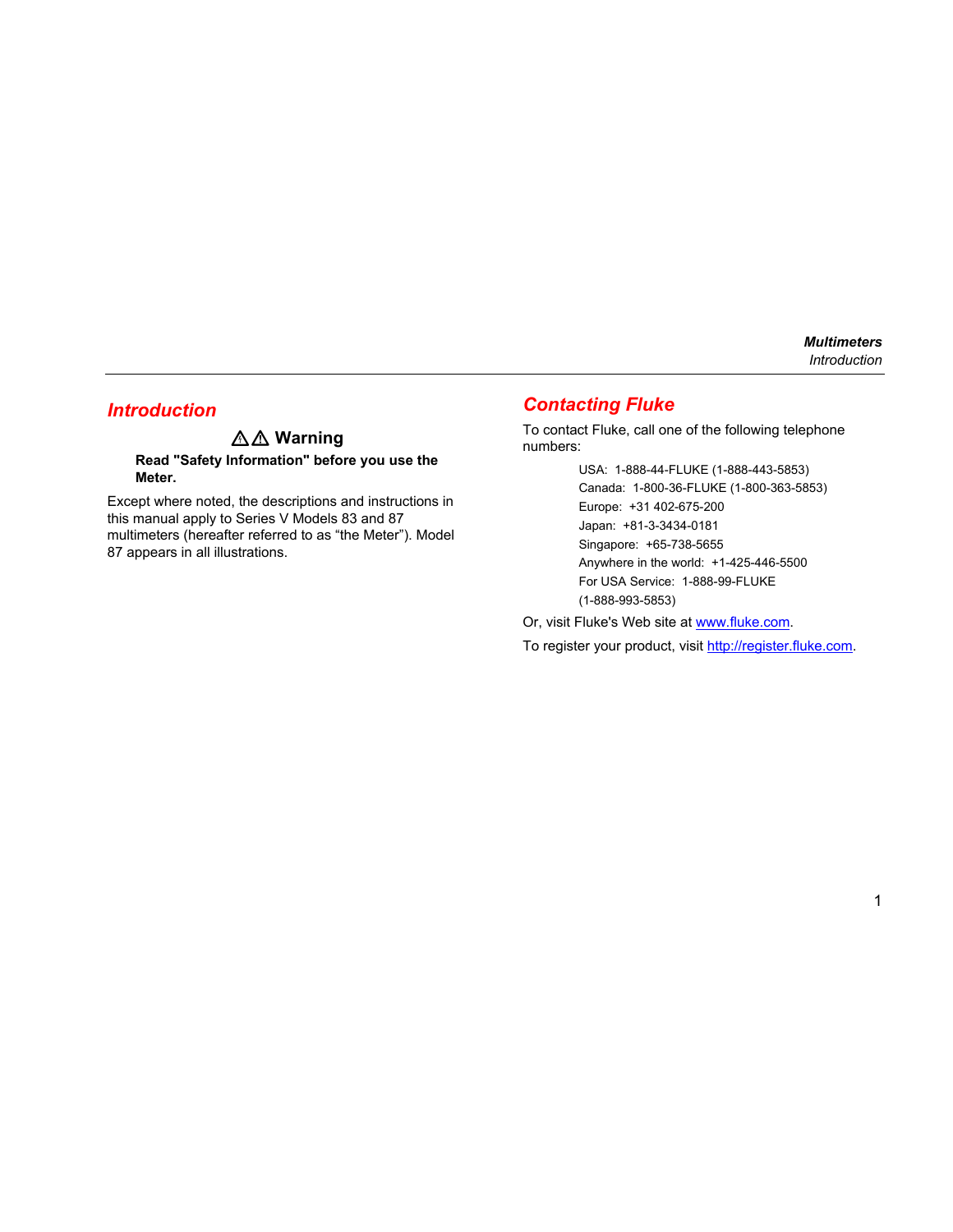# <span id="page-9-0"></span>*Safety Information*

The Meter complies with:

- EN61010-1:2001
- ANSI/ISA S82.01-2004
- CAN/CSA C22.2 No. 1010.1:2004
- UL610101-1
- Measurement Category III, 1000V, Pollution Degree 2
- Measurement Category IV, 600V, Pollution Degree 2

In this manual, a **Warning** identifies conditions and actions that pose hazards to the user. A **Caution** identifies conditions and actions that may damage the Meter or the equipment under test.

Electrical symbols used on the Meter and in this manual are explained in Table 1.

# A **Marning**

**To avoid possible electric shock or personal injury, follow these guidelines:** 

- **Use this Meter only as specified in this manual or the protection provided by the Meter might be impaired.**
- **Do not use the Meter if it is damaged. Before you use the Meter, inspect the case. Look for cracks or missing plastic. Pay particular attention to the insulation surrounding the connectors.**
- **Make sure the battery door is closed and latched before operating the Meter.**
- **Replace the battery as soon as the battery indicator (**M**) appears.**
- **Remove test leads from the Meter before opening the battery door.**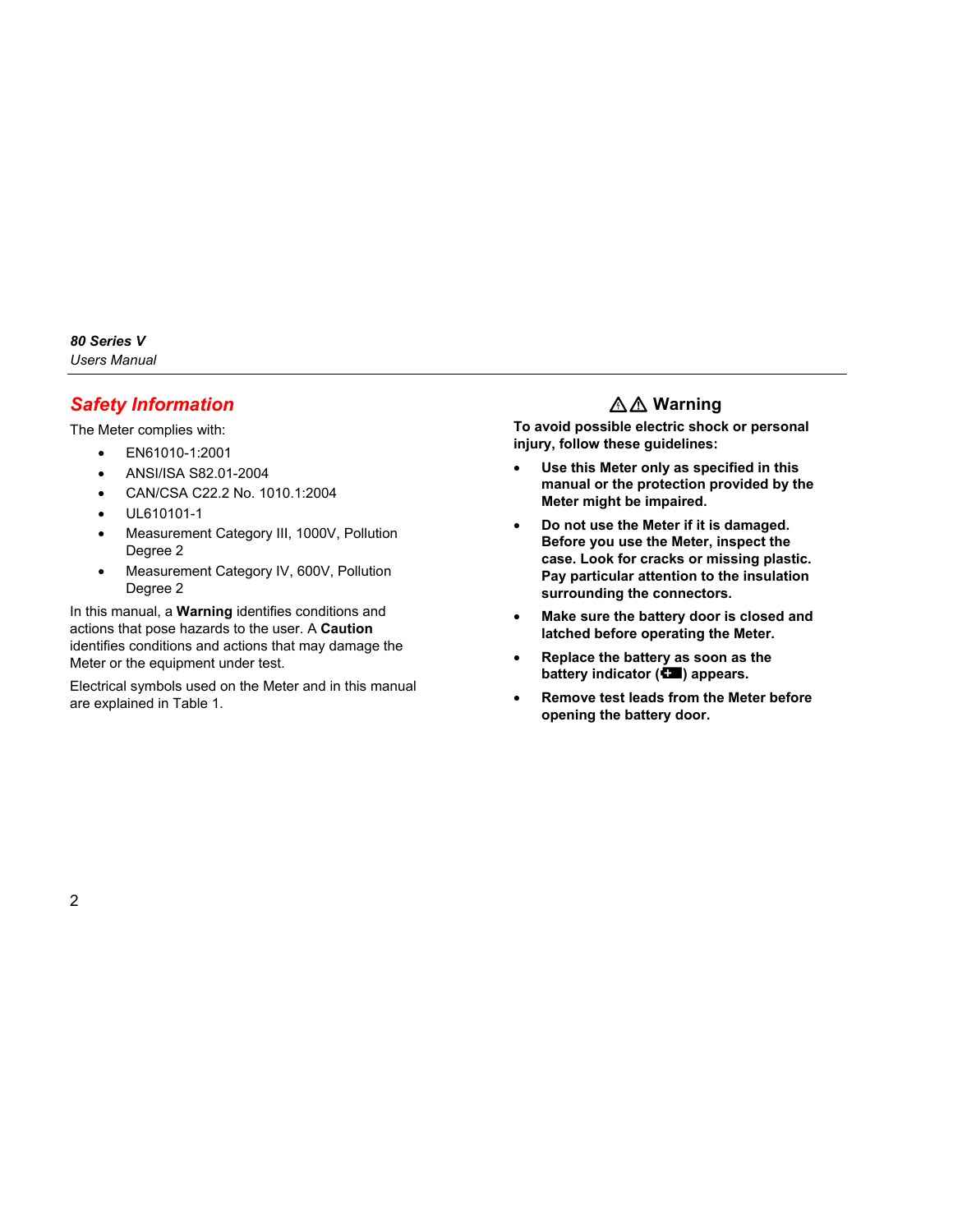- **Inspect the test leads for damaged insulation or exposed metal. Check the test leads for continuity. Replace damaged test leads before you use the Meter.**
- **Do not apply more than the rated voltage, as marked on the Meter, between the terminals or between any terminal and earth ground.**
- **Never operate the Meter with the cover removed or the case open.**
- **Use caution when working with voltages above 30 V ac rms, 42 V ac peak, or 60 V dc. These voltages pose a shock hazard.**
- **Use only the replacement fuses specified by the manual.**
- **Use the proper terminals, function, and range for measurements.**
- **Avoid working alone.**
- **When measuring current, turn off circuit power before connecting the Meter in the circuit. Remember to place the Meter in series with the circuit.**
- **When making electrical connections, connect the common test lead before connecting the live test lead; when disconnecting, disconnect the live test lead before disconnecting the common test lead.**
- **Do not use the Meter if it operates abnormally. Protection may be impaired. When in doubt, have the Meter serviced.**
- **Do not operate the Meter around explosive gas, vapor, or dust.**
- **Use only a single 9 V battery, properly installed in the Meter case, to power the Meter.**
- **When servicing the Meter, use only specified replacement parts.**
- **When using probes, keep fingers behind the finger guards on the probes.**
- **Do not use the Low Pass Filter option to verify the presence of hazardous voltages. Voltages greater than what is indicated may be present. First, make a voltage measurement without the filter to detect the possible presence of hazardous voltage. Then select the filter function.**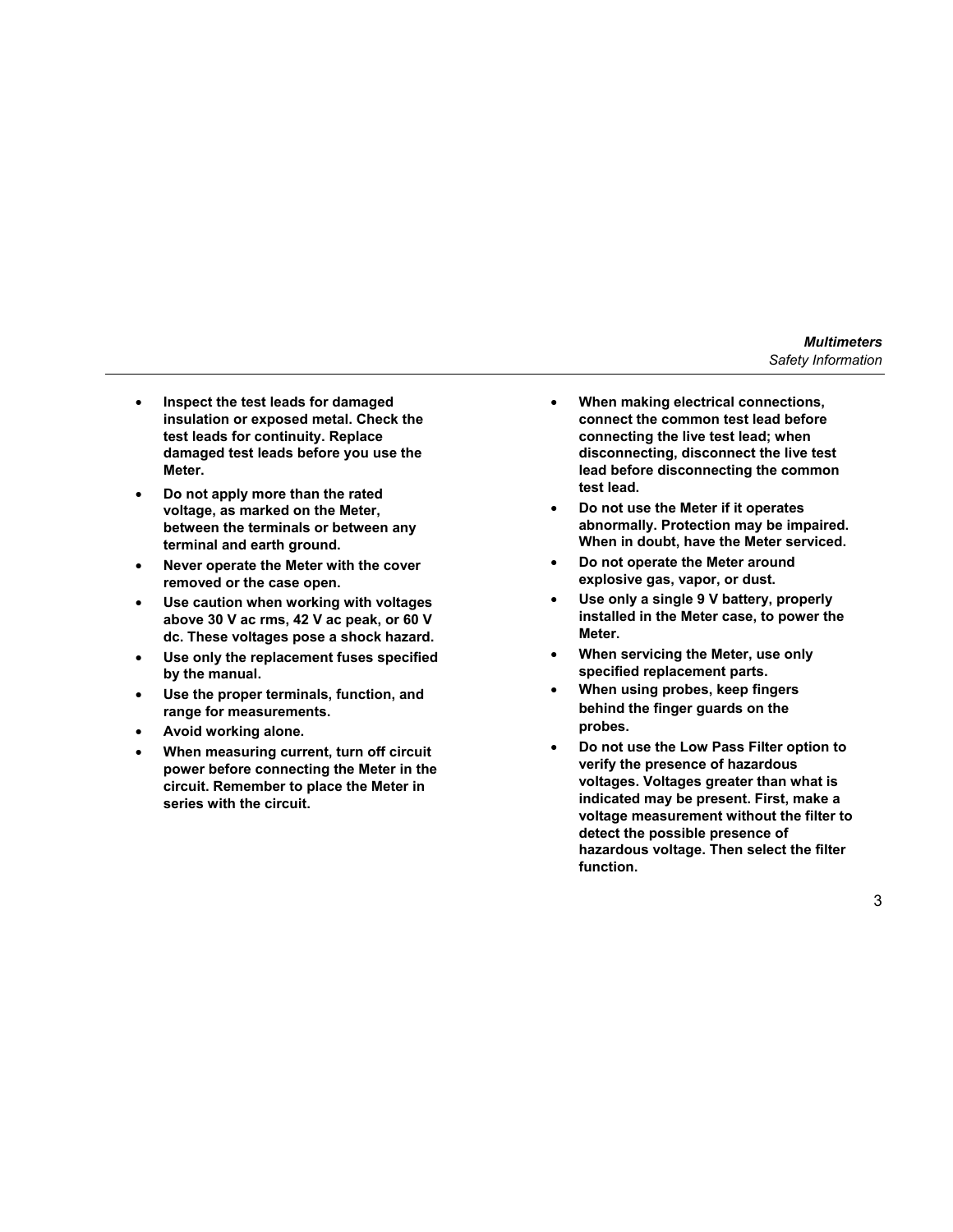#### W **Caution**

**To avoid possible damage to the Meter or to the equipment under test, follow these guidelines:** 

• **Disconnect circuit power and discharge all high-voltage capacitors before testing resistance, continuity, diodes, or capacitance.** 

- **Use the proper terminals, function, and range for all measurements.**
- **Before measuring current, check the Meter's fuses. (See "Fuse Test".)**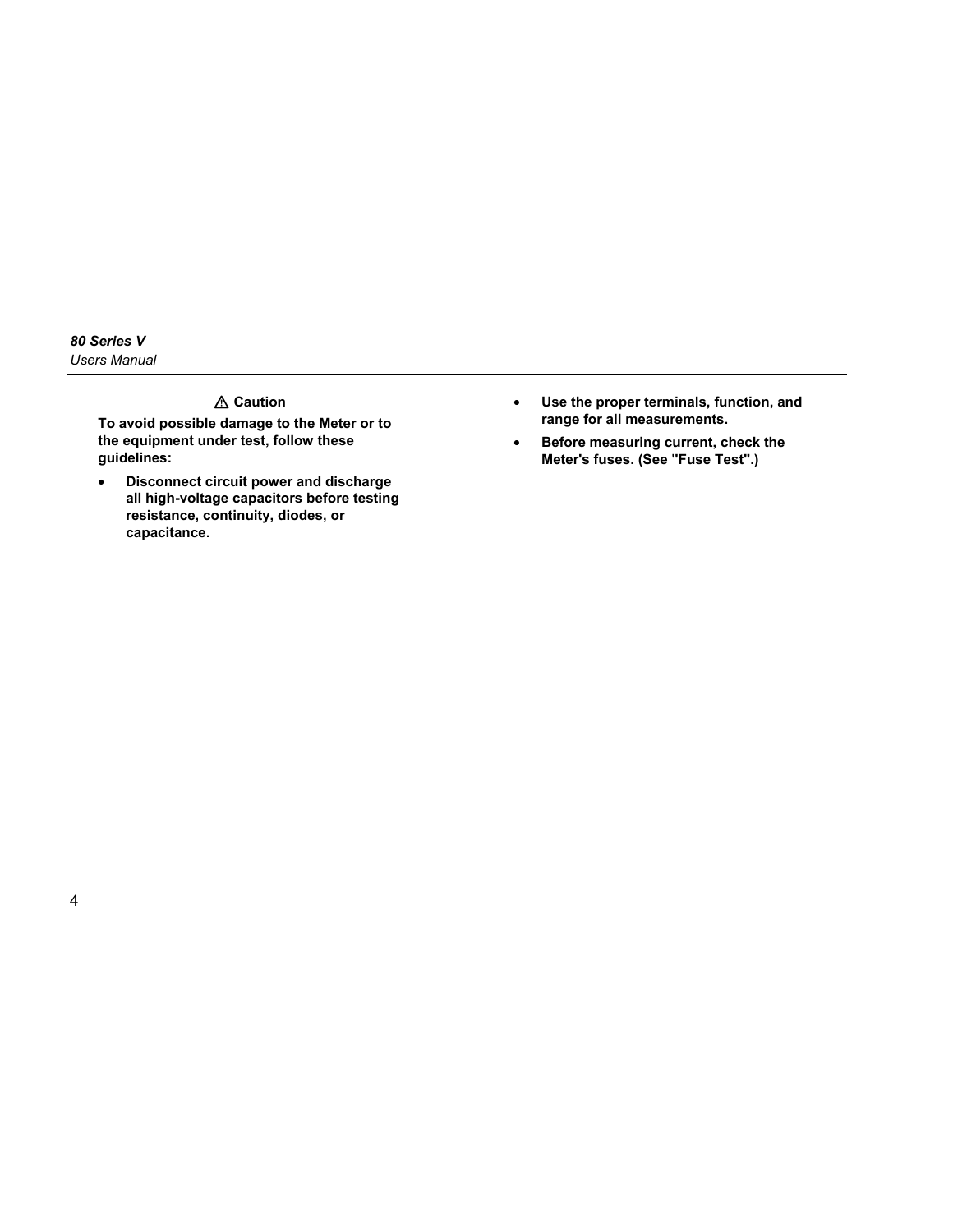|  | <b>Table 1. Electrical Symbols</b> |  |
|--|------------------------------------|--|
|--|------------------------------------|--|

<span id="page-12-0"></span>

|                 | AC (Alternating Current)                                                                                                                                                                                                                                                   | ±                | Earth ground                                                                                                                                                                                                         |
|-----------------|----------------------------------------------------------------------------------------------------------------------------------------------------------------------------------------------------------------------------------------------------------------------------|------------------|----------------------------------------------------------------------------------------------------------------------------------------------------------------------------------------------------------------------|
| æ               | DC (Direct Current)                                                                                                                                                                                                                                                        | ⊟                | Fuse                                                                                                                                                                                                                 |
| ∕∆              | Hazardous voltage                                                                                                                                                                                                                                                          | $\epsilon$       | Conforms to European Union directives.                                                                                                                                                                               |
|                 | Risk of Danger. Important information.<br>See Manual.                                                                                                                                                                                                                      | Œ∘               | Conforms to relevant Canadian Standards<br>Association directives.                                                                                                                                                   |
| cш              | Battery. Low battery when displayed.                                                                                                                                                                                                                                       | 问                | Double insulated                                                                                                                                                                                                     |
| 川))             | Continuity test or continuity beeper tone.                                                                                                                                                                                                                                 | ⊣⊦               | Capacitance                                                                                                                                                                                                          |
| <b>CAT</b><br>Ш | <b>IEC Overvoltage Category III</b><br>CAT III equipment is designed to protect<br>against transients in equipment in fixed-<br>equipment installations, such as<br>distribution panels, feeders and short<br>branch circuits, and lighting systems in<br>large buildings. | <b>CAT</b><br>IV | <b>IEC Overvoltage Category IV</b><br>CAT IV equipment is designed to protect against<br>transients from the primary supply level, such as an<br>electricity meter or an overhead or underground utility<br>service. |
| $(\mathbf{0})$  | Underwriters Laboratories                                                                                                                                                                                                                                                  |                  | Diode                                                                                                                                                                                                                |
|                 | Inspected and licensed by TÜV Product Services.                                                                                                                                                                                                                            |                  |                                                                                                                                                                                                                      |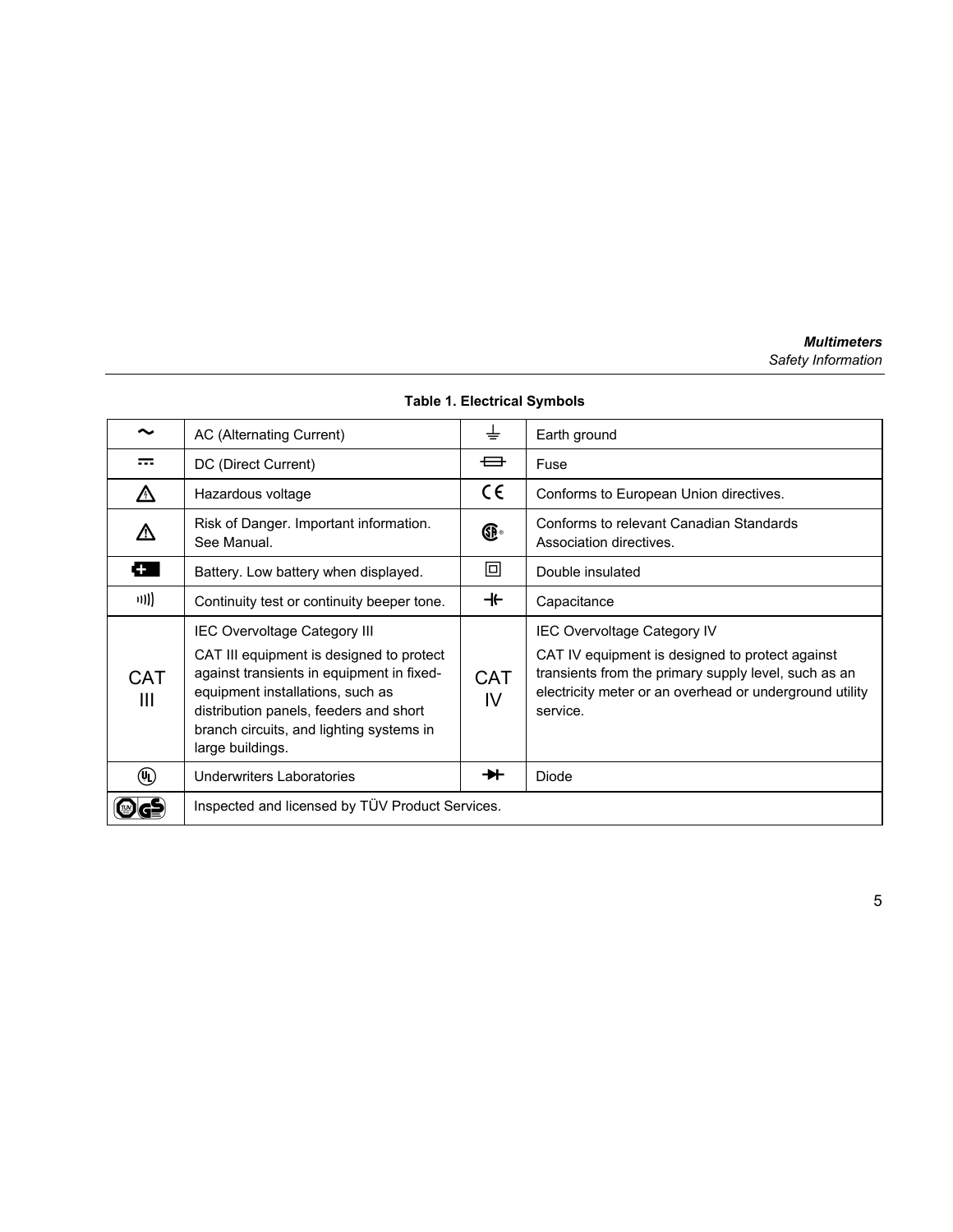# <span id="page-13-0"></span>*The Meter's Features*

Tables 2 through 5 briefly describe the Meter's features.

|  |  | Table 2. Inputs |
|--|--|-----------------|
|--|--|-----------------|

| Terminal          | <b>Description</b>                                                                                                          |
|-------------------|-----------------------------------------------------------------------------------------------------------------------------|
| A                 | Input for 0 A to 10.00 A current (20 A overload for 30 seconds maximum), current frequency, and duty cycle<br>measurements. |
| mA $\mu$ A        | Input for 0 µA to 400 mA current measurements (600 mA for 18 hrs.) and current frequency and duty cycle.                    |
| <b>COM</b>        | Return terminal for all measurements.                                                                                       |
| $\sqrt{\sqrt{Q}}$ | Input for voltage, continuity, resistance, diode, capacitance, frequency, temperature (87), and duty cycle<br>measurements. |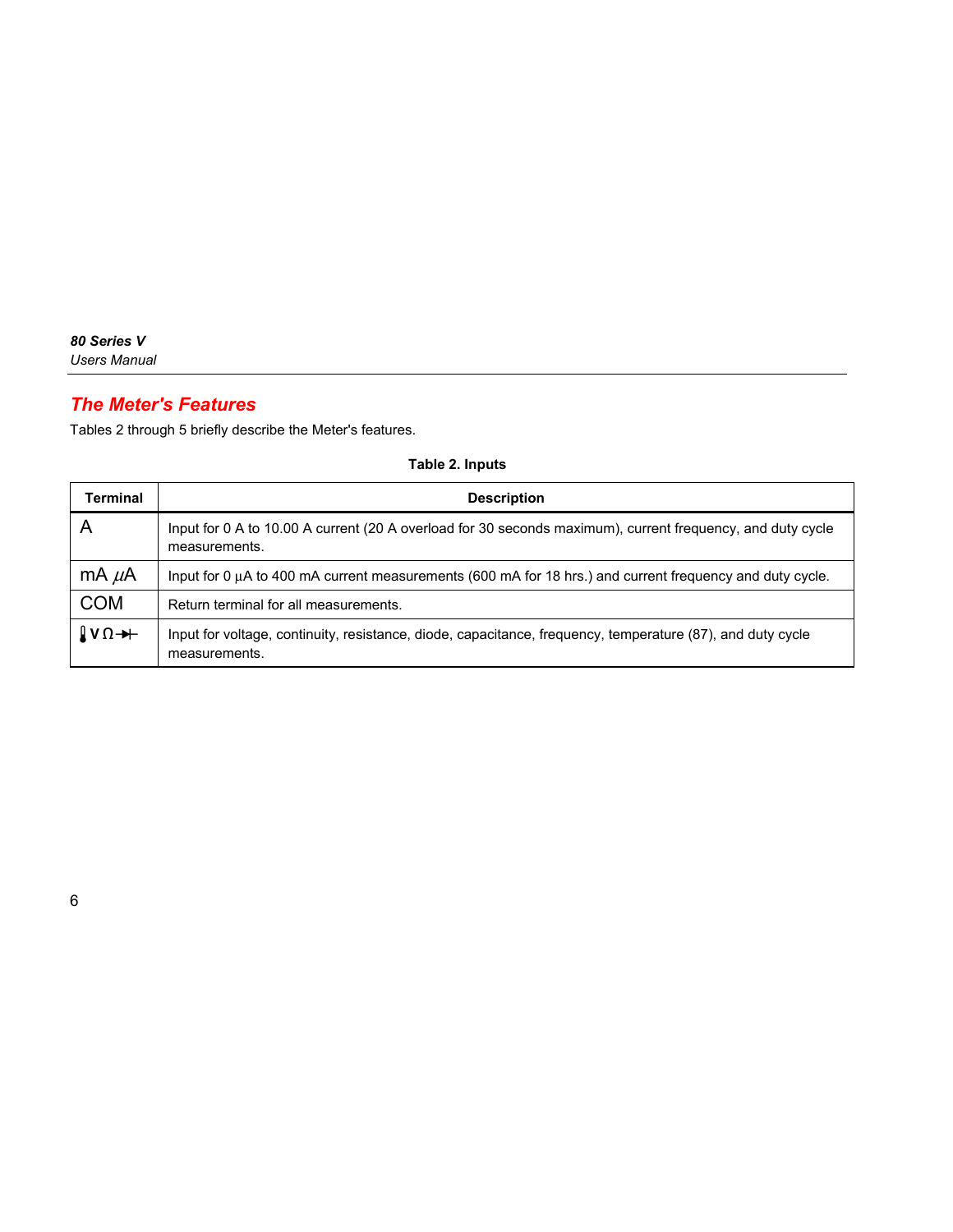#### **Table 3. Rotary Switch Positions**

<span id="page-14-0"></span>

| <b>Switch Position</b>                           | <b>Function</b>                                                                     |  |  |
|--------------------------------------------------|-------------------------------------------------------------------------------------|--|--|
| Any Position                                     | When the Meter is turned on, the Meter model number briefly appears on the display. |  |  |
| $\overline{\mathbf{N}}$ $\widetilde{\mathbf{V}}$ | AC voltage measurement<br>for low pass filter $(\Box)$ (87 only).<br>Press (        |  |  |
| $\overline{\overline{\mathsf{v}}}$               | DC voltage measurement                                                              |  |  |
| $\mathbf{I}$ <sub>mV</sub>                       | 600 mV dc voltage range                                                             |  |  |
|                                                  | for temperature $\left(\frac{1}{2}\right)$ (87 only).<br>Press (                    |  |  |
| $\frac{1}{2}$ (III                               | for continuity test.                                                                |  |  |
|                                                  | $\Omega$ Resistance measurement                                                     |  |  |
| for capacitance measurement.<br>Press (          |                                                                                     |  |  |
|                                                  | Diode test                                                                          |  |  |
| $m\widetilde{A}_{\dots}$                         | AC current measurements from 0 mA to 10.00 A                                        |  |  |
|                                                  | for dc current measurements, from 0 mA to 10.00 A.<br>Press (                       |  |  |
|                                                  | AC current measurements from 0 $\mu$ A to 6000 $\mu$ A                              |  |  |
|                                                  | for dc current measurements from 0 $\mu$ A to 6000 $\mu$ A.<br>Press (              |  |  |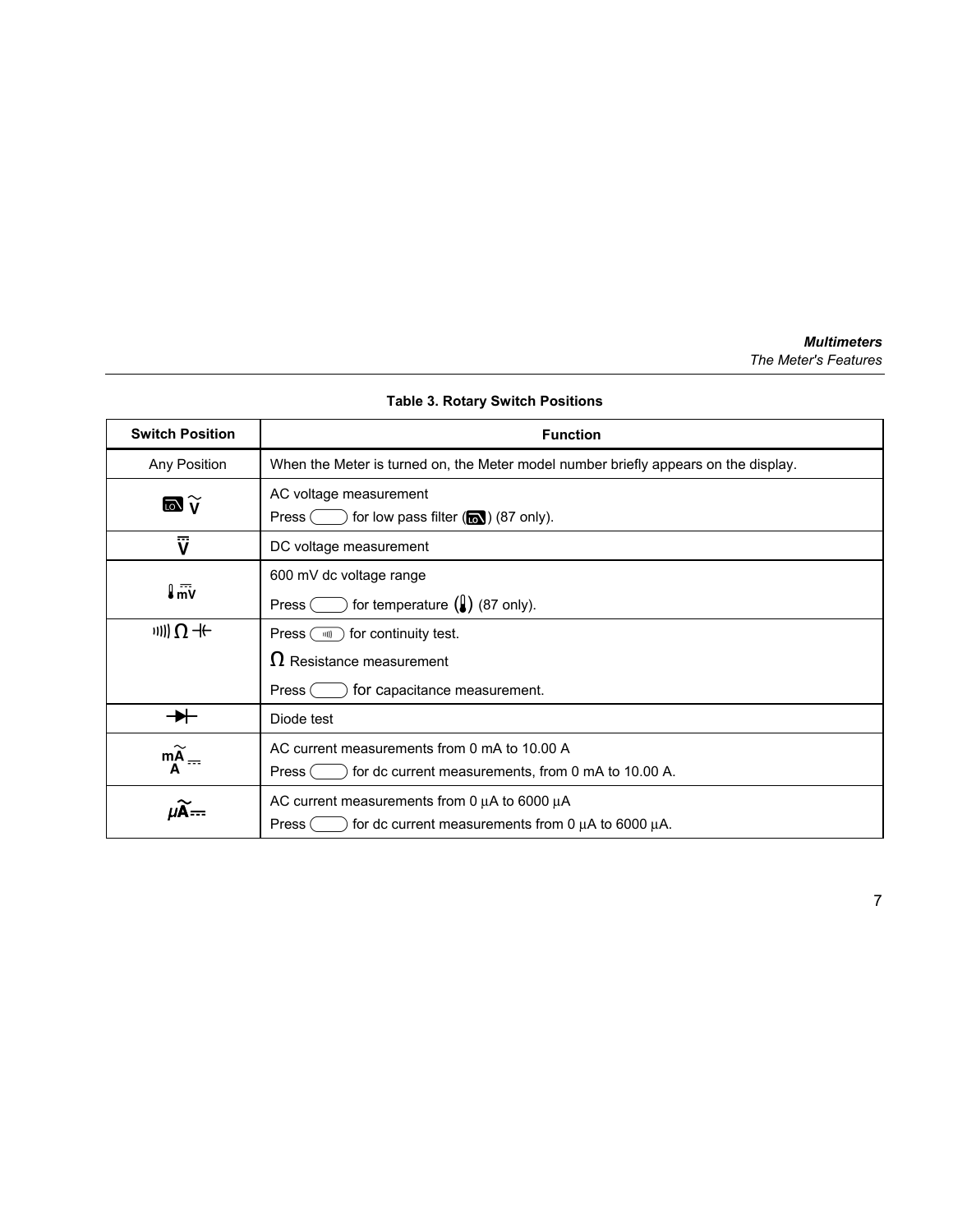#### **Table 4. Pushbuttons**

<span id="page-15-0"></span>

| <b>Button</b> | <b>Switch</b><br><b>Positon</b>    | <b>Function</b>                                                                                                                                                                                                                     |
|---------------|------------------------------------|-------------------------------------------------------------------------------------------------------------------------------------------------------------------------------------------------------------------------------------|
|               | $\frac{1}{2}$ (III                 | Selects capacitance                                                                                                                                                                                                                 |
| (Yellow)      | $\mathbf{I}$ <sub>mV</sub>         | Selects temperature (87 only)                                                                                                                                                                                                       |
|               | <b>N</b> v                         | Selects ac low pass filter function (87 only)                                                                                                                                                                                       |
|               | $m\widetilde{A}_{-}$               | Switches between dc and ac current                                                                                                                                                                                                  |
|               | $\mu \widetilde{A}$ $\equiv$       | Switches between dc and ac current                                                                                                                                                                                                  |
|               | Power-up                           | Disables automatic power-off feature (Meter normally powers off in 30 minutes).<br>The Meter reads " $\mathsf{PoFF}$ " until $\Box$<br>is released.                                                                                 |
| MIN MAX       | Any switch<br>position<br>Power-up | Starts recording of minimum and maximum values. Steps the display through MAX, MIN, AVG<br>(average), and present readings. Cancels MIN MAX (hold for 1 second)<br>Enables the Meter's calibration mode and prompts for a password. |
|               |                                    | The Meter reads "C AL" and enters calibration mode. See 80 Series V Service Information.                                                                                                                                            |
| RANGE         | Any switch<br>position             | Switches between the ranges available for the selected function. To return to autoranging, hold<br>the button down for 1 second.                                                                                                    |
|               | $\sqrt{\frac{1}{m}}$               | Switches between ${}^{\circ}$ C and ${}^{\circ}$ F.                                                                                                                                                                                 |
|               | Power-up                           | Enables the Meter's smoothing feature. The Meter reads " $5$ ---" until $(m_{\text{AMGE}})$<br>is released.                                                                                                                         |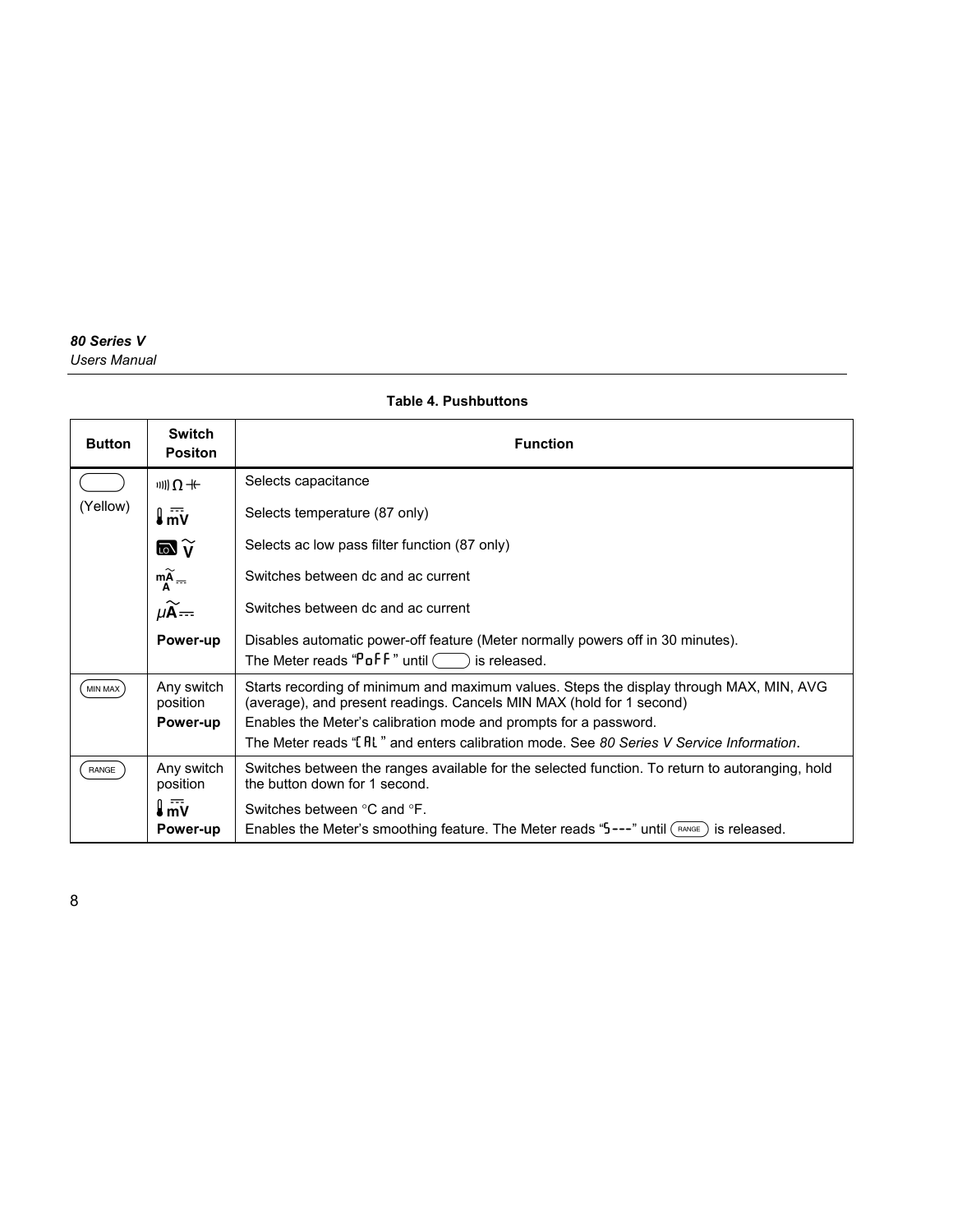| <b>Button</b> | <b>Switch</b><br><b>Positon</b>    | <b>Function</b>                                                                                                                                                                                                                     |
|---------------|------------------------------------|-------------------------------------------------------------------------------------------------------------------------------------------------------------------------------------------------------------------------------------|
| AutoHOLD      | Any switch<br>position             | AutoHOLD (formerly TouchHold) captures the present reading on the display. When a new,<br>stable reading is detected, the Meter beeps and displays the new reading.                                                                 |
|               | Frequency<br>counter               | Stops and starts recording without erasing recorded values.                                                                                                                                                                         |
|               | <b>MIN MAX</b><br>recording        | Stops and starts the frequency counter.                                                                                                                                                                                             |
|               | Power-up                           | Turns on all LCD segments.                                                                                                                                                                                                          |
| ි)            |                                    | Turns the backlight on, makes it brighter, and turns it off.                                                                                                                                                                        |
|               | Any switch<br>position             | For Model 87, hold ( $\circledast$ ) down for one second to enter the HiRes digit mode. The "HiRes" icon<br>appears on the display. To return to the 3-1/2 digit mode, hold ( $\circledcirc$ ) down for one second.<br>HiRes=19,999 |
| ((נו          | Continuity<br>,,,,)Ω⊣ <del>ι</del> | Turns the continuity beeper on and off                                                                                                                                                                                              |
|               | <b>MIN MAX</b><br>recording        | Switches between Peak (250 $\mu$ s) and Normal (100 ms) response times.                                                                                                                                                             |
|               | Hz, Duty<br>Cycle                  | Toggles the meter to trigger on positive or negative slope.                                                                                                                                                                         |
|               | Power-up                           | Disables the beeper for all functions. The Meter reads "bEEP" until $($ $\mathfrak{m}$<br>is released.                                                                                                                              |

#### **Table 4. Pushbuttons (cont.)**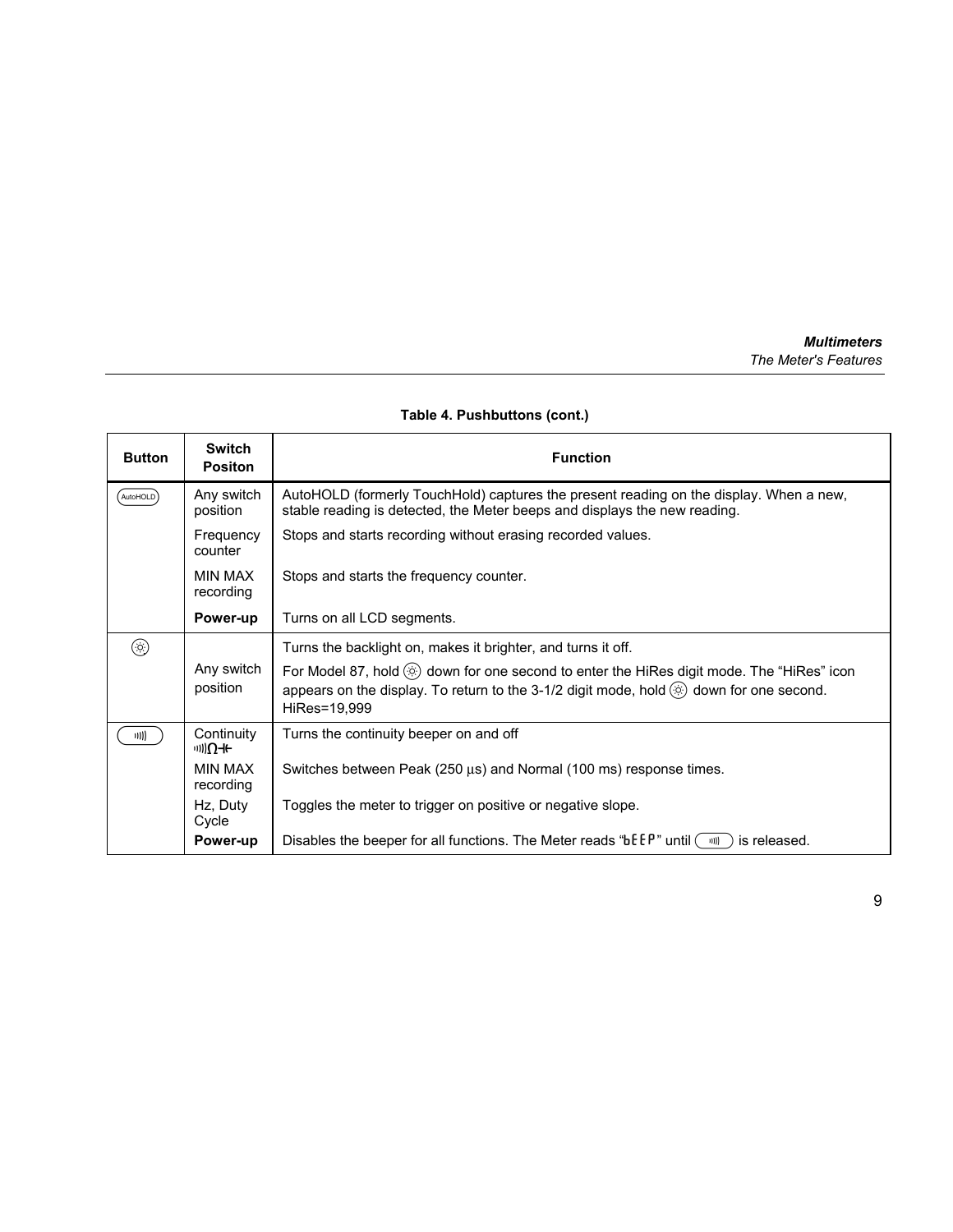|  |  |  | Table 4. Pushbuttons (cont.) |
|--|--|--|------------------------------|
|--|--|--|------------------------------|

| <b>Button</b>                      | <b>Switch Positon</b>                                   | <b>Function</b>                                                                                                                                                                                                                                                                                         |
|------------------------------------|---------------------------------------------------------|---------------------------------------------------------------------------------------------------------------------------------------------------------------------------------------------------------------------------------------------------------------------------------------------------------|
| REL $\Delta$<br>(Relative<br>mode) | Any switch<br>position<br>Power-up                      | Stores the present reading as a reference for subsequent readings. The display is<br>zeroed, and the stored reading is subtracted from all subsequent readings.<br>Enables zoom mode for the bar graph. The Meter reads " $2rEt$ " until $(\overline{rel \triangle})$ is released.                      |
| Hz $%$                             | Any switch<br>position except<br>diode test<br>Power-up | for frequency measurements.<br>Press $($ Hz $\%$ $)$<br>Starts the frequency counter.<br>Press again to enter duty cycle mode.<br>Enables the Meter's high impedance mode when the mV dc function is used.<br>The Meter reads "H <sub>1</sub> $\bar{c}$ " until $(\bar{c} \times \bar{c})$ is released. |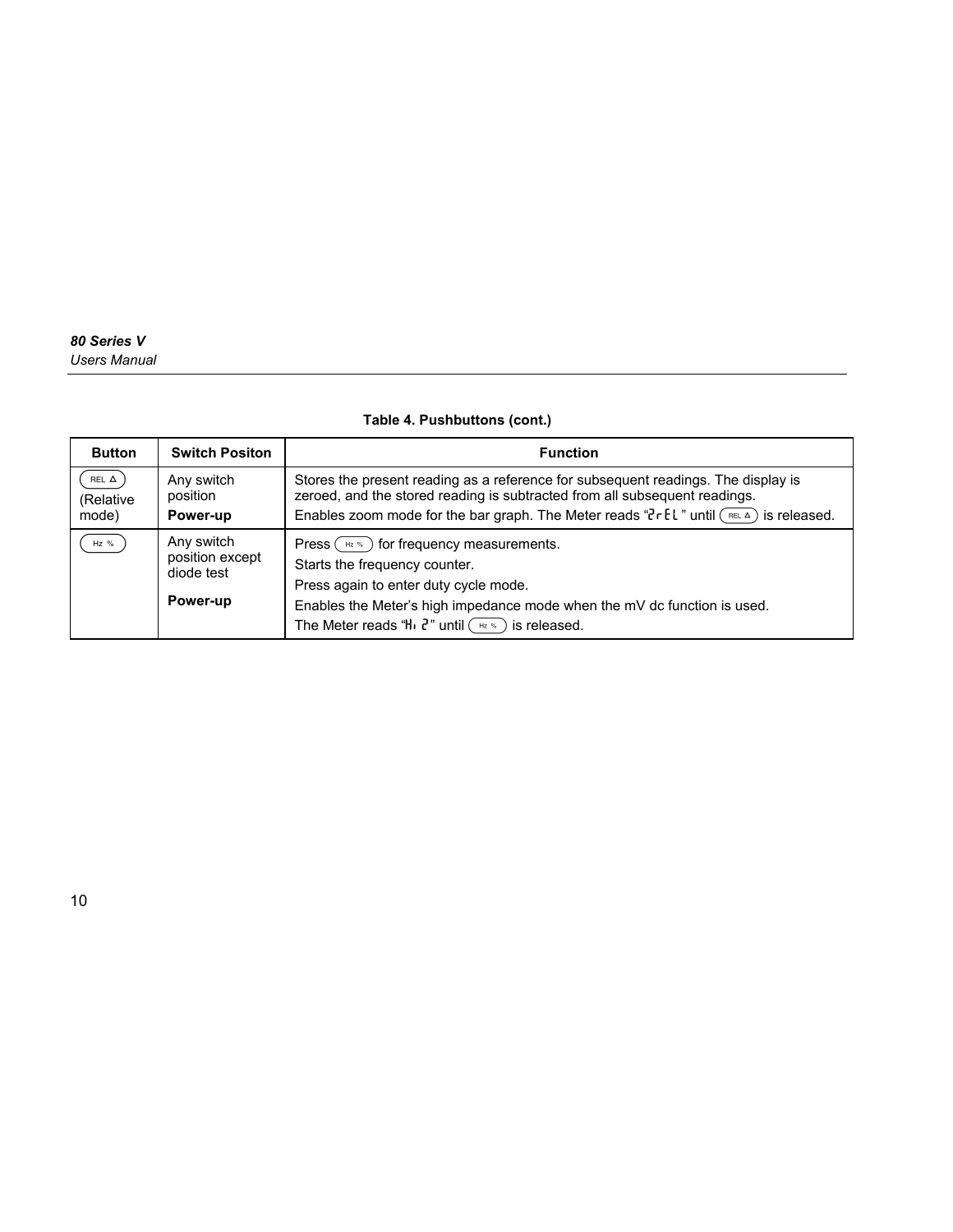<span id="page-18-0"></span>

**Figure 1. Display Features (Model 87)** 

#### **Table 5. Display Features**

| <b>Number</b> | <b>Feature</b>                      | Indication                                                            |  |
|---------------|-------------------------------------|-----------------------------------------------------------------------|--|
|               | 土                                   | Polarity indicator for the analog bar<br>graph.                       |  |
| (1)           | Trig<br>$\pm$                       | Positive or negative slope indicator for<br>Hz/duty cycle triggering. |  |
| $\mathbf{2}$  | 川)                                  | The continuity beeper is on.                                          |  |
| $\mathbf{3}$  | Л<br>Relative (REL) mode is active. |                                                                       |  |
| 4             | Smoothing is active.                |                                                                       |  |

| <b>Number</b>     | <b>Feature</b>                                           | Indication                                                                                                                                                                                                             |
|-------------------|----------------------------------------------------------|------------------------------------------------------------------------------------------------------------------------------------------------------------------------------------------------------------------------|
| $5^{\circ}$       |                                                          | Indicates negative readings. In relative<br>mode, this sign indicates that the present<br>input is less than the stored reference.                                                                                     |
| $\left( 6\right)$ | ł                                                        | Indicates the presence of a high voltage<br>input. Appears if the input voltage is 30 V<br>or greater (ac or dc). Also appears in low<br>pass filter mode. Also appears in cal, Hz,<br>and duty cycle modes.           |
| ⊙                 | [⁄~  но∟р ]                                              | AutoHOLD is active.                                                                                                                                                                                                    |
| $\left( 8\right)$ | <b>HOLD</b>                                              | Display Hold is active.                                                                                                                                                                                                |
| 9)                | PEAK                                                     | Indicates the Meter is in Peak Min Max<br>mode and the response time is $250 \mu s$<br>(87 only).                                                                                                                      |
| (10)              | <b>MIN MAX</b><br><b>MAX</b><br><b>MIN</b><br><b>AVG</b> | Indicators for minimum-maximum<br>recording mode.                                                                                                                                                                      |
| 11                | ده ا                                                     | Low pass filter mode (87 only). See "Low<br>Pass Filter (87).                                                                                                                                                          |
| 12                | т.                                                       | The battery is low. $\mathbb{A}\mathbb{A}$ Warning: To<br>avoid false readings, which could lead<br>to possible electric shock or personal<br>injury, replace the battery as soon as<br>the battery indicator appears. |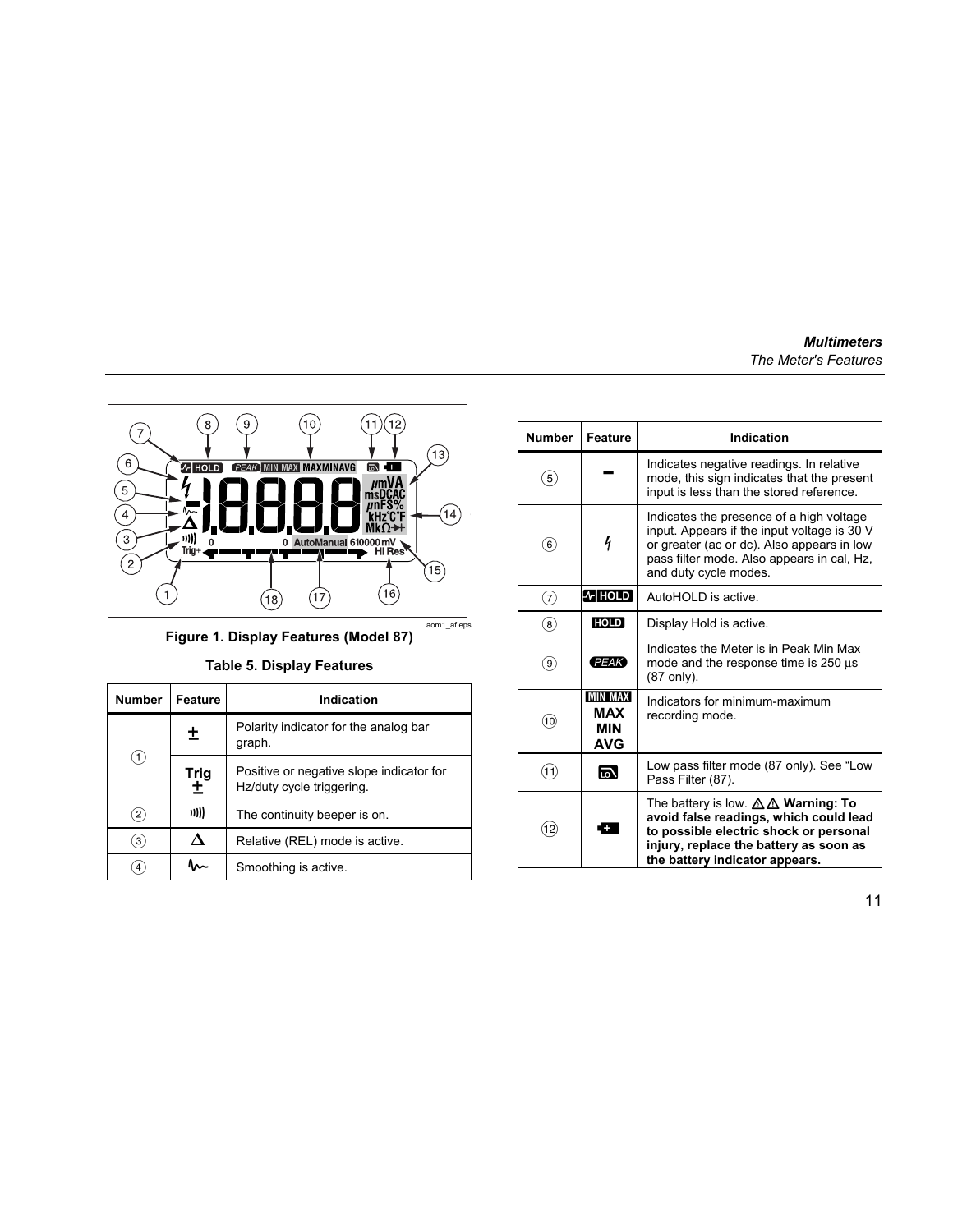#### *80 Series V Users Manual*

## **Table 5. Display Features (cont.)**

| <b>Number</b>     | <b>Feature</b>                     | Indication                                                                                         |
|-------------------|------------------------------------|----------------------------------------------------------------------------------------------------|
| $\left( 3\right)$ | A, µA, mA                          | Amperes (amps), Microamp, Milliamp                                                                 |
|                   | V, mV                              | Volts, Millivolts                                                                                  |
|                   | μF, nF                             | Microfarad, Nanofarad                                                                              |
|                   | nS                                 | Nanosiemens                                                                                        |
|                   | %                                  | Percent. Used for duty cycle<br>measurements.                                                      |
|                   | $\Omega$ , M $\Omega$ , k $\Omega$ | Ohm, Megohm, Kilohm                                                                                |
|                   | Hz, kHz                            | Hertz, Kilohertz                                                                                   |
|                   | AC DC                              | Alternating current, direct current                                                                |
| (14)              | °C, °F                             | Degrees Celsius, Degrees Fahrenheit                                                                |
| (15)              | 610000 mV                          | Displays selected range                                                                            |
| (16)              | <b>HiRes</b>                       | The Meter is in high resolution<br>(Hi Res) mode. HiRes=19,999                                     |
| (17)              | Auto                               | The Meter is in autorange mode and<br>automatically selects the range with<br>the best resolution. |
|                   | <b>Manual</b>                      | The Meter is in manual range mode.                                                                 |

| <b>Number</b> | Indication<br><b>Feature</b>                                                                                                                                                                      |                                                                                                                                                                                                                                                                                                                                                                                                                                                                                    |  |  |
|---------------|---------------------------------------------------------------------------------------------------------------------------------------------------------------------------------------------------|------------------------------------------------------------------------------------------------------------------------------------------------------------------------------------------------------------------------------------------------------------------------------------------------------------------------------------------------------------------------------------------------------------------------------------------------------------------------------------|--|--|
| (18)          |                                                                                                                                                                                                   | The number of segments is relative<br>to the full-scale value of the<br>selected range. In normal operation<br>0 (zero) is on the left. The polarity<br>indicator at the left of the graph<br>indicates the polarity of the input.<br>The graph does not operate with<br>the capacitance, frequency counter<br>functions, temperature, or peak min<br>max. For more information, see<br>"Bar Graph". The bar graph also<br>has a zoom function, as described<br>under "Zoom Mode". |  |  |
|               | ΠI.                                                                                                                                                                                               | Overload condition is detected                                                                                                                                                                                                                                                                                                                                                                                                                                                     |  |  |
|               | <b>Display Messages</b>                                                                                                                                                                           |                                                                                                                                                                                                                                                                                                                                                                                                                                                                                    |  |  |
| hfilt         | Replace the battery immediately.                                                                                                                                                                  |                                                                                                                                                                                                                                                                                                                                                                                                                                                                                    |  |  |
| त श           |                                                                                                                                                                                                   | In the capacitance function, too much electrical<br>charge is present on the capacitor being tested.                                                                                                                                                                                                                                                                                                                                                                               |  |  |
| FFPr Frr      |                                                                                                                                                                                                   | Invalid EEPROM data. Have Meter serviced.                                                                                                                                                                                                                                                                                                                                                                                                                                          |  |  |
| FAL Frr       | Invalid calibration data. Calibrate Meter.                                                                                                                                                        |                                                                                                                                                                                                                                                                                                                                                                                                                                                                                    |  |  |
| I FAJ         | $\triangle$ Test lead alert. Displayed when the test leads<br>are in the $A$ or $mA/\mu A$ terminal and the selected<br>rotary switch position does not correspond to the<br>terminal being used. |                                                                                                                                                                                                                                                                                                                                                                                                                                                                                    |  |  |
| FA-Frr        | Invalid model. Have Meter serviced.                                                                                                                                                               |                                                                                                                                                                                                                                                                                                                                                                                                                                                                                    |  |  |
| MPF o         | Open thermocouple is detected.                                                                                                                                                                    |                                                                                                                                                                                                                                                                                                                                                                                                                                                                                    |  |  |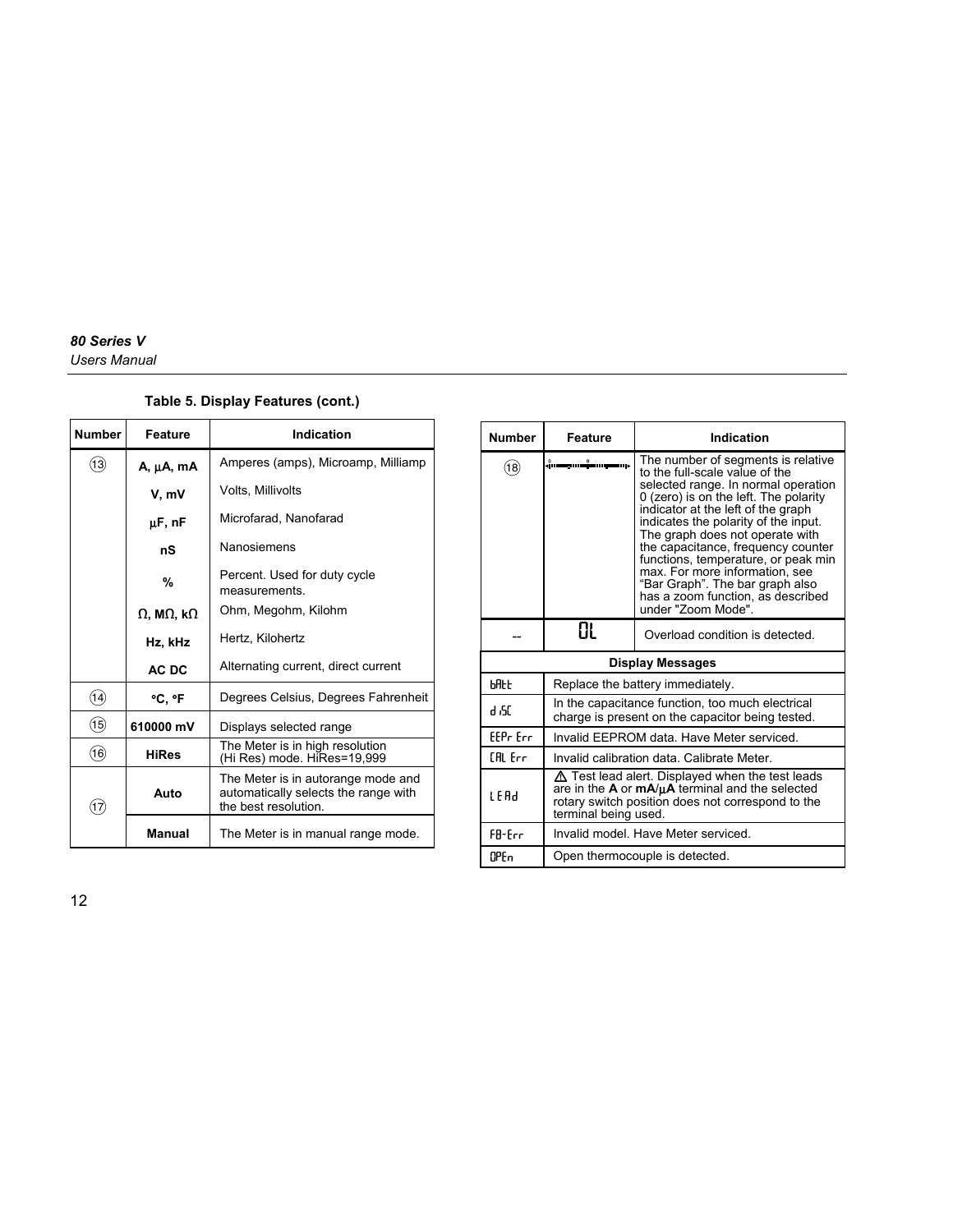#### <span id="page-20-0"></span>*Power-Up Options*

Holding a button down while turning the Meter on activates a power-up option. Table 4 includes the power-up options.

#### *Automatic Power-Off*

The Meter automatically turns off if you do not turn the rotary switch or press a button for 30 minutes. If MIN MAX Recording is enabled, the Meter will not power off. To disable automatic power-off, refer to Table 4.

#### *Input Alert*™ *Feature*

If a test lead is plugged into the **mA/**μ**A** or **A** terminal, but the rotary switch is not set to the correct current position, the beeper warns you by making a chirping sound and the display flashes "LEAd". This warning is intended to stop you from attempting to measure voltage, continuity, resistance, capacitance, or diode values when the leads are plugged into a current terminal.

#### W **Caution**

**Placing the probes across (in parallel with) a powered circuit when a lead is plugged into a current terminal can damage the circuit you are testing and blow the Meter's fuse. This can happen because the resistance through the Meter's current terminals is very low, so the Meter acts like a short circuit.** 

# *Making Measurements*

The following sections describe how to take measurements with the Meter

#### *Measuring AC and DC Voltage*

Model 87 features true rms readings, which are accurate for distorted sine waves and other waveforms (with no dc offset) such as square waves, triangle waves, and staircase waves.

The Meter's voltage ranges are 600.0 mV, 6.000 V, 60.00 V, 600.0 V, and 1000 V. To select the 600.0 mV dc range, turn the rotary switch to mV.

To measure ac or dc voltage, refer to Figure 2.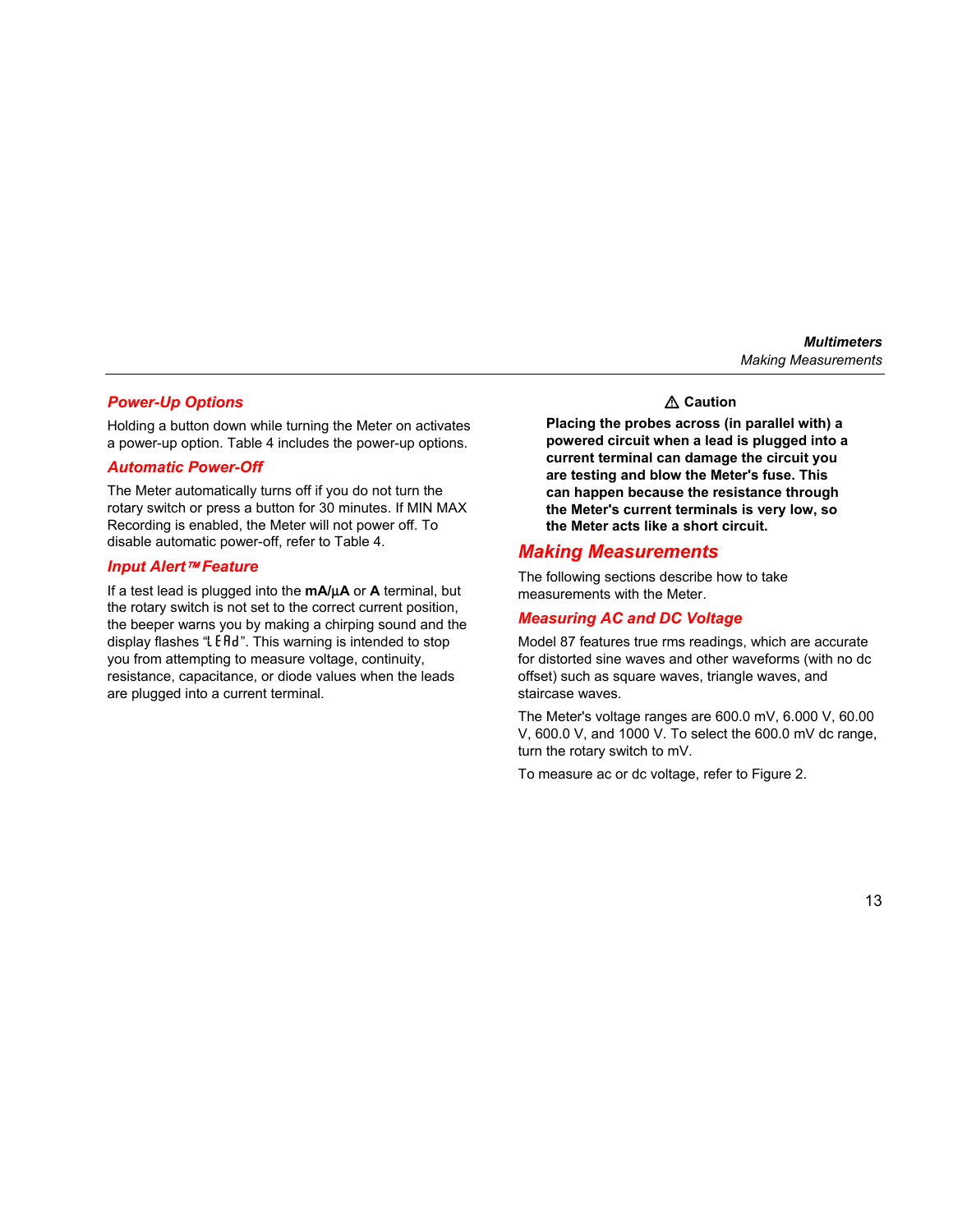<span id="page-21-0"></span>When measuring voltage, the Meter acts approximately like a 10 MΩ (10,000,000 Ω) impedance in parallel with the circuit. This loading effect can cause measurement errors in high-impedance circuits. In most cases, the error is negligible (0.1% or less) if the circuit impedance is 10 kΩ (10,000  $\Omega$ ) or less.

For better accuracy when measuring the dc offset of an ac voltage, measure the ac voltage first. Note the ac voltage range, then manually select a dc voltage range equal to or higher than the ac range. This procedure improves the accuracy of the dc measurement by ensuring that the input protection circuits are not activated.



**Figure 2. Measuring AC and DC Voltage**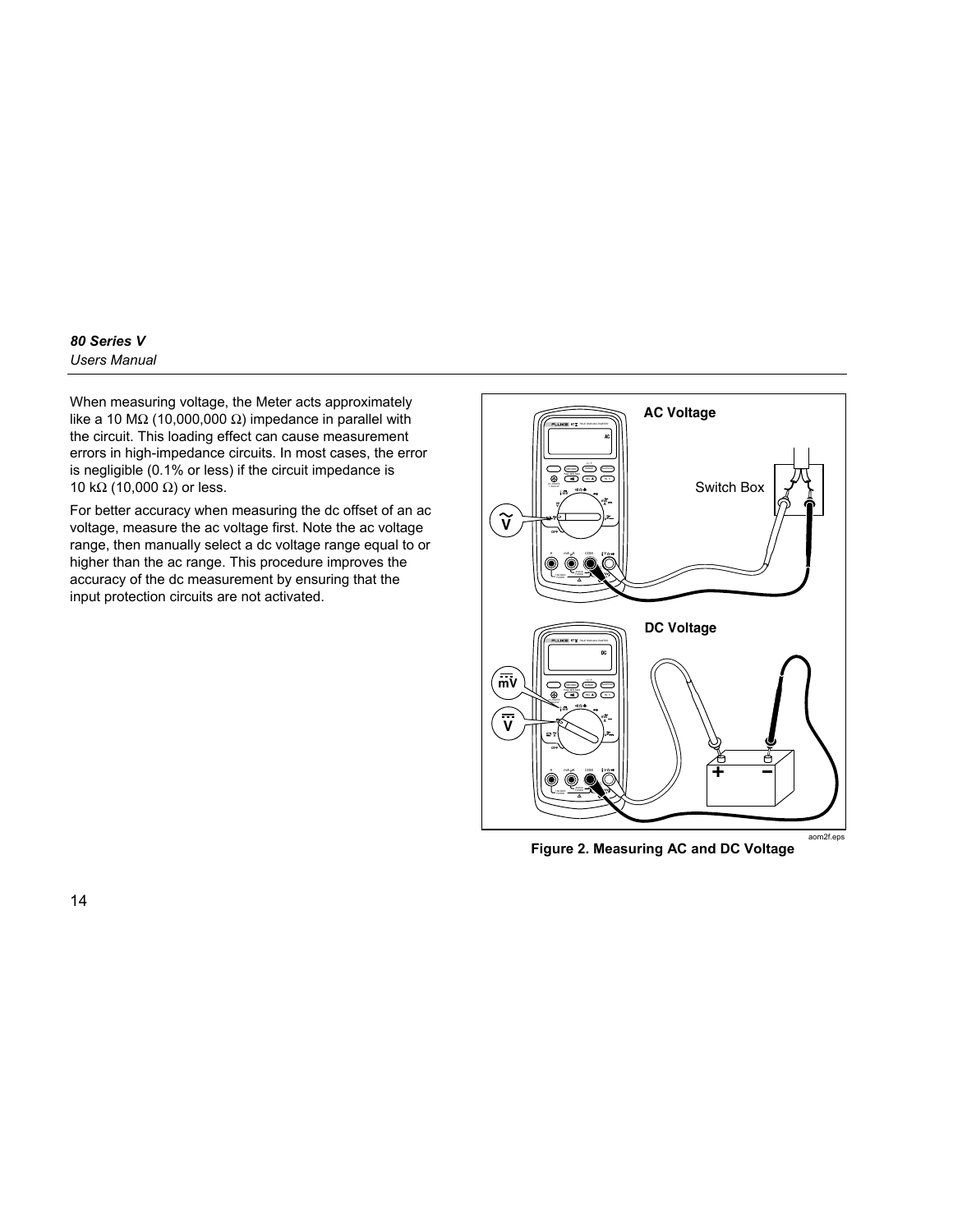#### <span id="page-22-0"></span>*Zero Input Behavior of True RMS Meters (87)*

True Rms Meters accurately measure distorted waveforms, but when the input leads are shorted together in the AC functions, the meter displays a residual reading between 1 and 30 counts. When the test leads are open, the display readings may fluctuate due to interference. These offset readings are normal. They do not affect the Meter's AC measurement accuracy over the specified measurement ranges.

Unspecified input levels are:

- AC voltage: below 3 % of 600 mV AC, or 18 mV AC
- AC current: below 3 % of 60 mA AC, or 1.8 mA AC
- AC current: below 3 % of 600 μA AC, or 18 μA AC

#### *Low Pass Filter (87)*

The 87 is equipped with an ac low pass filter. When measuring ac voltage or ac frequency, press  $\circ$  to activate the low pass filter mode  $(\overline{\mathbf{R}})$ . The Meter continues measuring in the chosen ac mode, but now the signal diverts through a filter that blocks unwanted voltages above 1 kHz, refer to Figure 3. The lower frequency voltages pass with reduced accuracy to the measurement below 1 kHz. The low pass filter can improve measurement performance on composite sine waves that are typically generated by inverters and variable frequency motor drives.

# A **Marning**

**To avoid possible electric shock or personal injury, do not use the Low Pass Filter option to verify the presence of hazardous voltages. Voltages greater than what is indicated may be present. First, make a voltage measurement without the filter to detect the possible presence of hazardous voltage. Then, select the filter function.** 

#### *Note*

*In Low Pass Mode, the Meter goes to manual mode. Select ranges by pressing the RANGE button. Autoranging is not available in Low Pass Mode.* 



**Figure 3. Low Pass Filter** 

aom11f.eps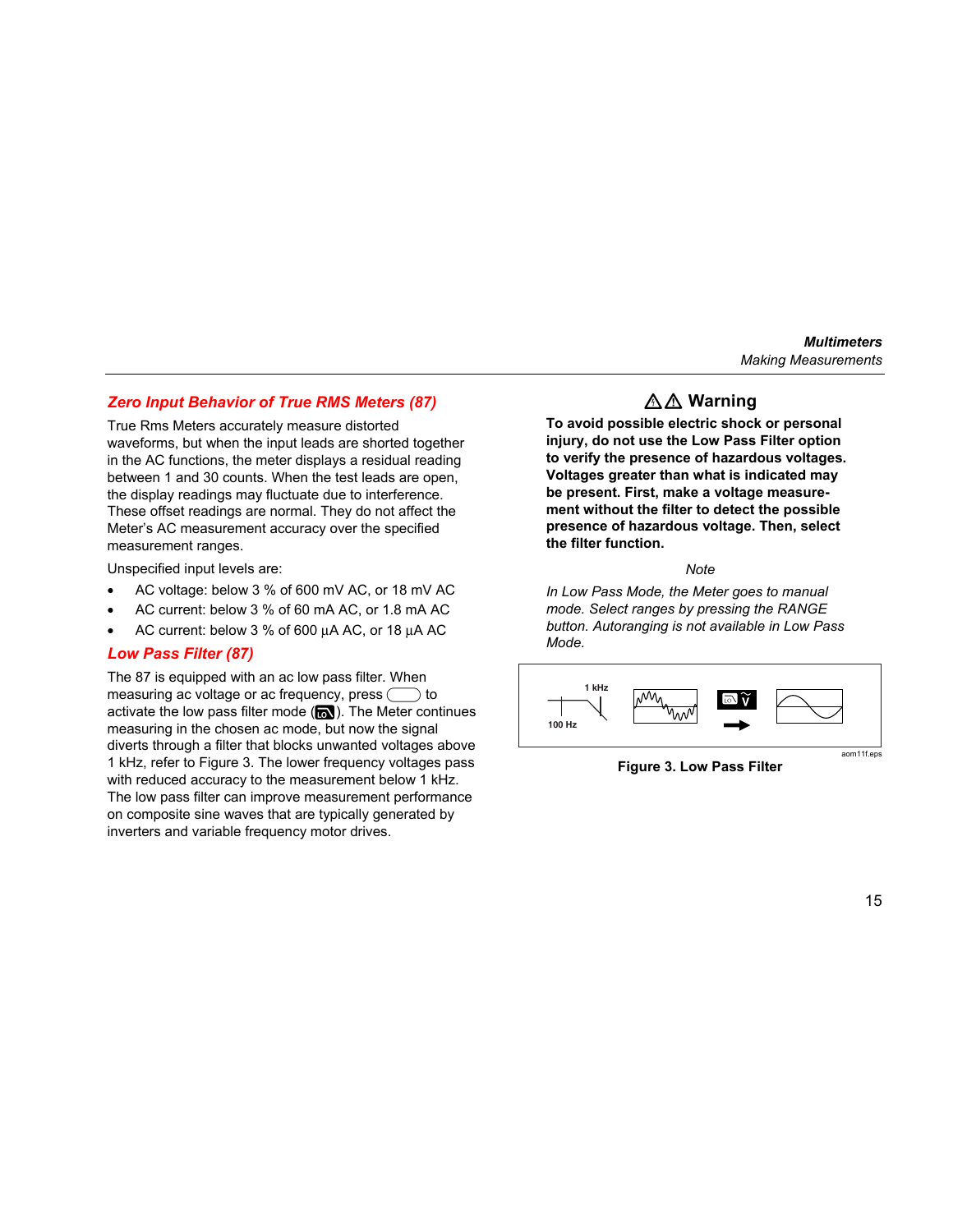#### <span id="page-23-0"></span>*Measuring Temperature (87)*

The Meter measures the temperature of a type-K thermocouple (included). Choose between degrees Celsius (°C) or degrees Fahrenheit (°F) by pushing  $(P^{\text{AMGE}})$ 

#### W **Caution**

**To avoid possible damage to the Meter or other equipment, remember that while the Meter is rated for –200.0** °**C to +1090.0** °**C and –328.0** °**F to 1994.0** °**F, the included K-Type Thermocouple is rated to 260** °**C. For temperatures out of that range, use a higher rated thermocouple.** 

Display ranges are  $-200.0$  °C to  $+1090.0$  °C and  $-328.0$ °F to 1994.0 °F. Readings outside of these ranges show **OL** on the Meter display. When there is no thermocouple connected, the display also reads OPEn for meters above serial number 90710501 and OL for meters below serial number 90710501.

#### *Note*

*To locate the serial number, remove the Meter from the holster. The serial number is on the back of the Meter.* 

To measure temperature, do the following:

- 1. Connect a type-K thermocouple to the Meter's **COM** and  $\mathbb{I} \vee \mathsf{O} \rightarrow \mathsf{H}$  terminals.
- 2. Turn the rotary switch to  $\overrightarrow{mv}$ .
- 3. Press  $\circ$  to enter temperature mode.
- 4. Push  $(P^{AMGE})$  to choose Celsius or Fahrenheit.

#### *Testing for Continuity*

#### W **Caution**

**To avoid possible damage to the Meter or to the equipment under test, disconnect circuit power and discharge all high-voltage capacitors before testing for continuity.** 

The continuity test features a beeper that sounds as long as a circuit is complete. The beeper allows you to perform quick continuity tests without having to watch the display.

To test for continuity, set up the Meter as shown in Figure 4.

Press  $\binom{m}{k}$  to turn the continuity beeper on or off.

The continuity function detects intermittent opens and shorts lasting as little as 1ms. A brief short causes the Meter to emit a short beep.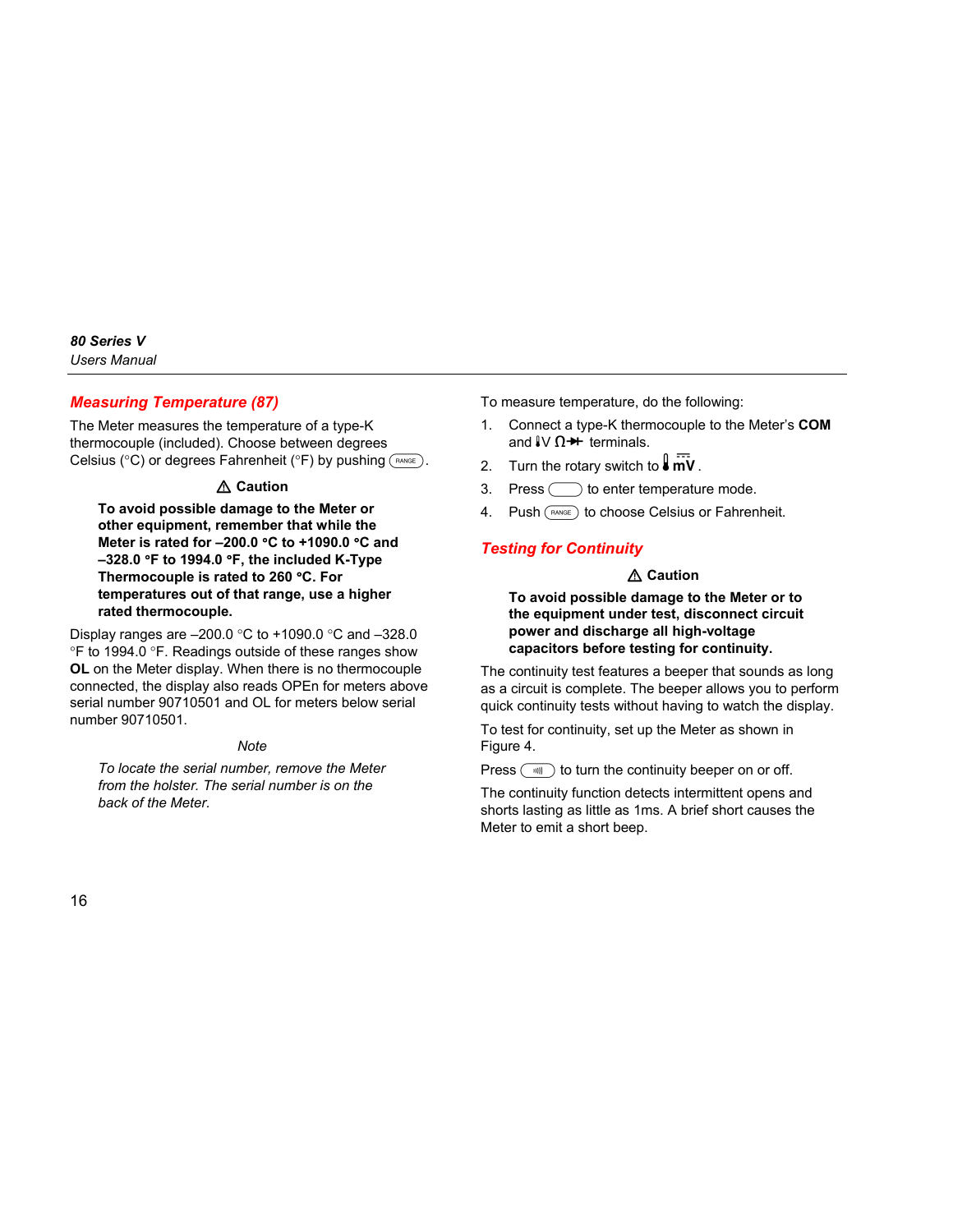<span id="page-24-0"></span>

**Figure 4. Testing for Continuity** 

aom4f.eps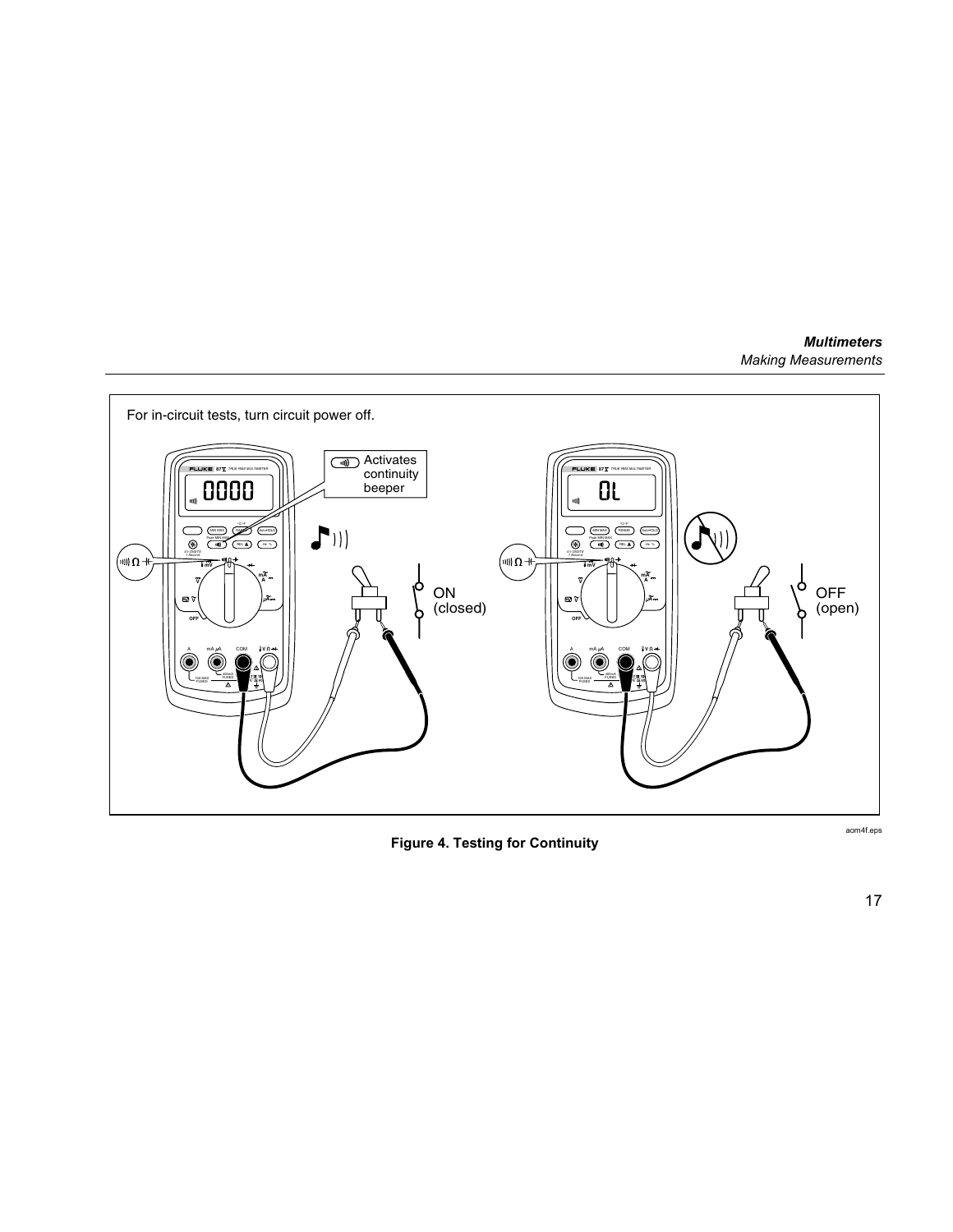#### <span id="page-25-0"></span>*80 Series V Users Manual*

#### *Measuring Resistance*

#### W **Caution**

**To avoid possible damage to the Meter or to the equipment under test, disconnect circuit power and discharge all high-voltage capacitors before measuring resistance.** 

The Meter measures resistance by sending a small current through the circuit. Because this current flows through all possible paths between the probes, the resistance reading represents the total resistance of all paths between the probes.

The Meter's resistance ranges are 600.0  $\Omega$ , 6.000 k $\Omega$ , 60.00 kΩ, 600.0 kΩ, 6.000 MΩ, and 50.00MΩ.

To measure resistance, set up the Meter as shown in Figure 5.

The following are some tips for measuring resistance:

- The measured value of a resistor in a circuit is often different from the resistor's rated value.
- The test leads can add 0.1 Ω to 0.2 Ω of error to resistance measurements. To test the leads, touch the probe tips together and read the resistance of the leads. If necessary, you can use the relative (REL) mode to automatically subtract this value.
- The resistance function can produce enough voltage to forward-bias silicon diode or transistor junctions, causing them to conduct. If this is suspected, press  $(\overline{P_{\text{AMGE}}} )$  to apply a lower current in the next higher range. If the value is higher, use the higher value. Refer to Table 18.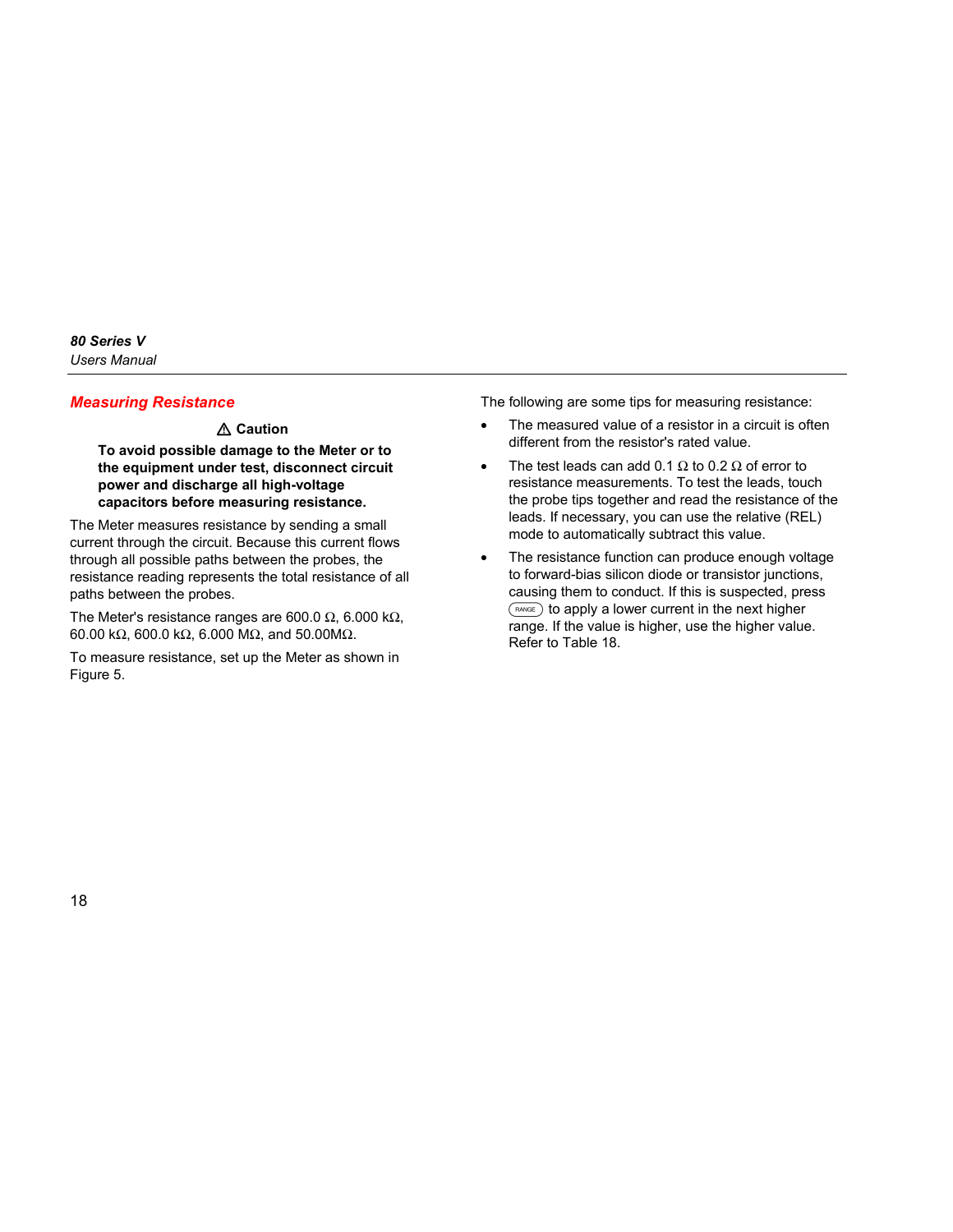<span id="page-26-0"></span>

**Figure 5. Measuring Resistance** 

aom6f.eps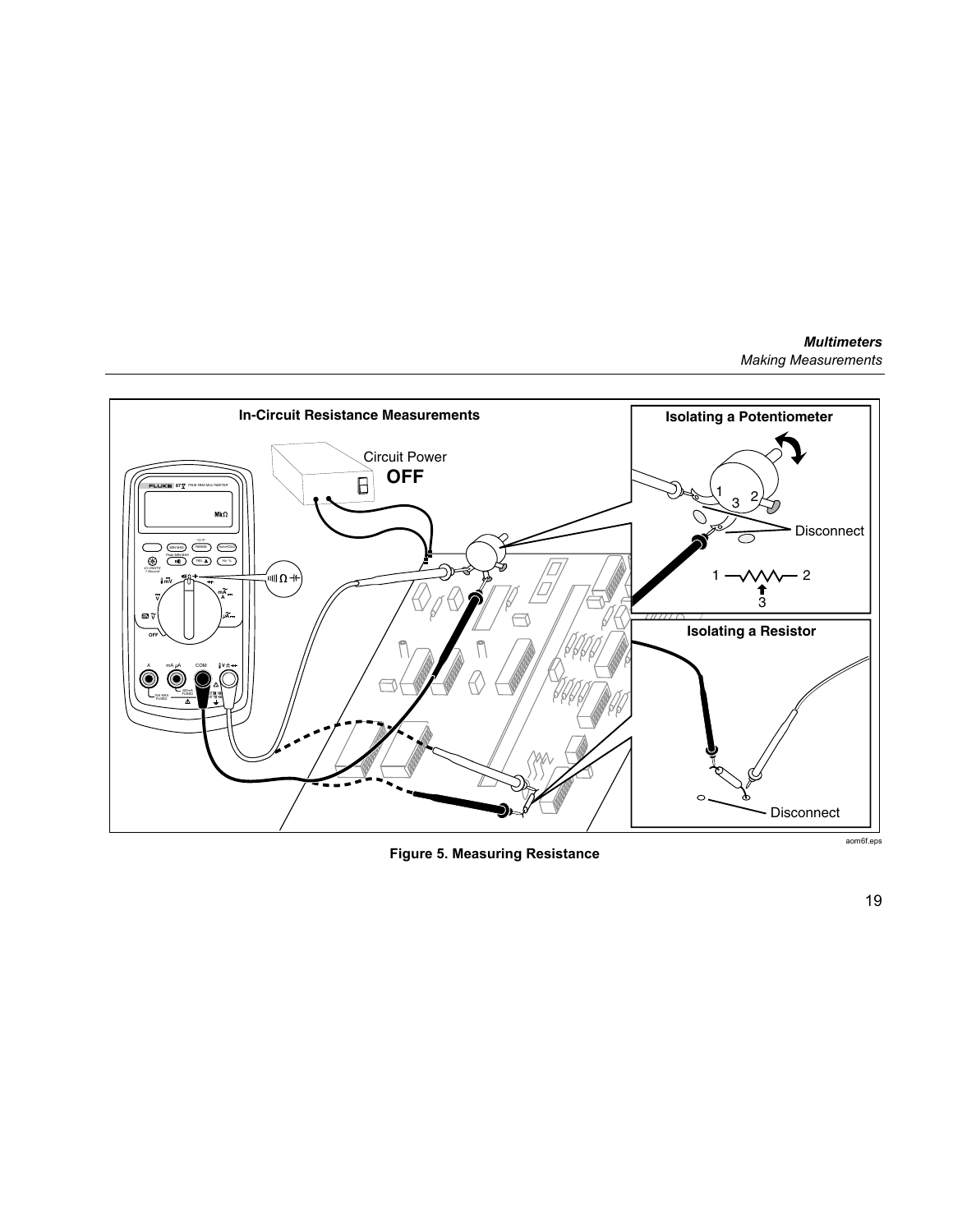#### <span id="page-27-0"></span>*Using Conductance for High Resistance or Leakage Tests*

Conductance, the inverse of resistance, is the ability of a circuit to pass current. High values of conductance correspond to low values of resistance.

The Meter's 60 nS range measures conductance in nanosiemens (1 nS = 0.000000001 Siemens). Because such small amounts of conductance correspond to extremely high resistance, the nS range lets you determine the resistance of components up to 100,000 MΩ,  $1/1$  nS = 1,000 MΩ.

To measure conductance, set up the Meter as shown for measuring resistance (Figure 5); then press  $(F_{\text{PANGE}})$  until the nS indicator appears on the display.

The following are some tips for measuring conductance:

- High-resistance readings are susceptible to electrical noise. To smooth out most noisy readings, enter the MIN MAX recording mode; then step to the average (AVG) reading.
- There is normally a residual conductance reading with the test leads open. To ensure accurate readings, use the relative (REL) mode to subtract the residual value.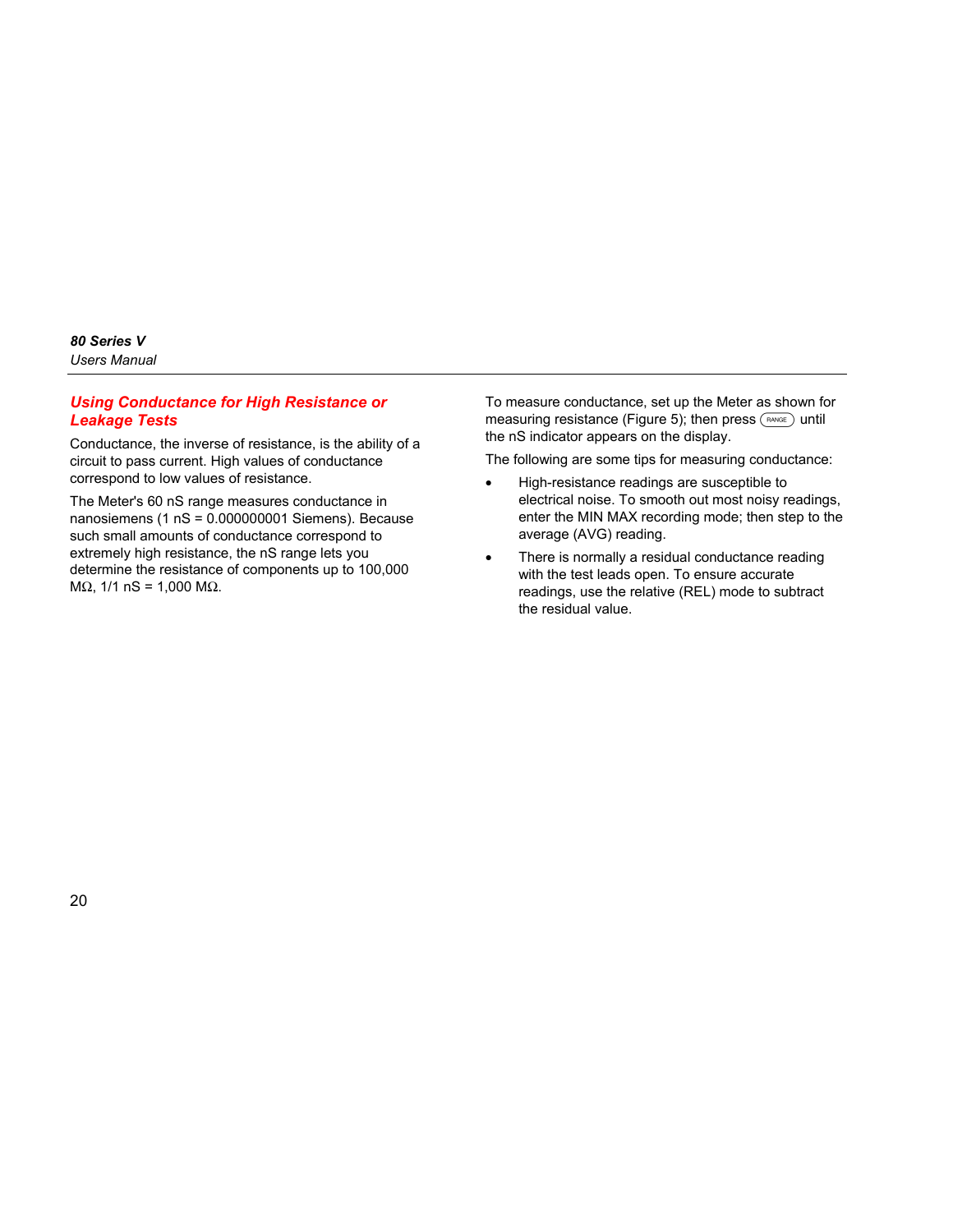#### <span id="page-28-0"></span>*Measuring Capacitance*

#### W **Caution**

**To avoid possible damage to the Meter or to the equipment under test, disconnect circuit power and discharge all high-voltage capacitors before measuring capacitance. Use the dc voltage function to confirm that the capacitor is discharged.** 

The Meter's capacitance ranges are 10.00 nF, 100.0 nF, 1.000 μF, 10.00 μF, 100.0 μF, and 9999 μF.

To measure capacitance, set up the Meter as shown in Figure 6.

To improve the accuracy of measurements less than 1000 nF, use the relative (REL) mode to subtract the residual capacitance of the Meter and leads.

#### *Note*

*If too much electrical charge is present on the capacitor being tested, the display shows "***diSC***".* 



#### **Figure 6. Measuring Capacitance**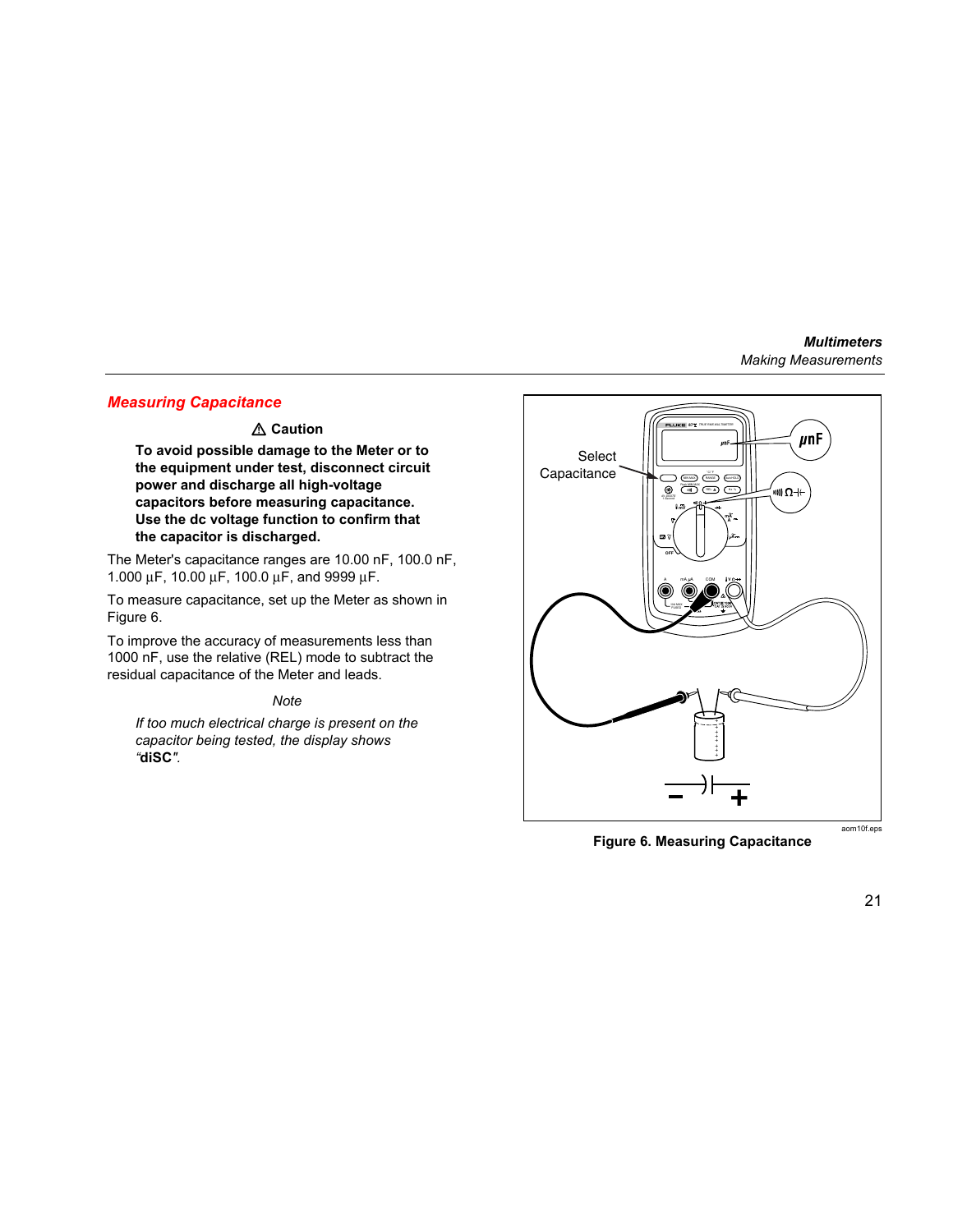#### <span id="page-29-0"></span>*80 Series V Users Manual*

#### *Testing Diodes*

W **Caution To avoid possible damage to the Meter or to the equipment under test, disconnect circuit power and discharge all high-voltage capacitors before testing diodes.** 

Use the diode test to check diodes, transistors, silicon controlled rectifiers (SCRs), and other semiconductor devices. This function tests a semiconductor junction by sending a current through the junction, then measuring the junction's voltage drop. A good silicon junction drops between 0.5 V and 0.8 V.

To test a diode out of a circuit, set up the Meter as shown in Figure 7. For forward-bias readings on any semiconductor component, place the red test lead on the component's positive terminal and place the black lead on the component's negative terminal.

In a circuit, a good diode should still produce a forwardbias reading of 0.5 V to 0.8 V; however, the reverse-bias reading can vary depending on the resistance of other pathways between the probe tips.

A short beep sounds if the diode is good (< 0.85 V). A continuous beep sounds if the reading is  $\leq 0.100$  V. This reading would indicate a short circuit. The display shows "OL" if the diode is open.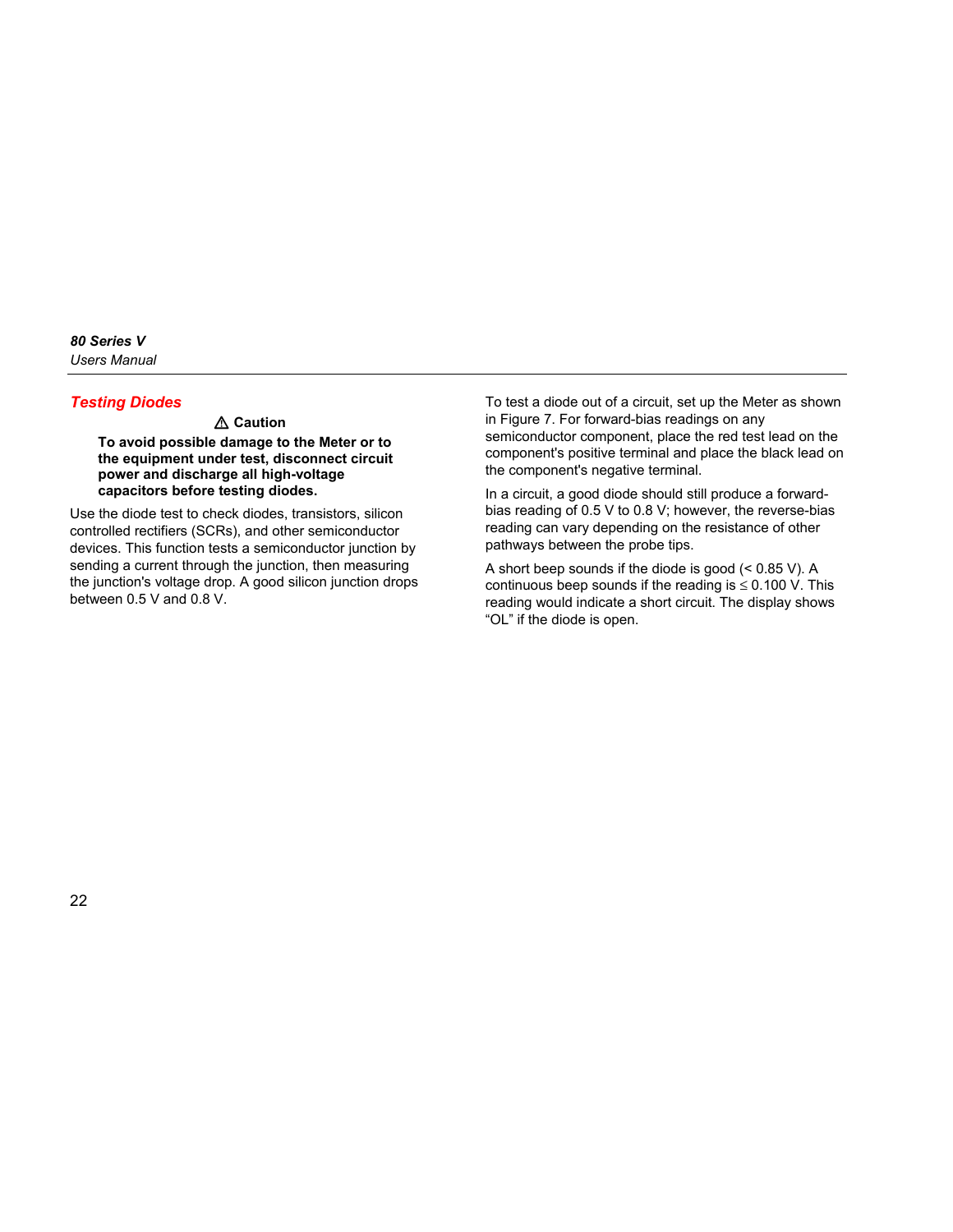<span id="page-30-0"></span>

**Figure 7. Testing a Diode** 

aom9f.eps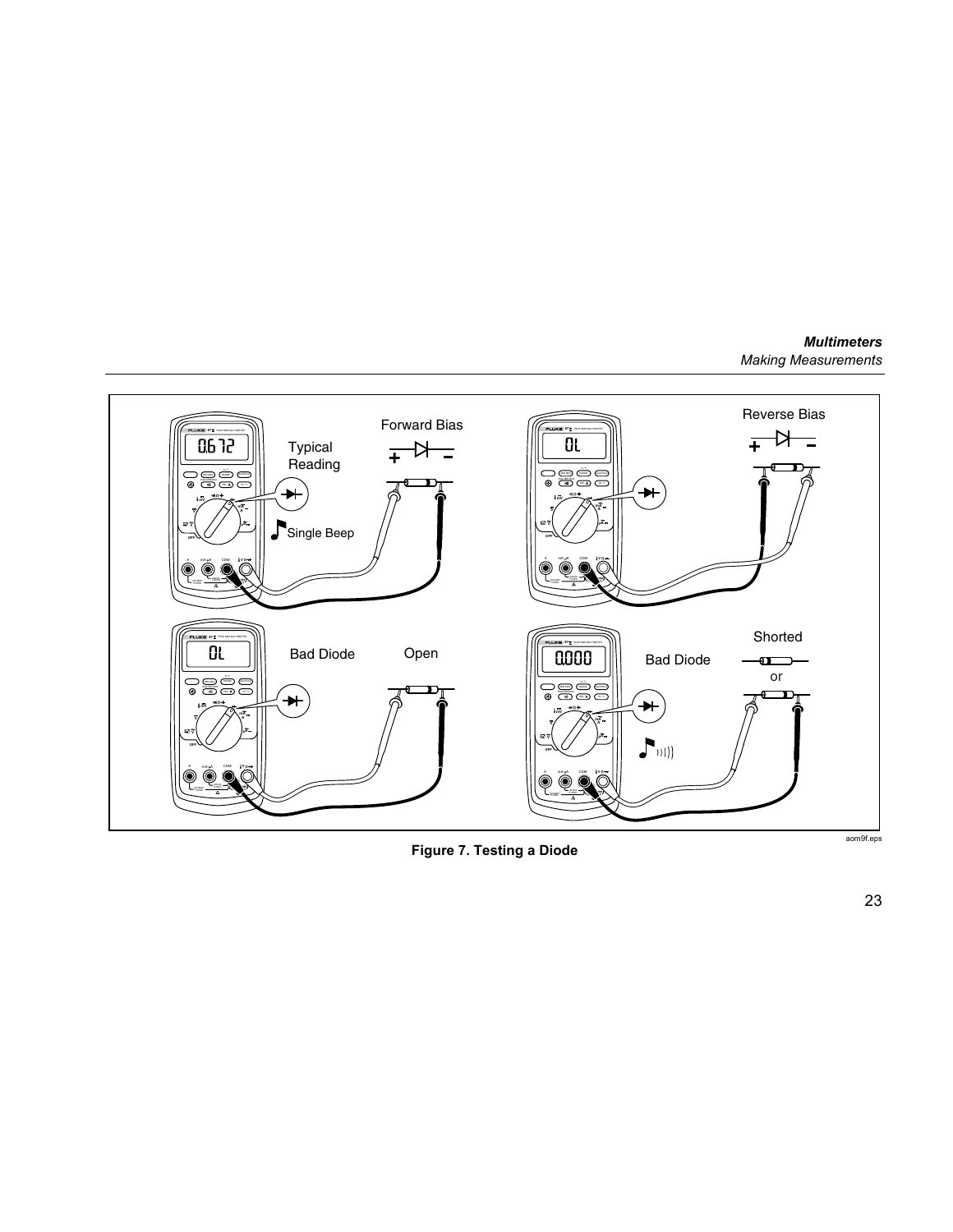#### <span id="page-31-0"></span>*80 Series V Users Manual*

#### *Measuring AC or DC Current*

# A **Marning**

**To avoid possible electric shock or personal injury, never attempt an in-circuit current measurement where the open-circuit potential to earth is greater than 1000 V. You may damage the Meter or be injured if the fuse blows during such a measurement.** 

#### W **Caution**

**To avoid possible damage to the Meter or to the equipment under test:** 

- **Check the Meter's fuses before measuring current.**
- **Use the proper terminals, function, and range for all measurements.**
- **Never place the probes across (in parallel with) any circuit or component when the leads are plugged into the current terminals.**

To measure current, you must break the circuit under test, then place the Meter in series with the circuit.

The Meter's current ranges are 600.0 μA, 6000 μA, 60.00 mA, 400.0 mA, 6000 mA, and 10 A. AC current is displayed as an rms value.

To measure current, refer to Figure 8 and proceed as follows:

- 1. Turn off power to the circuit. Discharge all highvoltage capacitors.
- 2. Insert the black lead into the **COM** terminal. For currents between 6 mA and 400 mA, insert the red lead into the **mA/**μ**A** terminal. For currents above 400 mA, insert the red lead into the **A** terminal.

#### *Note*

*To avoid blowing the Meter's 400 mA fuse, use the mA/*μ*A terminal only if you are sure the current is less than 400 mA continuously or less than 600 mA for 18 hours or less.*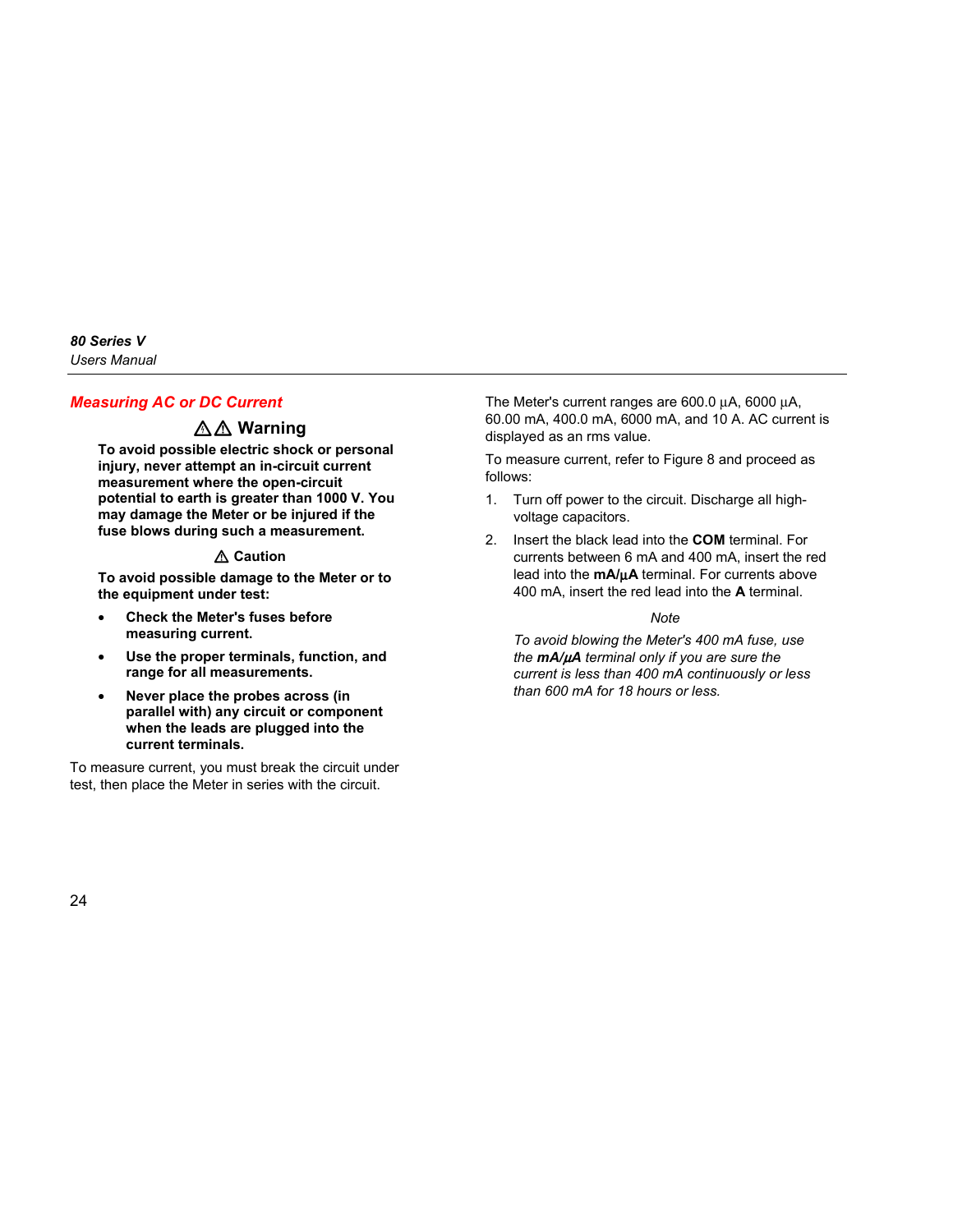<span id="page-32-0"></span>

**Figure 8. Measuring Current** 

aom7f.eps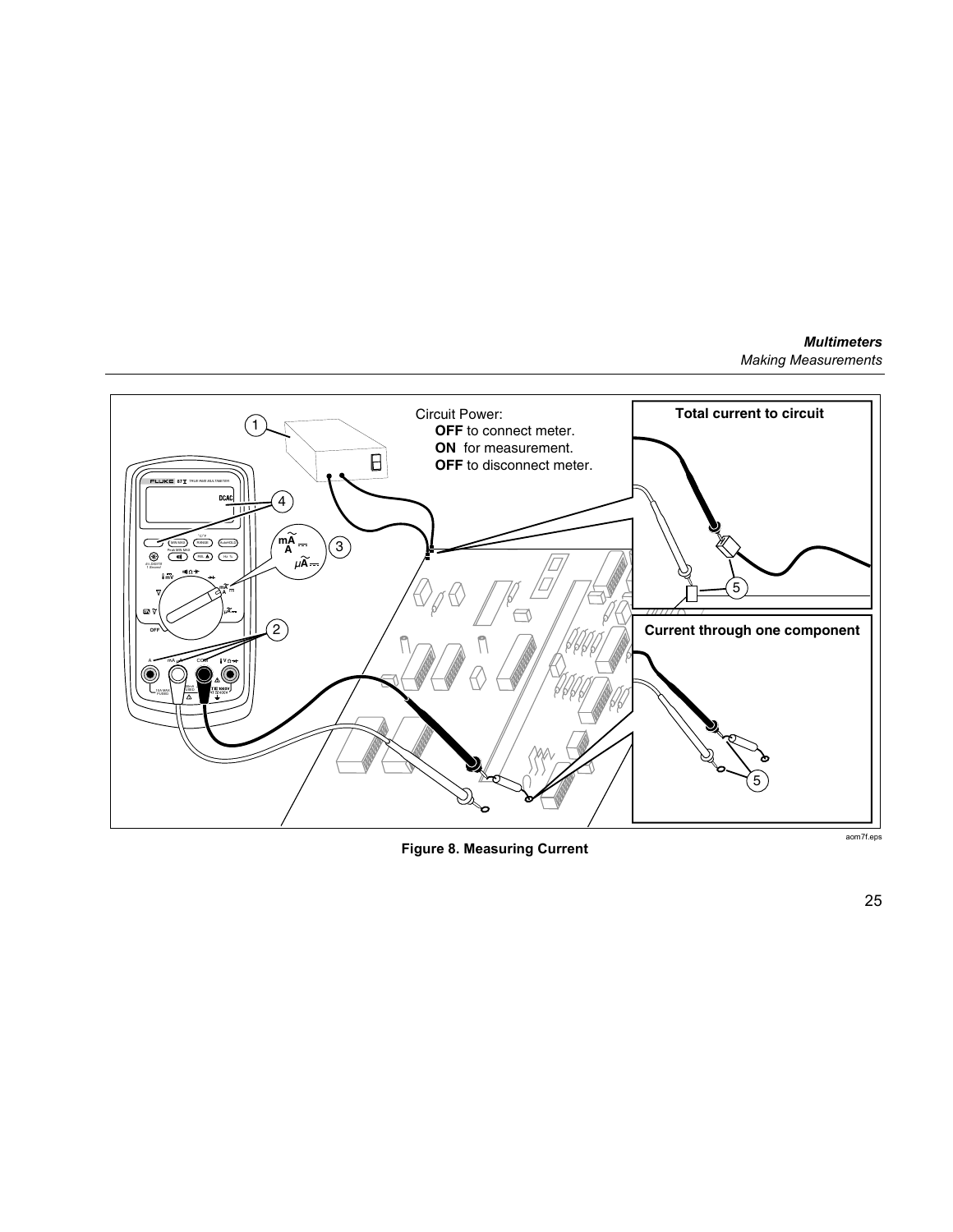#### *80 Series V Users Manual*

- 3. If you are using the **A** terminal, set the rotary switch to mA/A. If you are using the **mA/**μ**A** terminal, set the rotary switch to μA for currents below 6000 μA (6 mA), or mA/A for currents above 6000 μA.
- 4. To measure dc current, press (
- 5. Break the circuit path to be tested. Touch the black probe to the more negative side of the break; touch the red probe to the more positive side of the break. Reversing the leads will produce a negative reading, but will not damage the Meter.
- 6. Turn on power to the circuit; then read the display. Be sure to note the unit given at the right side of the display (μA, mA, or A).
- 7. Turn off power to the circuit and discharge all highvoltage capacitors. Remove the Meter and restore the circuit to normal operation.

The following are some tips for measuring current:

- If the current reading is 0 and you are sure the Meter is set up correctly, test the Meter's fuses as described under "Testing the Fuses".
- A current Meter drops a small voltage across itself, which might affect circuit operation. You can calculate this burden voltage using the values listed in the specifications in Table 14.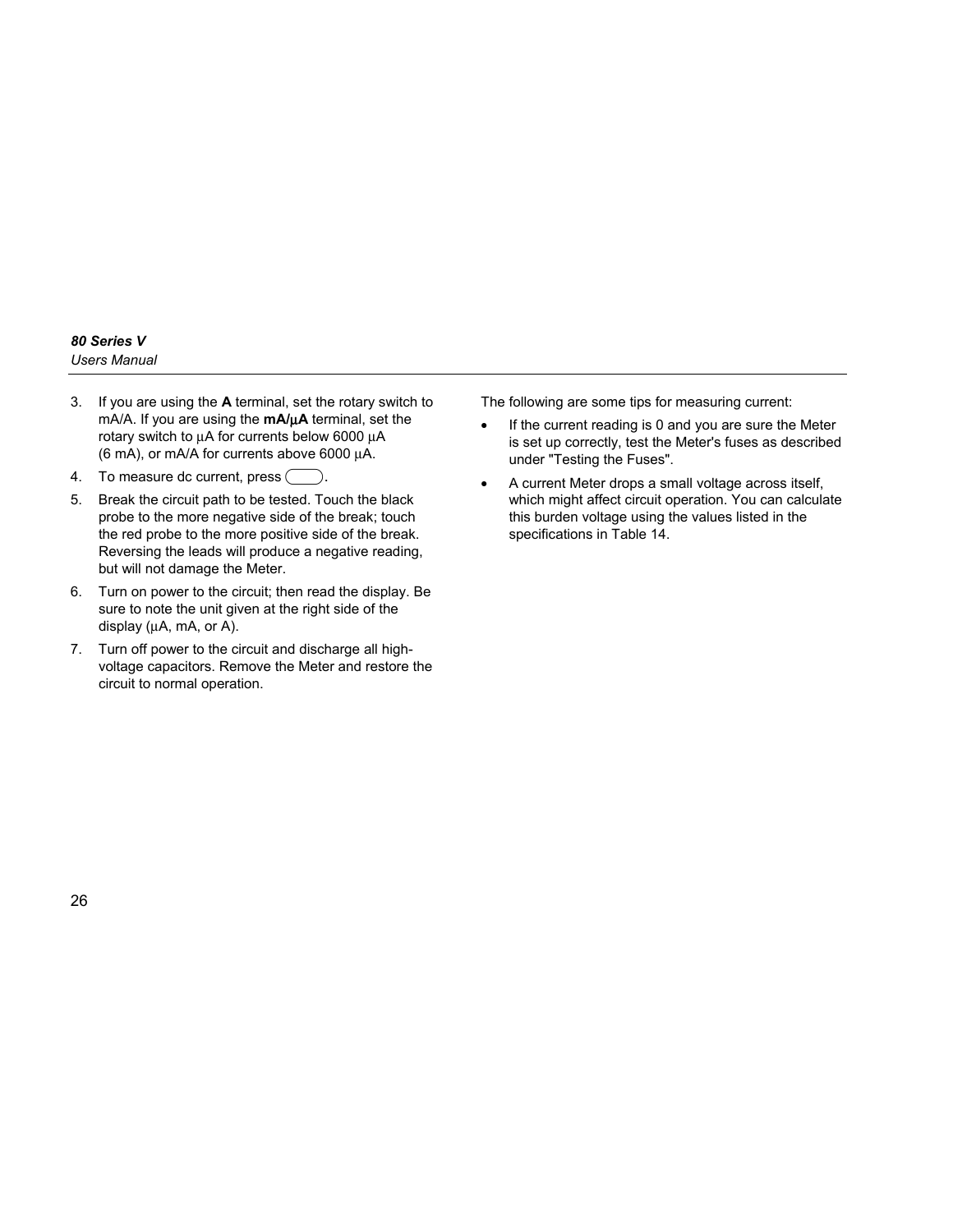#### <span id="page-34-0"></span>*Measuring Frequency*

The Meter measures the frequency of a voltage or current signal by counting the number of times the signal crosses a threshold level each second.

Table 6 summarizes the trigger levels and applications for measuring frequency using the various ranges of the Meter's voltage and current functions.

To measure frequency, connect the Meter to the signal source; then press  $(F_{HZ}$ <sub>2%</sub>). Pressing  $(F_{HZ}$  switches the trigger slope between  $+$  and  $-$ , as indicated by the symbol at the left side of the display (refer to Figure 9 under "Measuring Duty Cycle"). Pressing  $(Autot ACD)$  stops and starts the counter.

The Meter autoranges to one of five frequency ranges: 199.99 Hz, 1999.9 Hz, 19.999 kHz, 199.99 kHz, and greater than 200 kHz. For frequencies below 10 Hz, the display is updated at the frequency of the input. Below 0.5 Hz, the display may be unstable.

The following are some tips for measuring frequency:

- If a reading shows as 0 Hz or is unstable, the input signal may be below or near the trigger level. You can usually correct these problems by selecting a lower range, which increases the sensitivity of the Meter. In the  $\overline{v}$  function, the lower ranges also have lower trigger levels.
- If a reading seems to be a multiple of what you expect, the input signal may be distorted. Distortion can cause multiple triggerings of the frequency counter. Selecting a higher voltage range might solve this problem by decreasing the sensitivity of the Meter. You can also try selecting a dc range, which raises the trigger level. In general, the lowest frequency displayed is the correct one.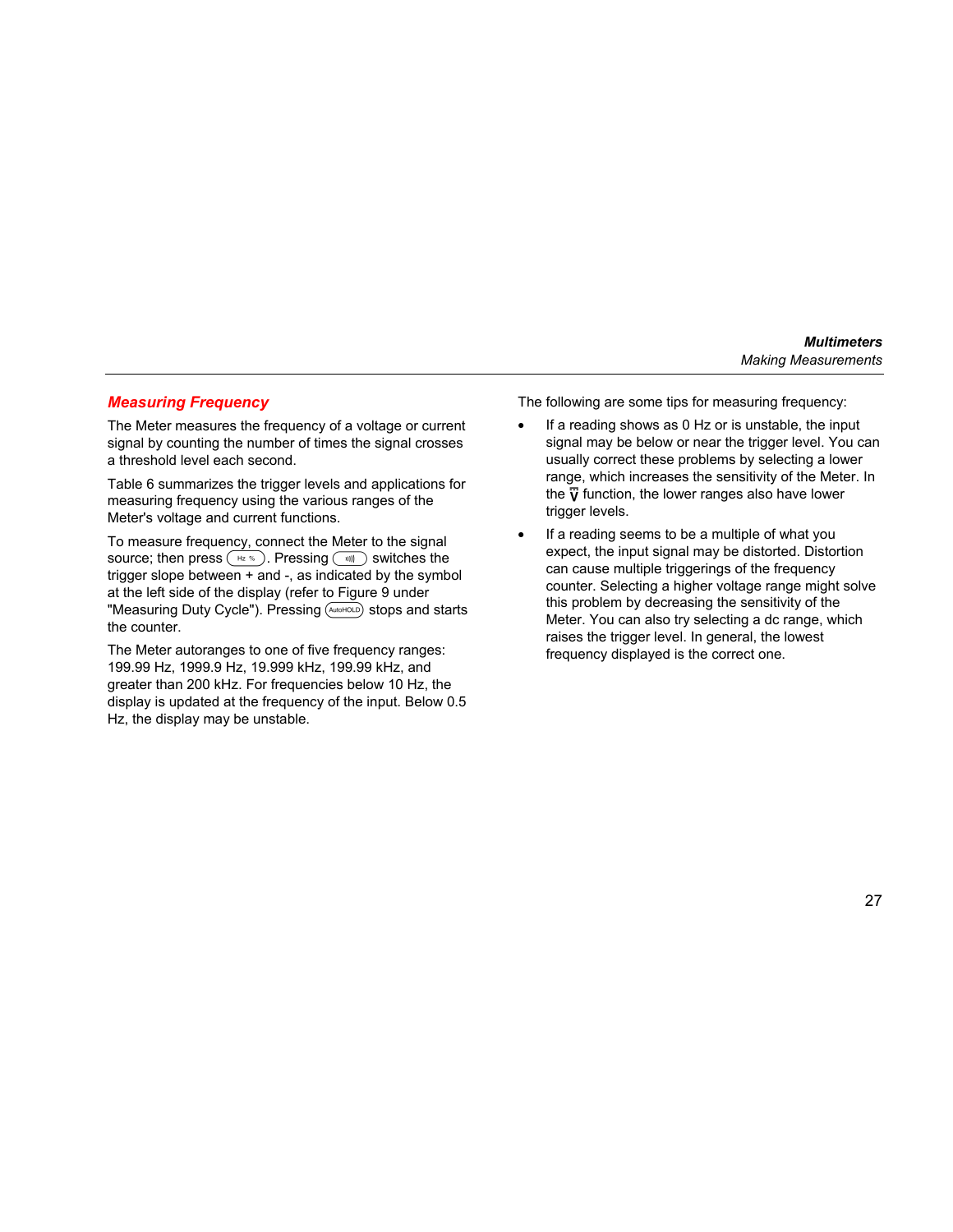|  |  |  |  |  | Table 6. Functions and Trigger Levels for Frequency Measurements |
|--|--|--|--|--|------------------------------------------------------------------|
|--|--|--|--|--|------------------------------------------------------------------|

<span id="page-35-0"></span>

| <b>Function</b>                        | Range                       | Approximate<br><b>Trigger Level</b> | <b>Typical Application</b>                                                                                                                                                                         |
|----------------------------------------|-----------------------------|-------------------------------------|----------------------------------------------------------------------------------------------------------------------------------------------------------------------------------------------------|
| ũ                                      | 6 V, 60 V,<br>600 V, 1000 V | $± 5%$ of scale                     | Most signals.                                                                                                                                                                                      |
| ũ                                      | 600 mV                      | $± 30$ mV                           | High-frequency 5 V logic signals. (The dc-coupling of the $\overline{v}$ function can<br>attenuate high-frequency logic signals, reducing their amplitude enough to<br>interfere with triggering.) |
| mv                                     | 600 mV                      | $40 \text{ mV}$                     | Refer to the measurement tips given before this table.                                                                                                                                             |
| $\overline{\mathbf{v}}$                | 6V                          | 1.7V                                | 5 V logic signals (TTL).                                                                                                                                                                           |
| $\overline{\mathbf{v}}$                | 60 V                        | 4 V                                 | Automotive switching signals.                                                                                                                                                                      |
| $\overline{\mathbf{v}}$                | 600 V                       | 40 V                                | Refer to the measurement tips given before this table.                                                                                                                                             |
| $\overline{\mathbf{v}}$                | 1000 V                      | 100 V                               |                                                                                                                                                                                                    |
| $\ket{m}$ $\Omega$ -H- $\rightarrow$ H |                             |                                     | Frequency counter characteristics are not available or specified for these functions.                                                                                                              |
| A $\sim$                               | All ranges                  | $± 5%$ of scale                     | AC current signals.                                                                                                                                                                                |
| $\mu$ A $\equiv$                       | 600 µA, 6000 µA             | 30 µA, 300 µA                       | Refer to the measurement tips given before this table.                                                                                                                                             |
| $mA =$                                 | 60 mA, 400 mA               | 3.0 mA, 30 mA                       |                                                                                                                                                                                                    |
| A≖                                     | 6 A, 10 A                   | 0.30 A, 3.0 A                       |                                                                                                                                                                                                    |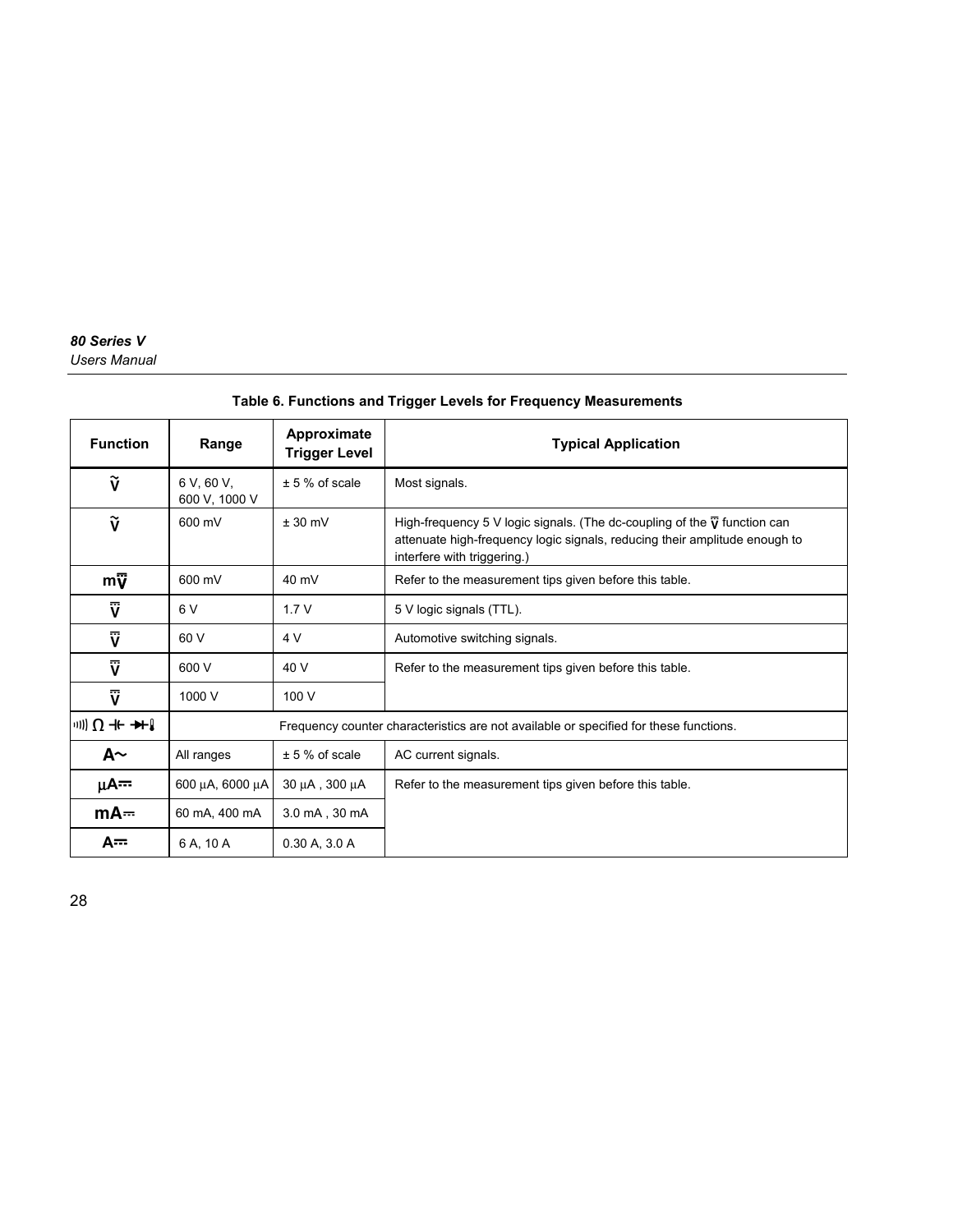#### <span id="page-36-0"></span>*Measuring Duty Cycle*

Duty cycle (or duty factor) is the percentage of time a signal is above or below a trigger level during one cycle (Figure 9). The duty cycle mode is optimized for measuring the on or off time of logic and switching signals. Systems such as electronic fuel injection systems and switching power supplies are controlled by pulses of varying width, which can be checked by measuring duty cycle.

To measure duty cycle, set up the Meter to measure frequency; then press Hz a second time. As with the

frequency function, you can change the slope for the Meter's counter by pressing  $(\Box)$ .

For 5 V logic signals, use the 6 V dc range. For 12 V switching signals in automobiles, use the 60 V dc range. For sine waves, use the lowest range that does not result in multiple triggering. (Normally, a distortion-free signal can be up to ten times the amplitude of the selected voltage range.)

If a duty cycle reading is unstable, press MIN MAX; then scroll to the AVG (average) display.



**Figure 9. Components of Duty Cycle Measurements** 

iy3f.eps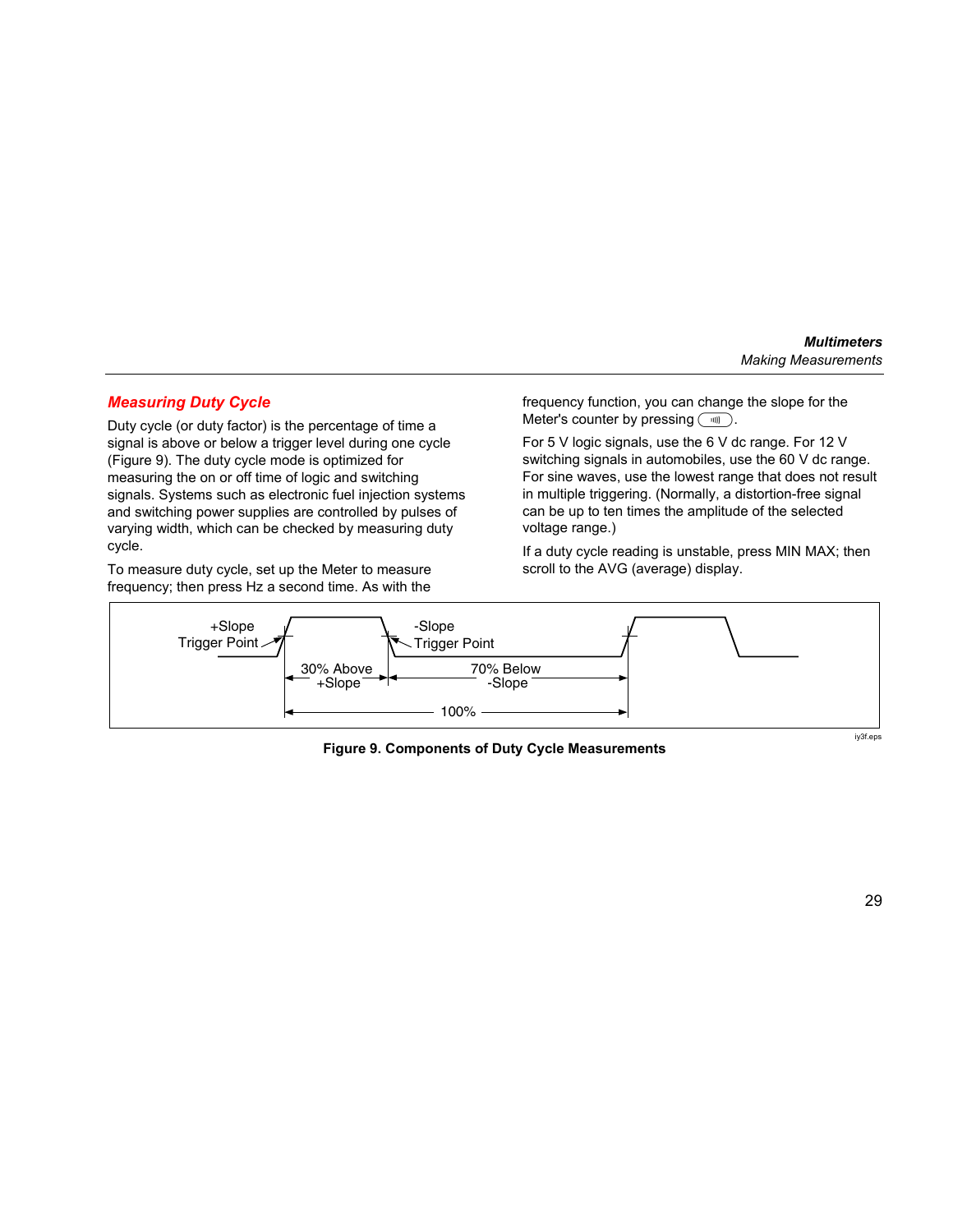#### <span id="page-37-0"></span>*Determining Pulse Width*

For a periodic waveform (its pattern repeats at equal time intervals), you can determine the amount of time that the signal is high or low as follows:

- 1. Measure the signal's frequency.
- 2. Press  $\left(\begin{array}{c} H_{\mathbb{Z}}\right)^*$  a second time to measure the signal's duty cycle. Press  $\binom{m}{k}$  to select a measurement of the signal's positive or negative pulse, refer to Figure 9.
- 3. Use the following formula to determine the pulse width:

Pulse Width =  $%$  Duty Cycle  $\div$  100 (in seconds) Frequency

# *Bar Graph*

The analog bar graph functions like the needle on an analog meter, but without the overshoot. The bar graph updates 40 times per second. Because the graph responds 10 times faster than the digital display, it is useful for making peak and null adjustments and observing rapidly changing inputs. The graph is not shown for capacitance, frequency counter functions, temperature, or peak min max.

The number of lit segments indicates the measured value and is relative to the full-scale value of the selected range.

In the 60 V range, for example, the major divisions on the scale represent 0, 15, 30, 45, and 60 V. An input of -30 V lights the negative sign and the segments up to the middle of the scale.

The bar graph also has a zoom function, as described under "Zoom Mode".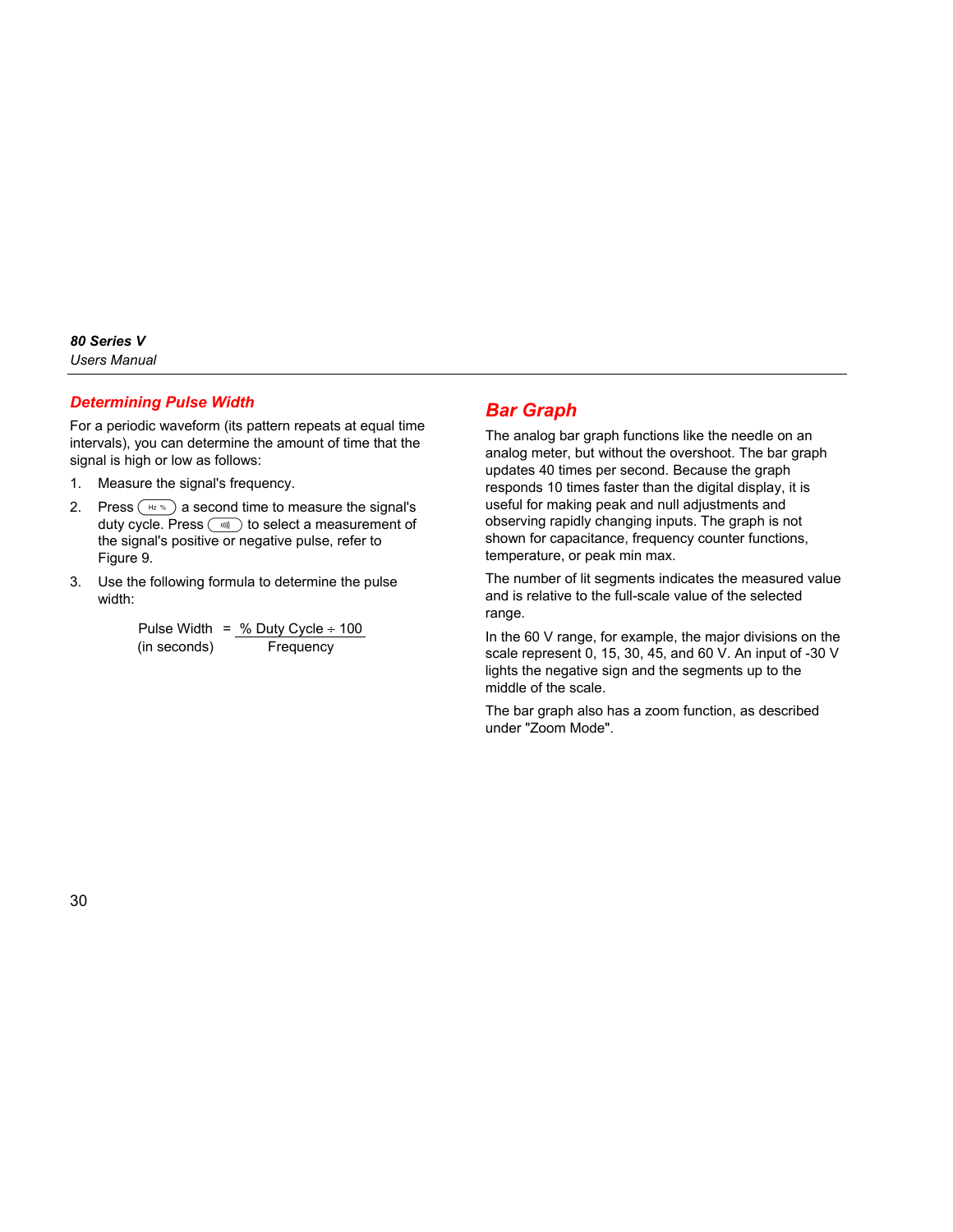#### <span id="page-38-0"></span>*Zoom Mode (Power Up Option Only)*

To use the Rel Zoom Bar Graph:

- 1. Hold down  $(FEL \triangle)$  while turning the Meter on. The display reads "2rEL".
- 2. Select the relative mode by pressing  $\left(\begin{smallmatrix} 1 & \mathbb{R}^d \end{smallmatrix}\right)$ again.
- 3. The center of the bar graph now represents zero and the sensitivity of the bar graph increases by a factor of 10. Measured values more negative than the stored reference activate segments to the left of center; values more positive activate segments to the right of center.

#### *Uses for the Zoom Mode*

The relative mode, combined with the increased sensitivity of the bar graph's zoom mode, helps you make fast and accurate zero and peak adjustments.

For zero adjustments, set the Meter to the desired function, short the test leads together, press  $(FEL \Delta)$ ; then connect the leads to the circuit under test. Adjust the circuit's variable component until the display reads zero. Only the center segment on the zoom bar graph is lit.

For peak adjustments, set the Meter to the desired function, connect the leads to the circuit under test; then press  $(FEL \Delta)$ . The display reads zero. As you adjust for a positive or negative peak, the bar graph length increases to the right or left of zero. If an overange symbol lights  $($  $\blacktriangleright$ ), press  $\binom{n_{\text{EL}}\Delta}{n_{\text{EL}}}$  twice to set a new reference; then continue with the adjustment.

# *HiRes Mode (Model 87)*

On a Model 87 Meter, pressing  $\circledast$  for one second causes the Meter to enter the high-resolution (HiRes), 4-1/2 digit mode. Readings are displayed at 10 times the normal resolution with a maximum display of 19,999 counts. The HiRes mode works in all modes except capacitance, frequency counter functions, temperature, and the 250 μs (peak) MIN MAX modes.

To return to the 3-1/2 digit mode, press  $\circledcirc$  again for one second.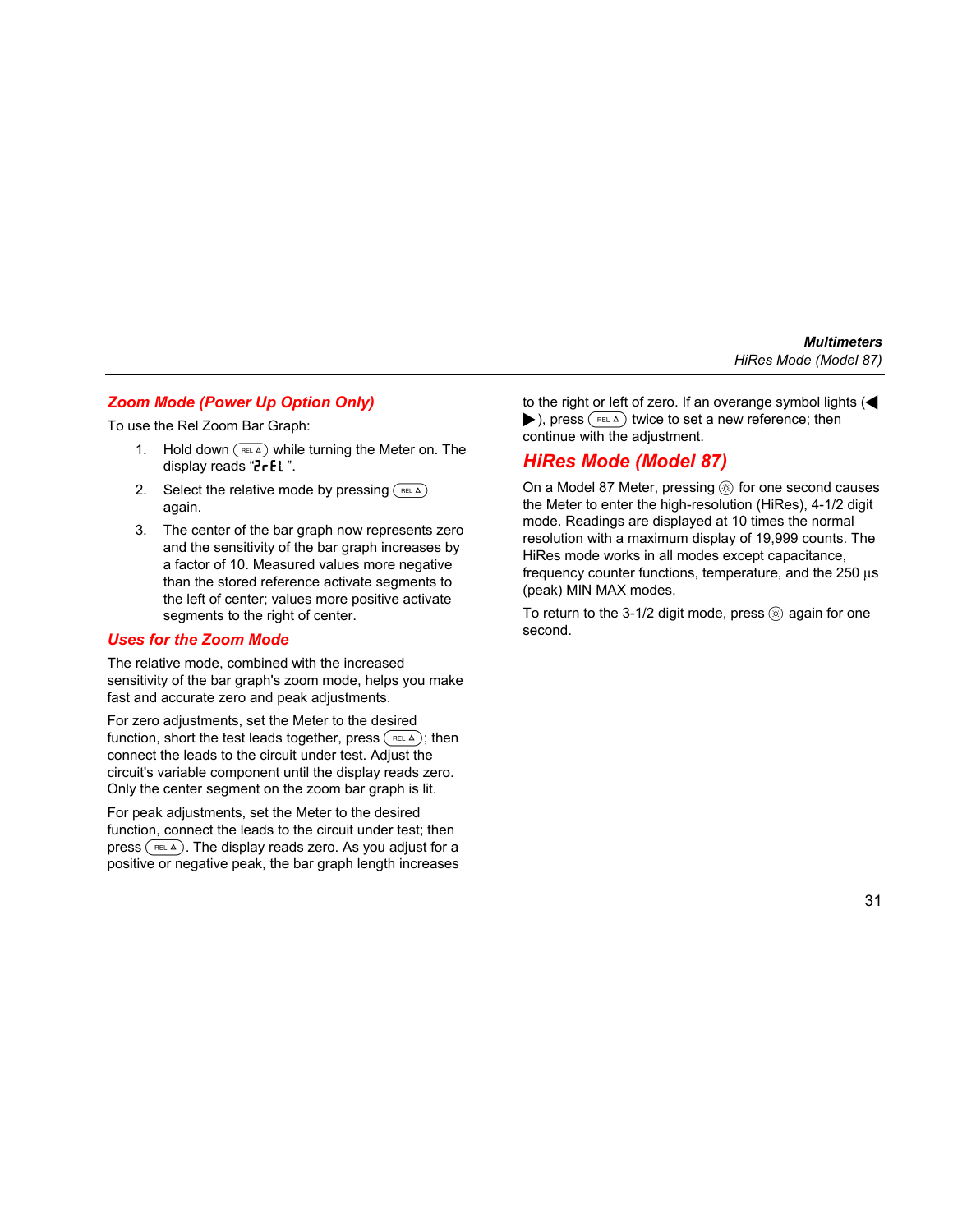# <span id="page-39-0"></span>*MIN MAX Recording Mode*

The MIN MAX mode records minimum and maximum input values. When the inputs go below the recorded minimum value or above the recorded maximum value, the Meter beeps and records the new value. This mode can be used to capture intermittent readings, record maximum readings while you are away or record readings while you are operating the equipment under test and cannot watch the Meter. MIN MAX mode can also calculate an average of all readings taken since the MIN MAX mode was activated. To use MIN MAX mode, refer to the functions in Table 7.

Response time is the length of time an input must stay at a new value to be recorded. A shorter response time captures shorter events, but with decreased accuracy. Changing the response time erases all recorded readings. Model 83 has 100 millisecond response time; Model 87 has 100 millisecond, and 250 μs (peak) response times. The 250 µs response time is indicated by "**PEAK**" on the display.

The 100 millisecond response time is best for recording power supply surges, inrush currents, and finding intermittent failures.

The true average value (AVG) displayed in the 100 ms mode is the mathematical integral of all readings taken since the start of recording (overloads are discarded).

The average reading is useful for smoothing out unstable inputs, calculating power consumption, or estimating the percentage of time a circuit is active.

Min Max records the signal extremes lasting longer than 100 ms.

Peak records the signal extremes lasting longer than 250 µs.

# *Smooth Feature (Power Up Option Only)*

When the input signal changes rapidly, "smoothing" provides a steadier reading on the display.

To use the smooth feature:

- 1. Hold down  $(P_{AMOE})$  while turning the Meter on. The display will read " $5$ ---" until  $(\overline{r_{\text{AMGE}}})$  is released.
- 2. The smooth icon ( $\mathbf{w}$ ) will appear on the left side of the display to let you know that smoothing is active.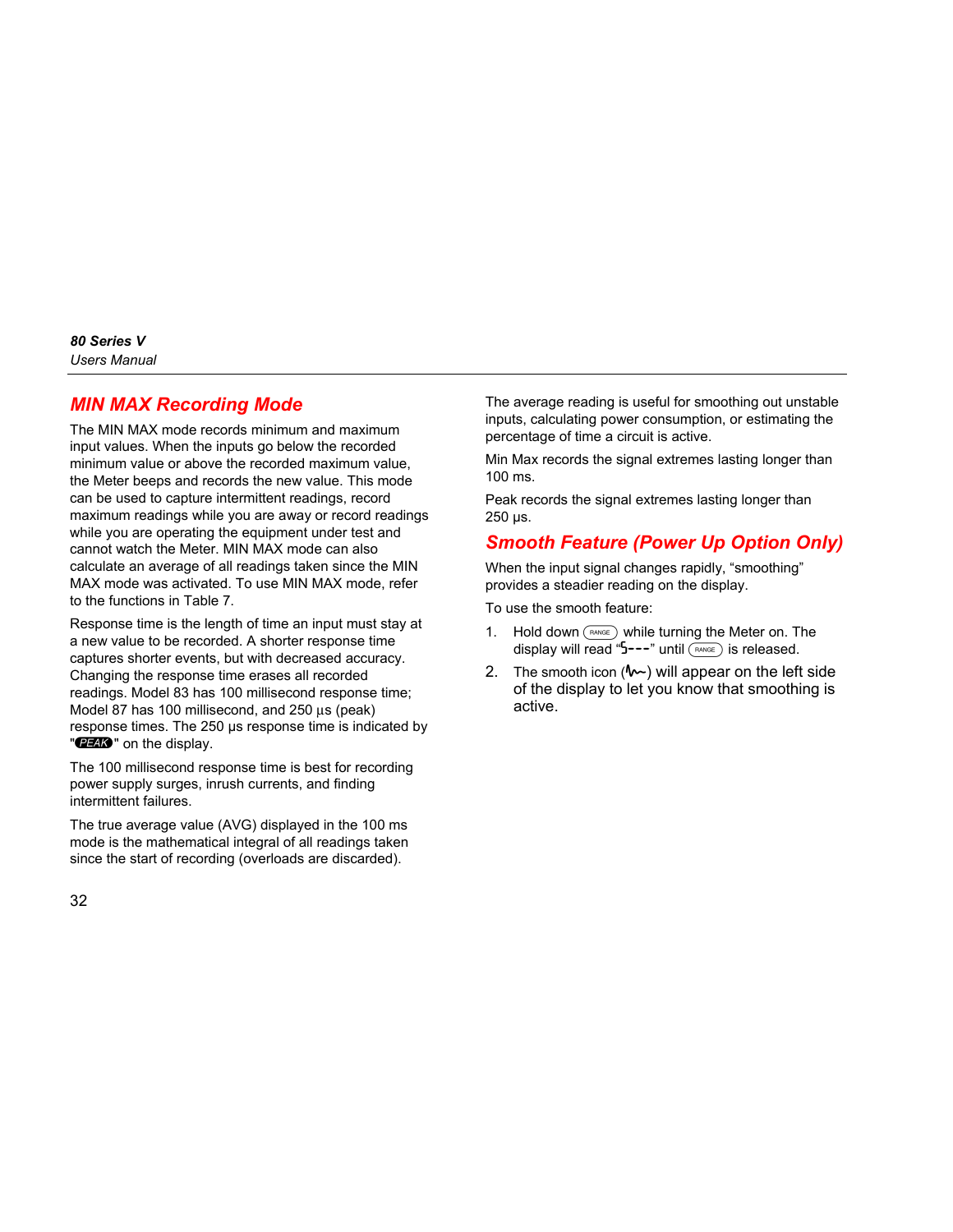#### **Table 7. MIN MAX Functions**

<span id="page-40-0"></span>

| <b>Button</b>                             | <b>MIN MAX Function</b>                                                                                                                                                                                                                                               |
|-------------------------------------------|-----------------------------------------------------------------------------------------------------------------------------------------------------------------------------------------------------------------------------------------------------------------------|
| <b>MIN MAX</b>                            | Enter MIN MAX recording mode. The Meter is locked in the range displayed before you<br>entered MIN MAX mode. (Select the desired measurement function and range before<br>entering MIN MAX.) The Meter beeps each time a new minimum or maximum value is<br>recorded. |
| <b>MIN MAX</b><br>(while in MIN MAX mode) | Step through maximum (MAX), minimum (MIN), average (AVG) and present values.                                                                                                                                                                                          |
| PEAK MIN MAX                              | Model 87 only: Select 100 ms or 250 µs response time. (The 250 µs response time is<br>indicated by <b>1220</b> on the display.) Stored values are erased. The present and AVG<br>(average) values are not available when $250 \mu s$ is selected.                     |
| AutoHOLD                                  | Stop recording without erasing stored values. Press again to resume recording.                                                                                                                                                                                        |
| <b>MIN MAX</b><br>(hold for 1 second)     | Exit MIN MAX mode. Stored values are erased. The Meter stays in the selected range.                                                                                                                                                                                   |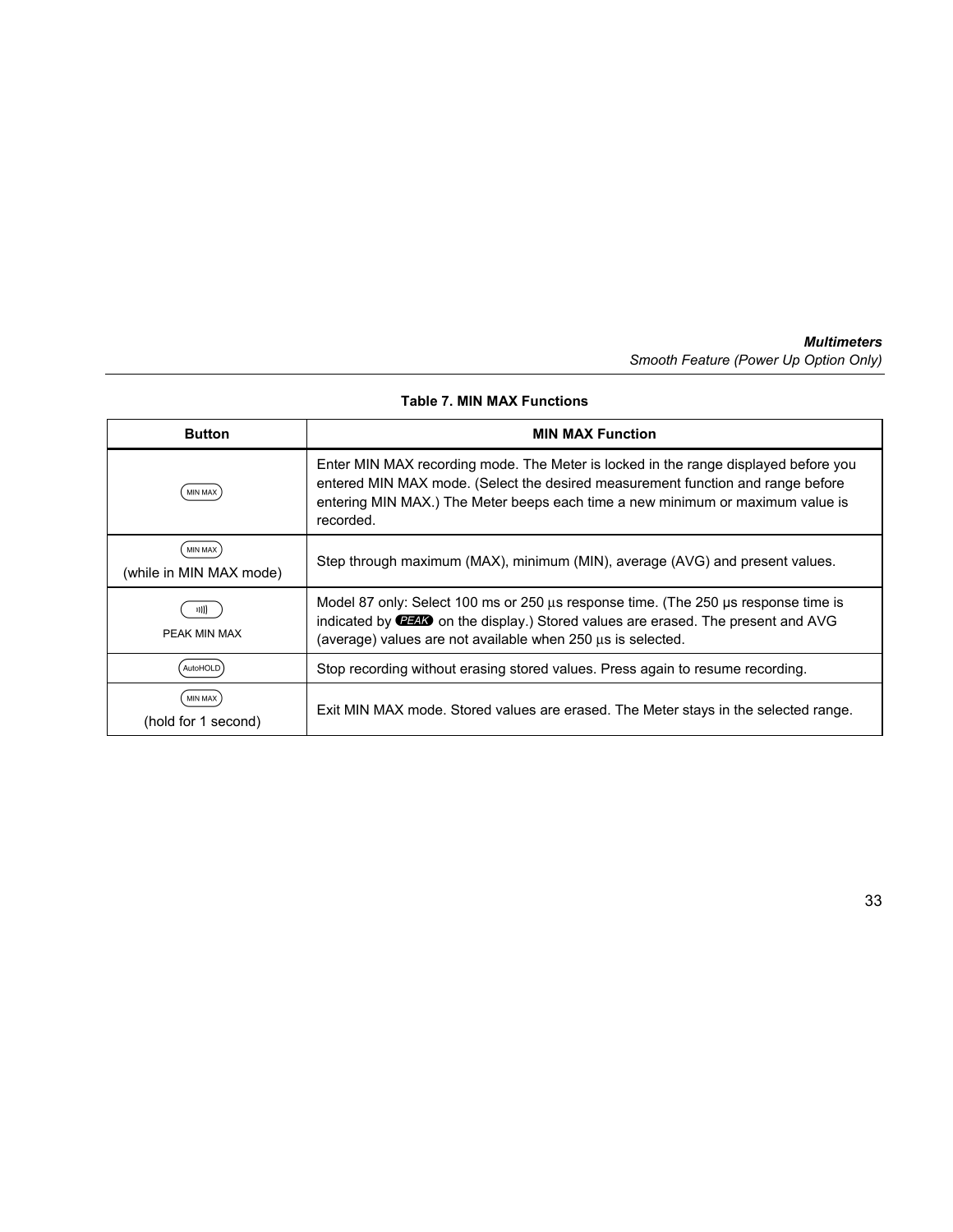# <span id="page-41-0"></span>*AutoHOLD Mode*

# XW **Warning**

**To avoid possible electric shock or personal injury, do not use AutoHOLD mode to determine that circuits are without power. The AutoHOLD mode will not capture unstable or noisy readings.** 

The AutoHOLD mode captures the present reading on the display. When a new, stable reading is detected, the Meter beeps and displays the new reading. To enter or exit AutoHOLD mode, press (AutoHOLD)

# *Relative Mode*

Selecting relative mode ( $(\overline{REL\Delta})$ ) causes the Meter to zero the display and store the present reading as the reference for subsequent measurements. The Meter is locked into the range selected when you pressed (REL A). Press  $(m_{\text{BL A}})$ again to exit this mode.

In relative mode, the reading shown is always the difference between the present reading and the stored reference value. For example, if the stored reference value is 15.00 V and the present reading is 14.10 V, the display shows -0.90 V.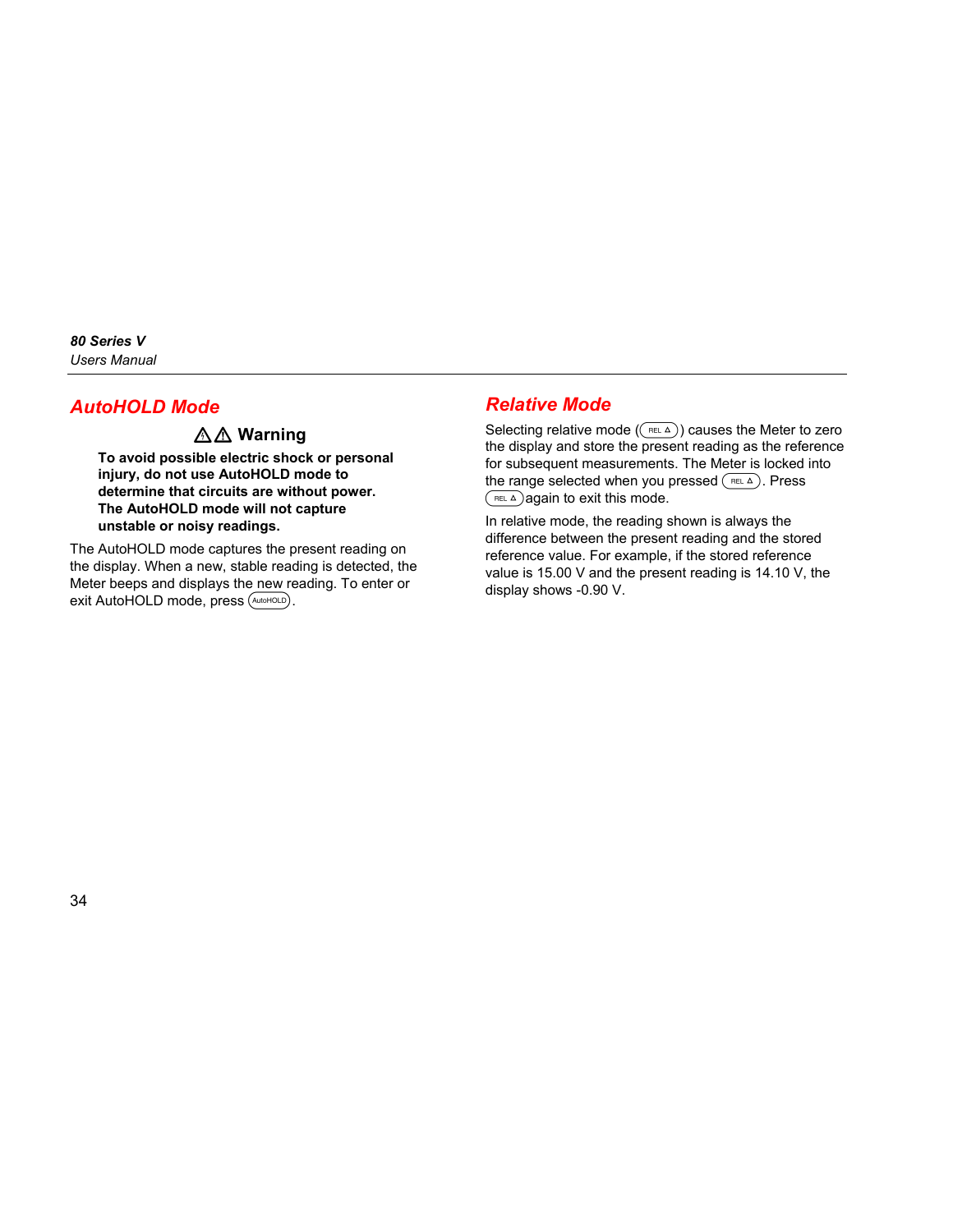## <span id="page-42-0"></span>*Maintenance*

# A **Marning**

**To avoid possible electric shock or personal injury, repairs or servicing not covered in this manual should be performed only by qualified personnel as described in the**  *80 Series V Service Information***.** 

#### *General Maintenance*

Periodically wipe the case with a damp cloth and mild detergent. Do not use abrasives or solvents.

Dirt or moisture in the terminals can affect readings and can falsely activate the Input Alert feature. Clean the terminals as follows:

- 1. Turn the Meter off and remove all test leads.
- 2. Shake out any dirt that may be in the terminals.
- 3. Soak a new swab with a cleaning and oiling agent (such as WD-40). Work the swab around in each terminal. The oiling agent insulates the terminals from moisture-related activation of the Input Alert feature.

#### *Fuse Test*

If a test lead is plugged into the **mA/**μ**A** or **A** terminal and the rotary switch is turned to a non-current function, the Meter chirps and flashes "LE Ad" if the fuse associated with that current terminal is good. If the Meter does not chirp or flash " $L$  E  $Hd$ ", the fuse is bad and must be replaced. Refer to Table 8 for the appropriate replacement fuse.

To test the quality of the fuse before measuring current, test the appropriate fuse as shown in Figure 10. If the tests give readings other than those shown, have the Meter serviced.

# A **Marning**

**To avoid electrical shock or personal injury, remove the test leads and any input signals before replacing the battery or fuses. To prevent damage or injury, install ONLY specified replacement fuses with the amperage, voltage, and speed ratings shown in Table 8.**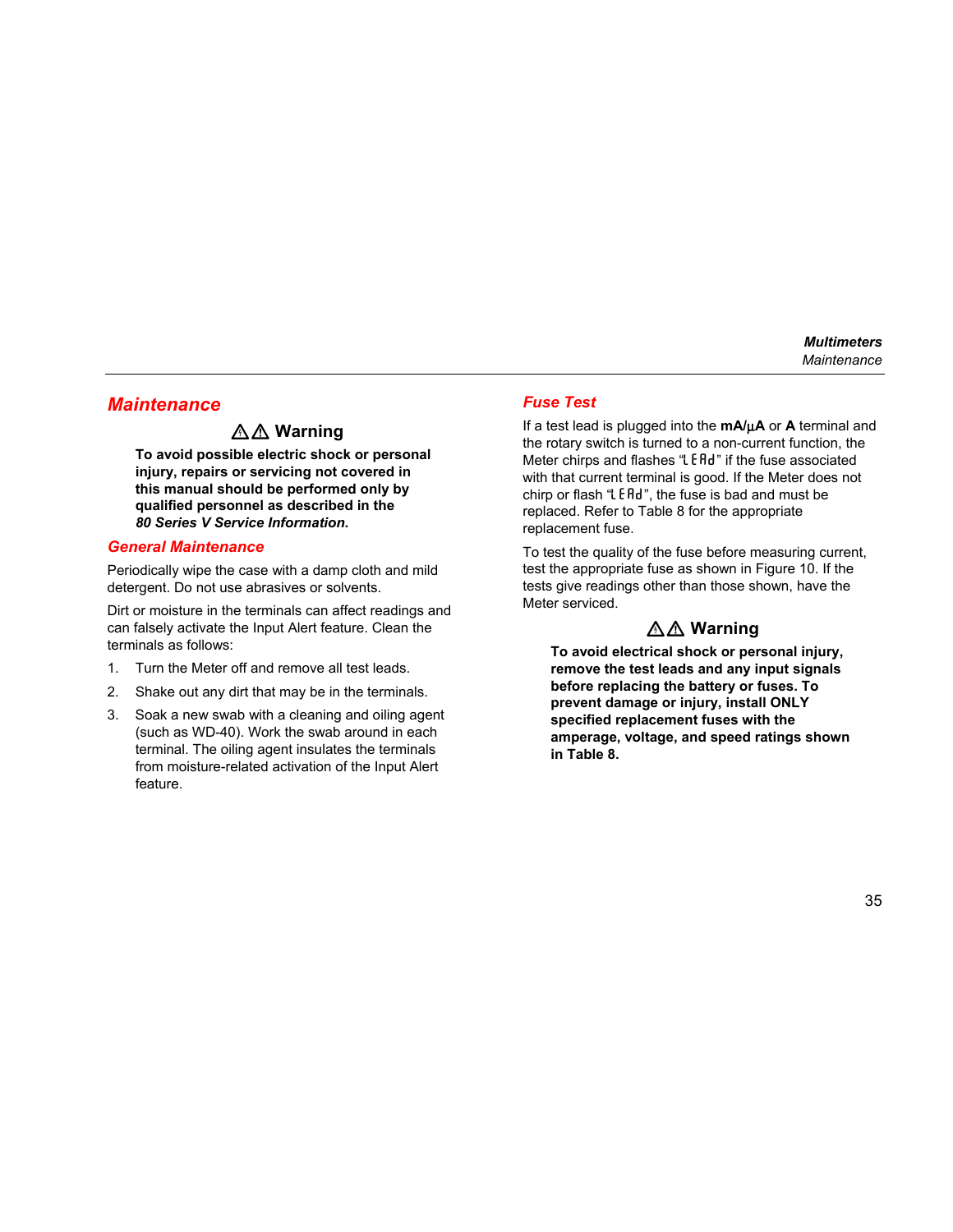<span id="page-43-0"></span>

**Figure 10. Testing the Current Fuses** 

#### *Replacing the Battery*

Replace the battery with a 9 V battery (NEDA A1604, 6F22, or 006P).

# **△△** Warning

**To avoid false readings, which could lead to possible electric shock or personal injury, replace the battery as soon as the battery indicator (**b**) appears. If the display shows**  bAtt **the Meter will not function until the battery is replaced.** 

Replace the battery as follows, refer to Figure 11:

- 1. Turn the rotary switch to OFF and remove the test leads from the terminals.
- 2. Remove the battery door by using a standard-blade screwdriver to turn the battery door screws onequarter turn counterclockwise.
- 3. Replace the battery and the battery door. Secure the door by turning the screws one-quarter turn clockwise.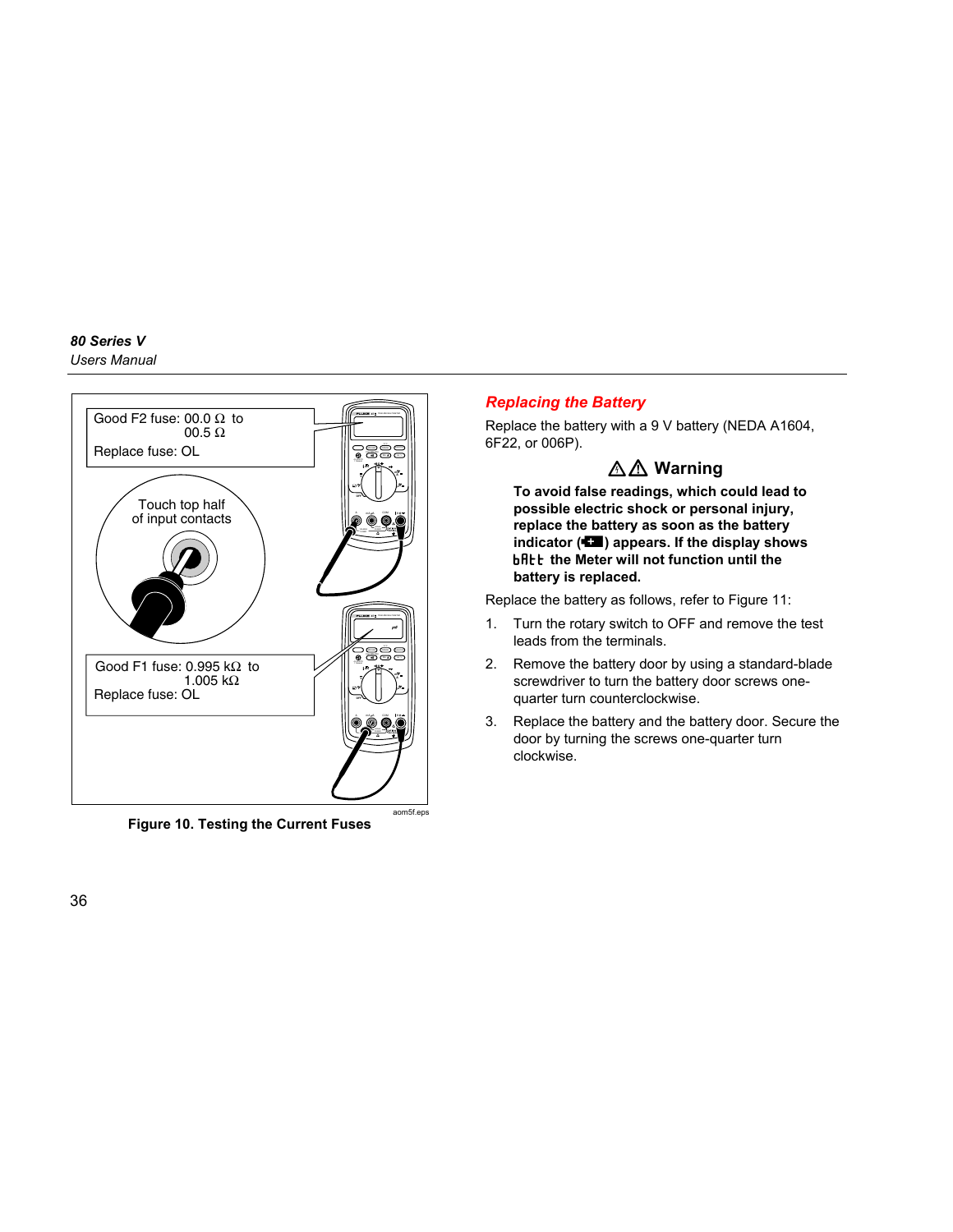#### <span id="page-44-0"></span>*Replacing the Fuses*

Referring to Figure 11, examine or replace the Meter's fuses as follows:

- 1. Turn the rotary switch to OFF and remove the test leads from the terminals.
- 2. Remove the battery door by using a standard-blade screwdriver to turn the battery door screws onequarter turn counterclockwise.
- 3. Remove the three Phillips-head screws from the case bottom and turn the case over.
- 4. Gently push up the input terminal-end of the top case from inside of the battery compartment to separate the two halves of the case.
- 5. Remove the fuse by gently prying one end loose, then sliding the fuse out of its bracket.
- 6. Install ONLY specified replacement fuses with the amperage, voltage, and speed ratings shown in Table 8.
- 7. Verify that the rotary switch and the circuit board switch are in the OFF position.
- 8. Replace the case top, ensuring that the gasket is properly seated and case snaps together above the LCD (item  $(i)$ ).
- 9. Reinstall the three screws and the battery door. Secure the door by turning the screws one-quarter turn clockwise.

# *Service and Parts*

If the Meter fails, check the battery and fuses. Review this manual to verify proper use of the Meter.

Replacement parts and accessories are shown in Tables 8 and 9 and Figure 12.

To order parts and accessories, refer to "Contacting Fluke".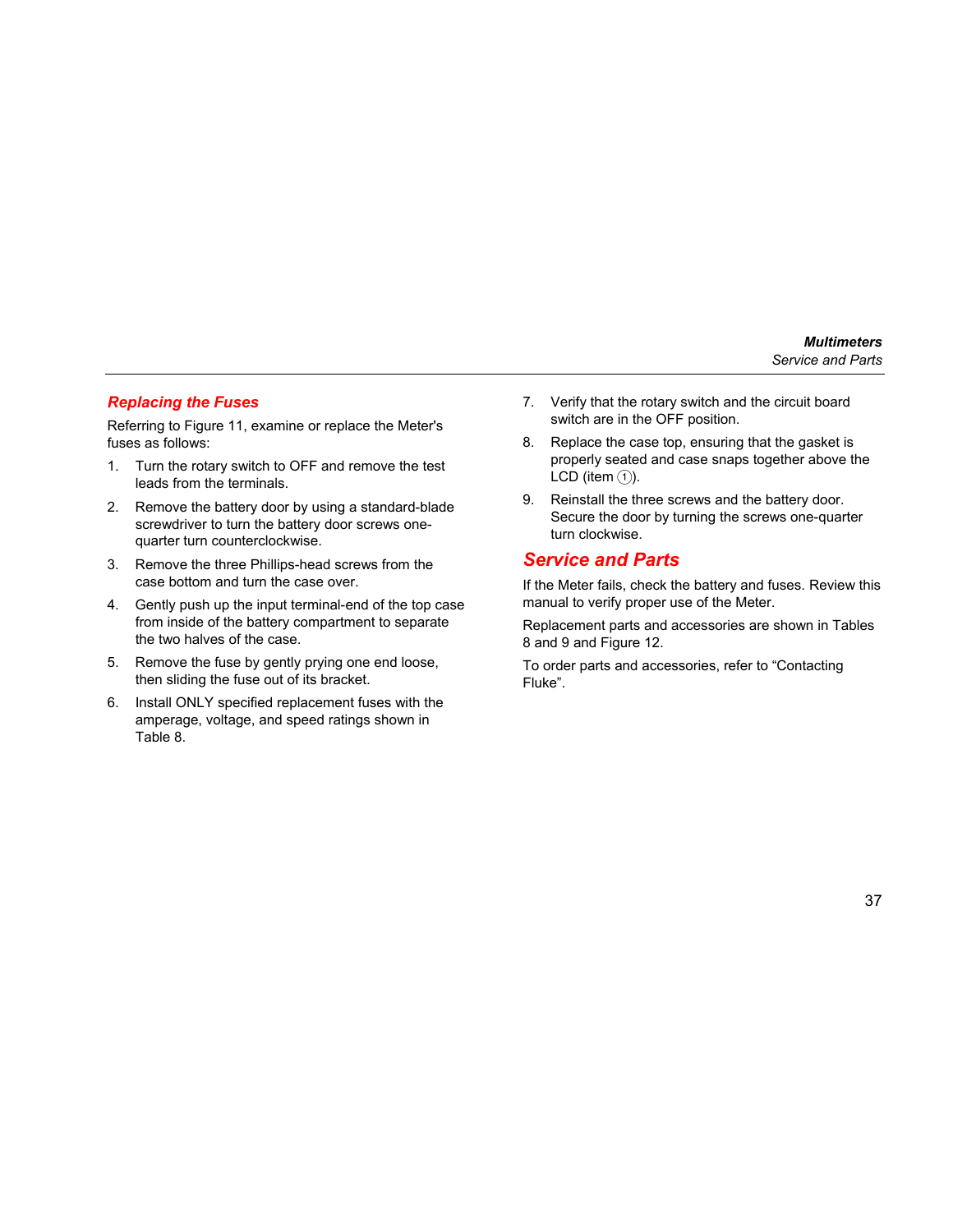<span id="page-45-0"></span>

**Figure 11. Battery and Fuse Replacement**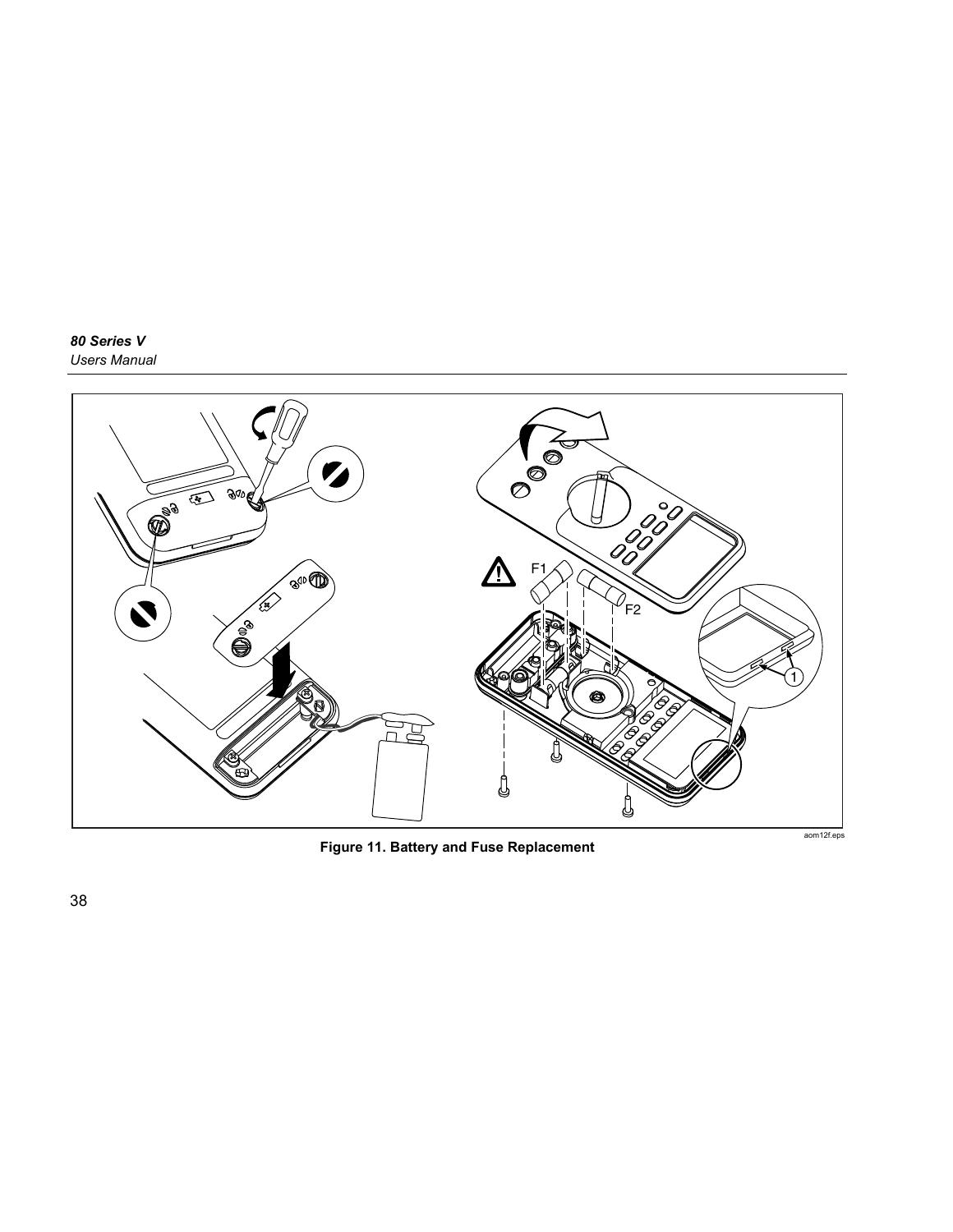<span id="page-46-0"></span>

| <b>Item</b>                | <b>Description</b>                                        | Qty. | <b>Fluke Part or Model</b><br><b>Number</b> |
|----------------------------|-----------------------------------------------------------|------|---------------------------------------------|
| BT <sub>1</sub>            | Battery, 9 V                                              |      | 2139179                                     |
| BT <sub>2</sub>            | Cable Assy, 9 V Battery Snap                              |      | 2064217                                     |
| $F1 \triangle$             | Fuse, 0.440 A, 1000 V, FAST                               |      | 943121                                      |
| F <sub>2</sub> $\triangle$ | Fuse, 11 A, 1000 V, FAST                                  |      | 803293                                      |
| $H2-4$                     | Screw, Case                                               | 3    | 832246                                      |
| $H5-9$                     | Screw, Bottom Shield                                      | 5    | 448456                                      |
| $J1-2$                     | Elastomeric Connector                                     | 2    | 817460                                      |
| MP <sub>2</sub>            | Shield, Top                                               |      | 2073906                                     |
| MP4                        | Shield, Bottom                                            |      | 2074025                                     |
| MP <sub>5</sub>            | Case Top (PAD XFER) With Window                           |      | 2073992                                     |
| MP <sub>6</sub>            | Case Bottom                                               |      | 2073871                                     |
| MP8                        | Knob, Switch (PAD XFER)                                   |      | 2100482                                     |
| MP9                        | Detent, Knob                                              |      | 822643                                      |
| MP10-11                    | Foot, Non-Skid                                            |      | 824466                                      |
| <b>MP13</b>                | Shock Absorber                                            |      | 828541                                      |
| <b>MP14</b>                | O-Ring, Input Receptacle                                  |      | 831933                                      |
| <b>MP15</b>                | Holster                                                   |      | 2074033                                     |
| <b>MP22</b>                | <b>Battery Door</b>                                       |      | 2073938                                     |
| MP27-MP30                  | <b>Contact RSOB</b>                                       |      | 1567683                                     |
| <b>MP31</b>                | Mask, LCD (PAD XFER)                                      |      | 2073950                                     |
| <b>MP41</b>                | Housing, RSOB                                             |      | 2073945                                     |
|                            | $\triangle$ To ensure safety, use exact replacement only. |      |                                             |

#### **Table 8. Replacement Parts**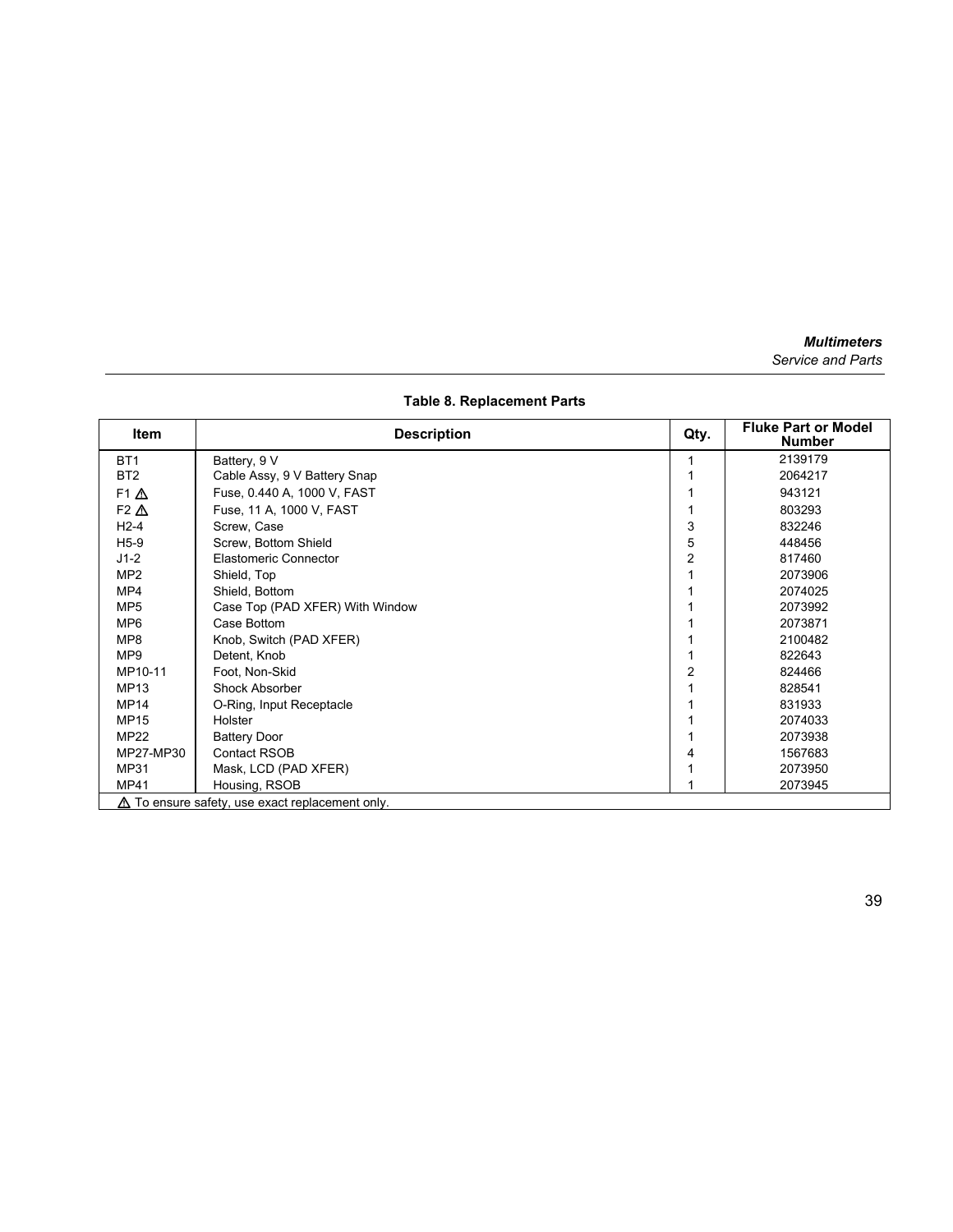|  | Table 8. Replacement Parts (cont.) |  |  |
|--|------------------------------------|--|--|
|--|------------------------------------|--|--|

| Item            | <b>Description</b>                                                     | Qty. | <b>Fluke Part or Model</b><br><b>Number</b> |
|-----------------|------------------------------------------------------------------------|------|---------------------------------------------|
| AC72            | Alligator Clip, Black                                                  |      | 1670652                                     |
| AC72            | Alligator Clip, Red                                                    |      | 1670641                                     |
| <b>TL75</b>     | Test Lead Set                                                          |      | 855742                                      |
| MP81            | Thermocouple Assembly, K-Type, Beaded, Molded Dual Banana Plug, Coiled |      | 1273113                                     |
| MP390-391       | Access Door Fastener                                                   | 2    | 948609                                      |
| <b>NA</b>       | Tiltstand                                                              |      | 2074040                                     |
| U5              | LCD, 4.5 DIGIT, TN, Transflective, Bar Graph, OSPR80                   |      | 2065213                                     |
| CR <sub>6</sub> | Lightpipe                                                              |      | 2074057                                     |
| S <sub>2</sub>  | Keypad                                                                 |      | 2105884                                     |
| TM1             | 80 Series V Multi-Language Getting Started Manual                      |      | 2101973                                     |
| TM <sub>2</sub> | 80 Series V Quick Reference Card                                       |      | 2101986                                     |
| TM3             | CD ROM, 80 Series V User Manual                                        |      | 2101999                                     |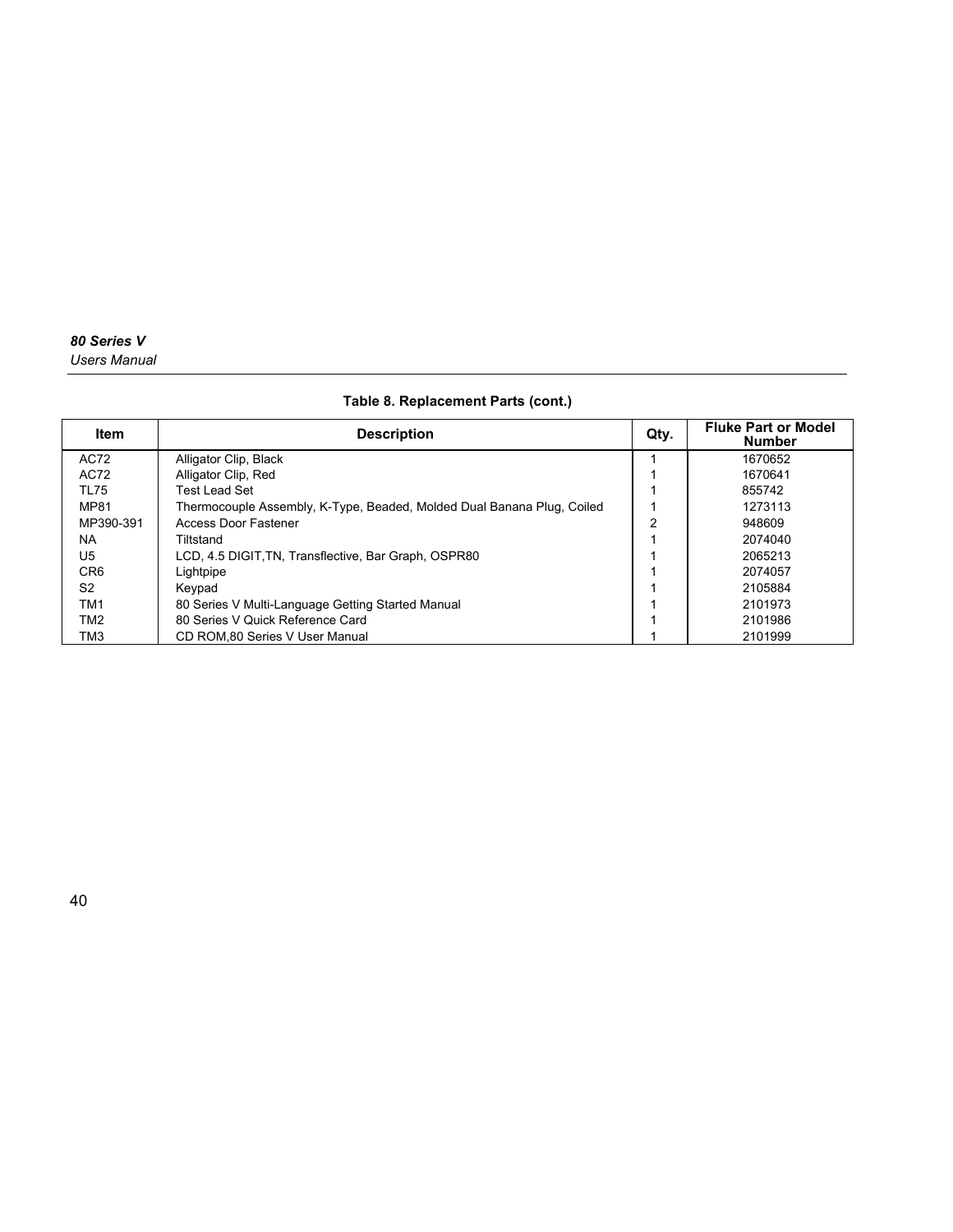<span id="page-48-0"></span>

**Figure 12. Replaceable Parts** 

41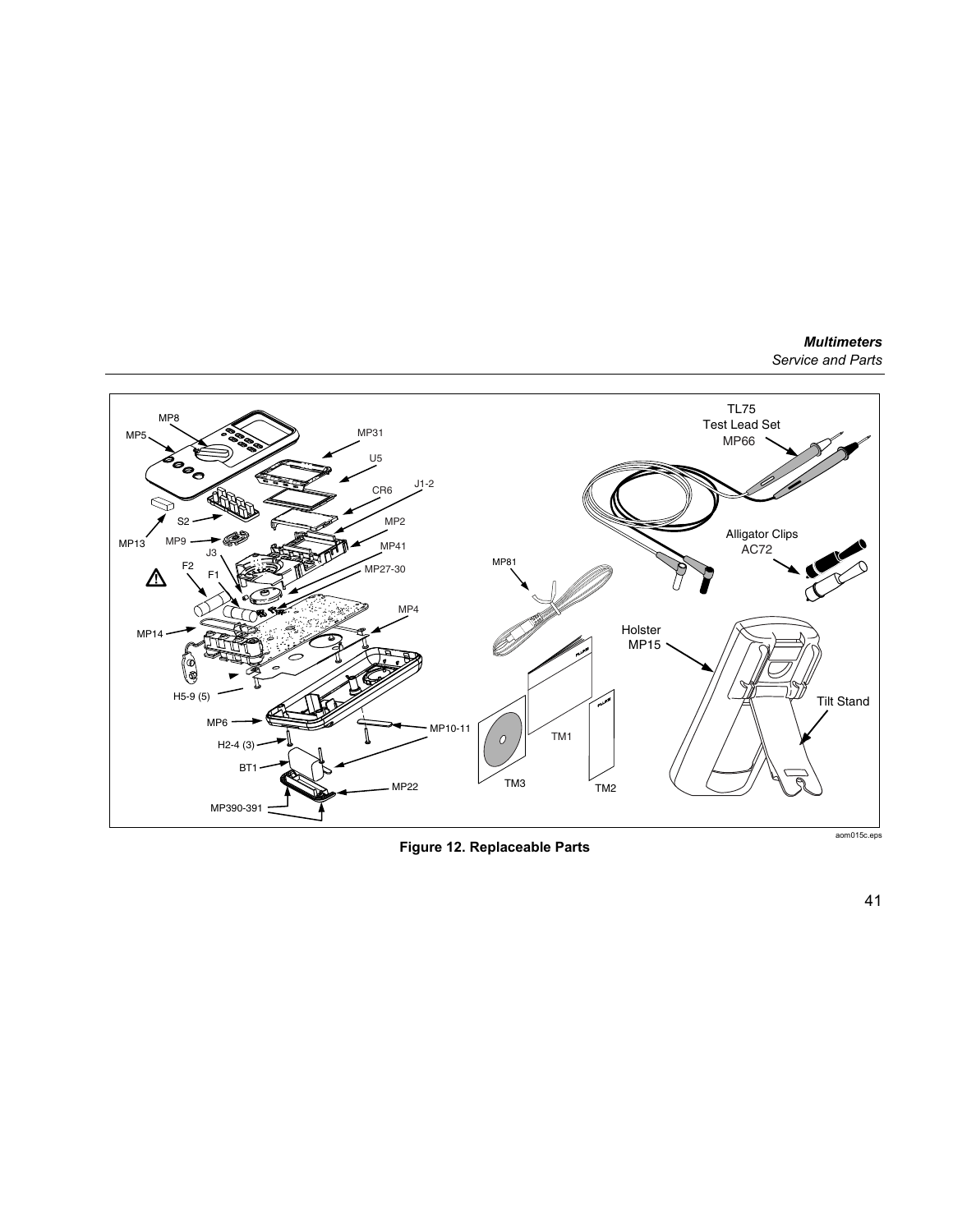#### **Table 9. Accessories**

<span id="page-49-0"></span>

| <b>Item</b>     | <b>Description</b>                                                    |
|-----------------|-----------------------------------------------------------------------|
| AC72            | Alligator Clips for use with TL75 test lead set                       |
| AC220           | Safety Grip, Wide-Jaw Alligator Clips                                 |
| <b>TPAK</b>     | ToolPak Magnetic Hanger                                               |
| H87             | Holster, Yellow                                                       |
| C <sub>25</sub> | Carrying Case, Soft                                                   |
| <b>TL76</b>     | 4 mm Diameter Test Leads                                              |
| <b>TL220</b>    | Industrial Test Lead Set                                              |
| <b>TL224</b>    | Test Lead Set, Heat-Resistant Silicone                                |
| TP <sub>1</sub> | Test Probes, Flat Blade, Slim Reach                                   |
| TP4             | Test Probes, 4 mm diameter, Slim Reach                                |
|                 | Fluke accessories are available from an authorized Fluke distributor. |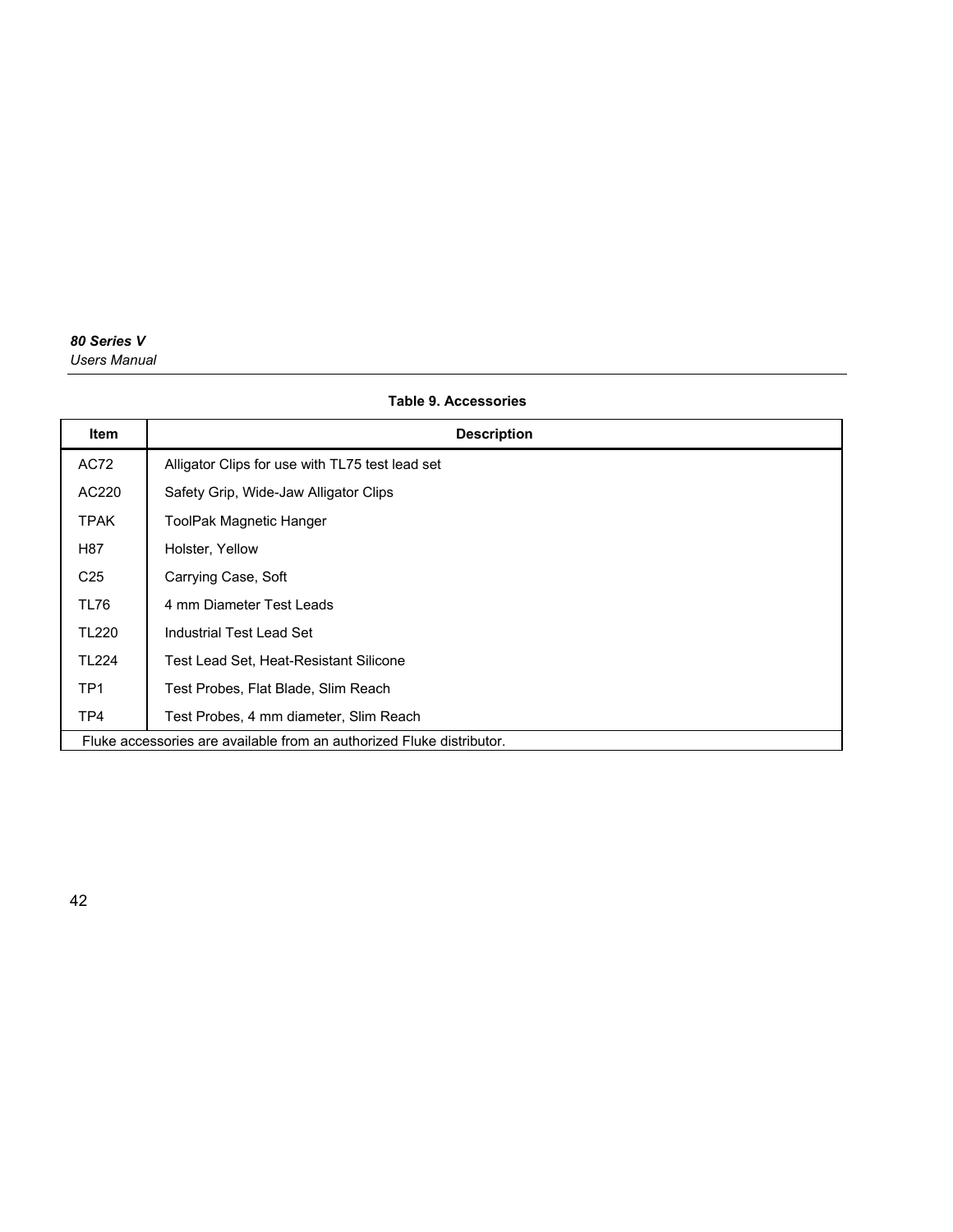# <span id="page-50-0"></span>*Specifications*

**Maximum Voltage between any Terminal and Earth Ground:** 1000 V rms W **Fuse Protection for mA or** μ**A inputs:** 44/100 A, 1000 V FAST Fuse W **Fuse Protection for A input:** 11 A, 1000 V FAST Fuse **Display:** Digital: 6000 counts updates 4/sec; (Model 87 also has 19,999 counts in high-resolution mode). **Analog Bargraph:** 33 segments, updates 40/sec. Frequency: 19,999 counts, updates 3/sec at >10 Hz **Temperature:** Operating: -20 °C to +55 °C; Storage: -40 °C to +60 °C **Altitude:** Operating: 2000 m; Storage: 10,000 m **Temperature Coefficient:** 0.05 x (specified accuracy)/ °C (<18 °C or >28 °C) **Electromagnetic Compatibility:** In an RF field of 3 V/m total accuracy = specified accuracy + 20 counts Except: 600 μA dc range total accuracy=specified accuracy +60 counts. Temperature not specified. **Relative Humidity:** 0 % to 90 % (0 °C to 35 °C); 0 % to 70 % (35 °C to 55 °C) **Battery Type:** 9 V zinc, NEDA 1604 or 6F22 or 006P **Battery Life:** 400 hrs typical with alkaline (with backlight off) **Vibration:** Per MIL-PRF-28800 for a Class 2 instrument **Shock:** 1 Meter drop per IEC 61010-1:2001 **Size (HxWxL):** 1.25 in x 3.41 in x 7.35 in (3.1 cm x 8.6 cm x 18.6 cm) **Size with Holster and Flex-Stand:** 2.06 in x 3.86 in x 7.93 in (5.2 cm x 9.8 cm x 20.1 cm) **Weight:** 12.5 oz (355 g) **Weight with Holster and Flex-Stand:** 22.0 oz (624 g) **Safety:** Complies with ANSI/ISA S82.01-2004, CSA 22.2 No. 1010.1:2004 to 1000 V Overvoltage Category III, IEC 664 to 600 V Overvoltage Category IV. UL listed to UL61010-1. Licensed by TÜV to EN61010-1. **IP Rating:** 30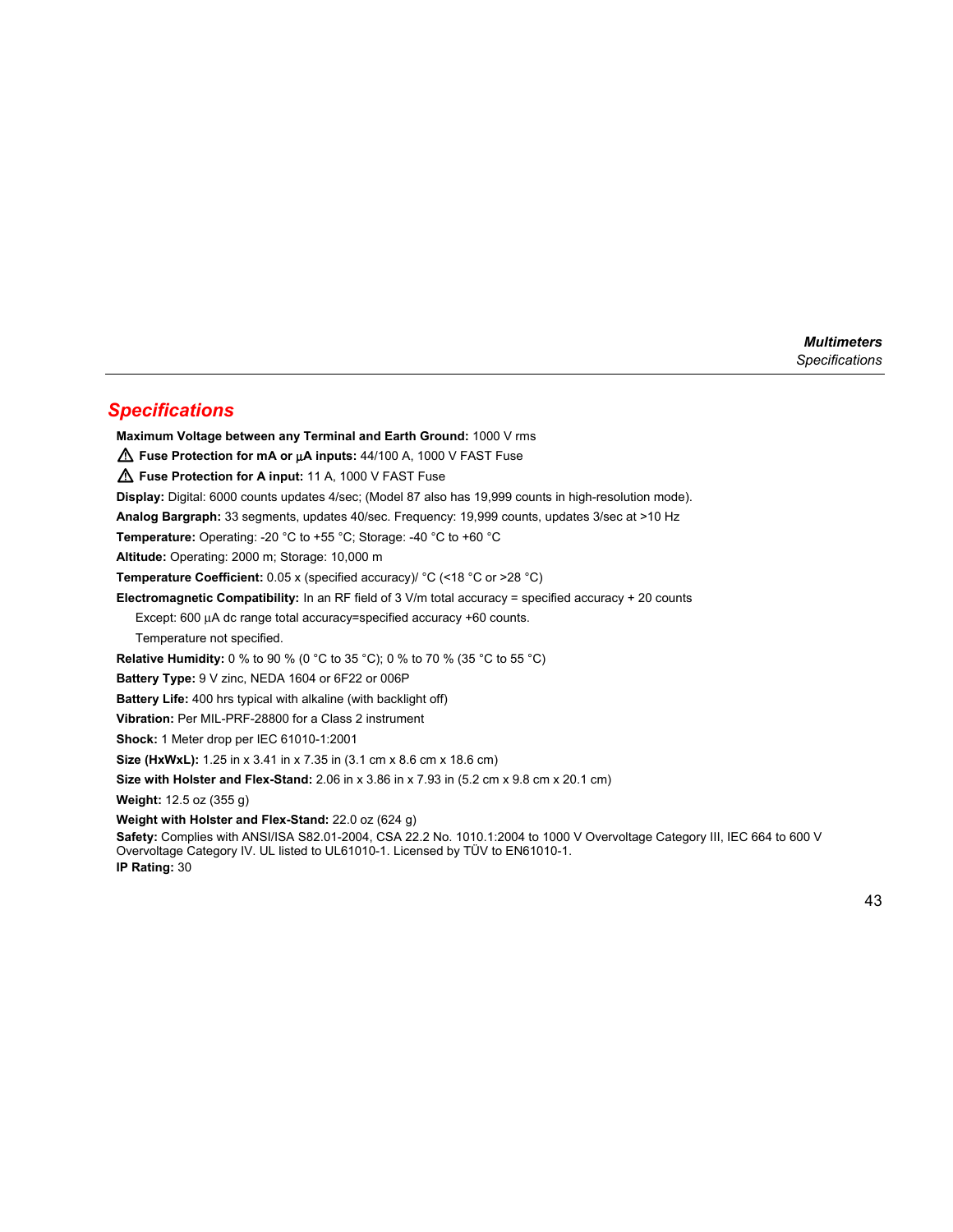#### <span id="page-51-0"></span>*Detailed Specifications*

For all detailed specifications:

Accuracy is given as ±([% of reading] + [number of least significant digits]) at 18° C to 28° C, with relative humidity up to 90 %, for a period of one year after calibration.

For Model 87 in the 4 1/<sub>2</sub>-digit mode, multiply the number of least significant digits (counts) by 10. AC conversions are accoupled and valid from 3 % to 100 % of range. Model 87 is true rms responding. AC crest factor can be up to 3 at full scale, 6 at half scale. For non-sinusoidal wave forms add -(2 % Rdg + 2 % full scale) typical, for a crest factor up to 3.

| <b>Function</b>                  | Range    | Resolution      |                     | Accuracy           |                                  |                |                                  |                             |  |
|----------------------------------|----------|-----------------|---------------------|--------------------|----------------------------------|----------------|----------------------------------|-----------------------------|--|
|                                  |          |                 | $45 - 65$ Hz        | $30 - 200$ Hz      | $200 - 440$ Hz                   | 440 Hz - 1 kHz | 1 - 5 kHz                        | $5 - 20$ kHz <sup>[1]</sup> |  |
| $\widetilde{\mathbf{V}}^{[2,4]}$ | 600.0 mV | $0.1$ mV        | $\pm (0.7 \% + 4)$  |                    |                                  |                |                                  |                             |  |
|                                  | 6.000V   | 0.001V          |                     |                    |                                  |                | $\pm$ (2.0 % + 4)                | $\pm$ (2.0 % + 20)          |  |
|                                  | 60.00 V  | 0.01 V          |                     | $\pm$ (1.0 % + 4)  |                                  |                |                                  |                             |  |
|                                  | 600.0 V  | 0.1V            | $\pm (0.7 % + 2)$   |                    |                                  |                | $\pm$ (2.0 % + 4) <sup>[3]</sup> | unspecified                 |  |
|                                  | 1000 V   | 1 V             |                     |                    |                                  |                | unspecified                      | unspecified                 |  |
|                                  |          | Low pass filter | Same as<br>45-65 Hz | $\pm (1.0 \% + 4)$ | $+1 \% + 4$<br>$-6 \% - 4^{[5]}$ | unspecified    | unspecified                      | unspecified                 |  |

#### **Table 10. Model 87 AC Voltage Function Specifications**

[1] Below 10 % of range, add 12 counts.

[2] The Meter is a true rms responding meter. When the input leads are shorted together in the ac functions, the Meter may display a residual reading between 1 and 30 counts. A 30 count residual reading will cause only a 2-digit change for readings over 3 % of range. Using REL to offset this reading may produce a much larger constant error in later measurements.

[3] Frequency range: 1 kHz to 2.5 kHz.

[4] A residual reading of up to 13 digits with leads shorted, will not affect stated accuracy above 3 % of range.

[5] Specification increases from -1% at 200 Hz to -6% at 440 Hz when filter is in use.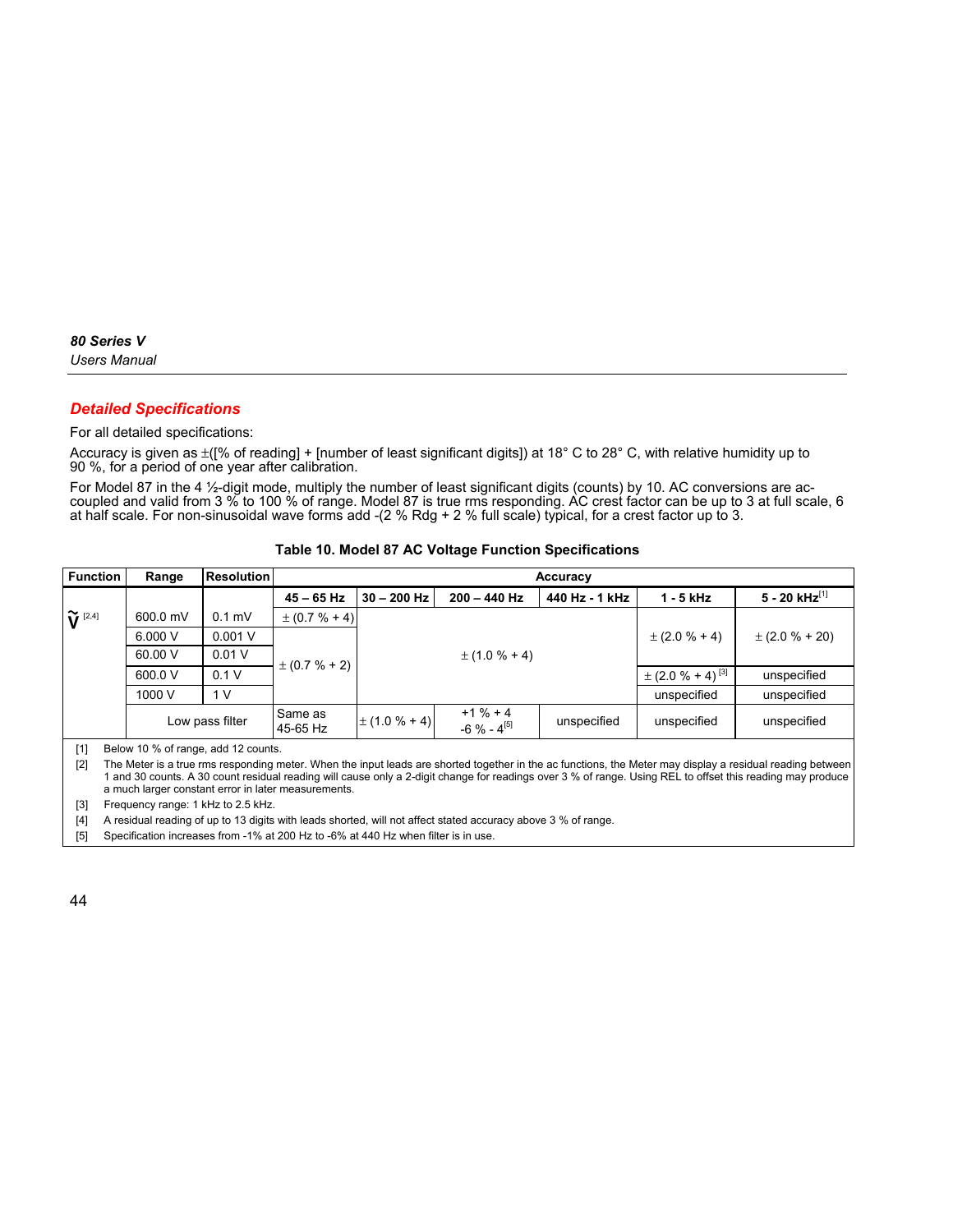<span id="page-52-0"></span>

| <b>Function</b> | Range                                         | <b>Resolution</b> | Accuracy           |                   |                      |  |  |
|-----------------|-----------------------------------------------|-------------------|--------------------|-------------------|----------------------|--|--|
|                 |                                               |                   | 50 Hz - 60 Hz      | 30 Hz - 1 kHz     | 1 kHz - 5 kHz        |  |  |
| ĩΪ              | 600.0 mV                                      | $0.1$ mV          | $\pm (0.5 \% + 4)$ | $\pm$ (1.0 % + 4) | $\pm$ (2.0 % + 4)    |  |  |
|                 | 6.000V                                        | 0.001V            | $\pm (0.5 \% + 2)$ | $\pm$ (1.0 % + 4) | $\pm$ (2.0 % + 4)    |  |  |
|                 | 60.00 V                                       | 0.01 V            | $\pm (0.5 % + 2)$  | $\pm$ (1.0 % + 4) | $\pm$ (2.0 % + 4)    |  |  |
|                 | 600.0 V                                       | 0.1V              | $\pm (0.5 % + 2)$  | $\pm$ (1.0 % + 4) | $\pm (2.0 \% + 4)^2$ |  |  |
|                 | 1000 V                                        | 1 V               | $\pm (0.5 \% + 2)$ | $\pm$ (1.0 % + 4) | unspecified          |  |  |
|                 | Below a reading of 200 counts, add 10 counts. |                   |                    |                   |                      |  |  |
|                 | Frequency range: 1 kHz to 2.5 kHz.            |                   |                    |                   |                      |  |  |

**Table 11. Model 83 AC Voltage Function Specifications**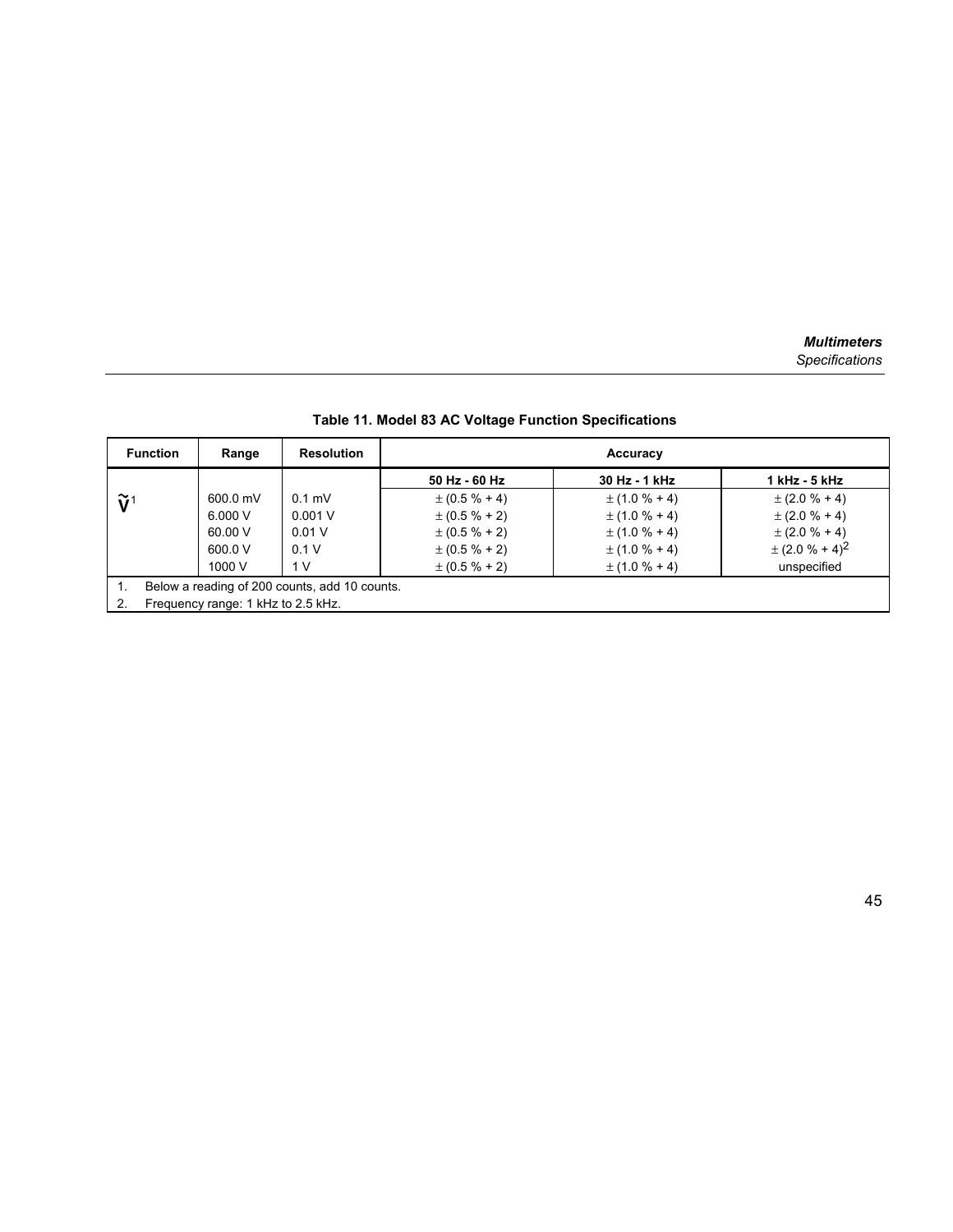<span id="page-53-0"></span>

|                                                                       |                         |                        |                                 | Accuracy                |  |  |  |
|-----------------------------------------------------------------------|-------------------------|------------------------|---------------------------------|-------------------------|--|--|--|
| <b>Function</b>                                                       | Range                   | <b>Resolution</b>      | Model 83                        | Model 87                |  |  |  |
|                                                                       | 6.000V                  | 0.001 V                | $\pm (0.1 \% + 1)$              | $\pm (0.05 \% + 1)$     |  |  |  |
| $\overline{\mathbf{v}}$                                               | 60.00 V                 | 0.01V                  | $\pm (0.1 % + 1)$               | $\pm (0.05 \% + 1)$     |  |  |  |
|                                                                       | 600.0 V                 | 0.1V                   | $\pm (0.1 % + 1)$               | $\pm (0.05 \% + 1)$     |  |  |  |
|                                                                       | 1000 V                  | 1 <sub>V</sub>         | $\pm (0.1 \% + 1)$              | $\pm (0.05 \% + 1)$     |  |  |  |
| $\overline{\overline{m}}$ v                                           | 600.0 mV                | $0.1$ mV               | $\pm (0.3 % + 1)$               | $\pm (0.1 % + 1)$       |  |  |  |
|                                                                       | 600.0 $\Omega$          | $0.1 \Omega$           | $\pm (0.4 % + 2)^{1}$           | $\pm (0.2 % + 2)^1$     |  |  |  |
| Ω                                                                     | 6.000 k $\Omega$        | $0.001 k\Omega$        | $\pm (0.4 % + 1)$               | $\pm (0.2 % + 1)$       |  |  |  |
|                                                                       | 60.00 k $\Omega$        | $0.01 \text{ k}\Omega$ | $\pm (0.4 \% + 1)$              | $\pm (0.2 % + 1)$       |  |  |  |
|                                                                       | $600.0 \text{ k}\Omega$ | $0.1 k\Omega$          | $\pm (0.7 % + 1)$               | $\pm (0.6 % + 1)$       |  |  |  |
| nS                                                                    | $6.000 M\Omega$         | $0.001$ M $\Omega$     | $\pm (0.7 % + 1)$               | $\pm (0.6 % + 1)$       |  |  |  |
|                                                                       | 50.00 M $\Omega$        | $0.01 \text{ M}\Omega$ | $\pm (1.0 \% + 3)^2$            | $\pm (1.0 \% + 3)^2$    |  |  |  |
|                                                                       | 60.00 nS                | 0.01 <sub>ns</sub>     | $\pm$ (1.0 % + 10) <sup>1</sup> | $\pm (1.0 \% + 10)^{1}$ |  |  |  |
| When using the REL $\Delta$ function to compensate for offsets.<br>1. |                         |                        |                                 |                         |  |  |  |

#### **Table 12. DC Voltage, Resistance, and Conductance Function Specifications**

2. Add 0.5 % of reading when measuring above 30 MΩ in the 50 MΩ range, and 20 counts below 33 nS in the 60 nS range.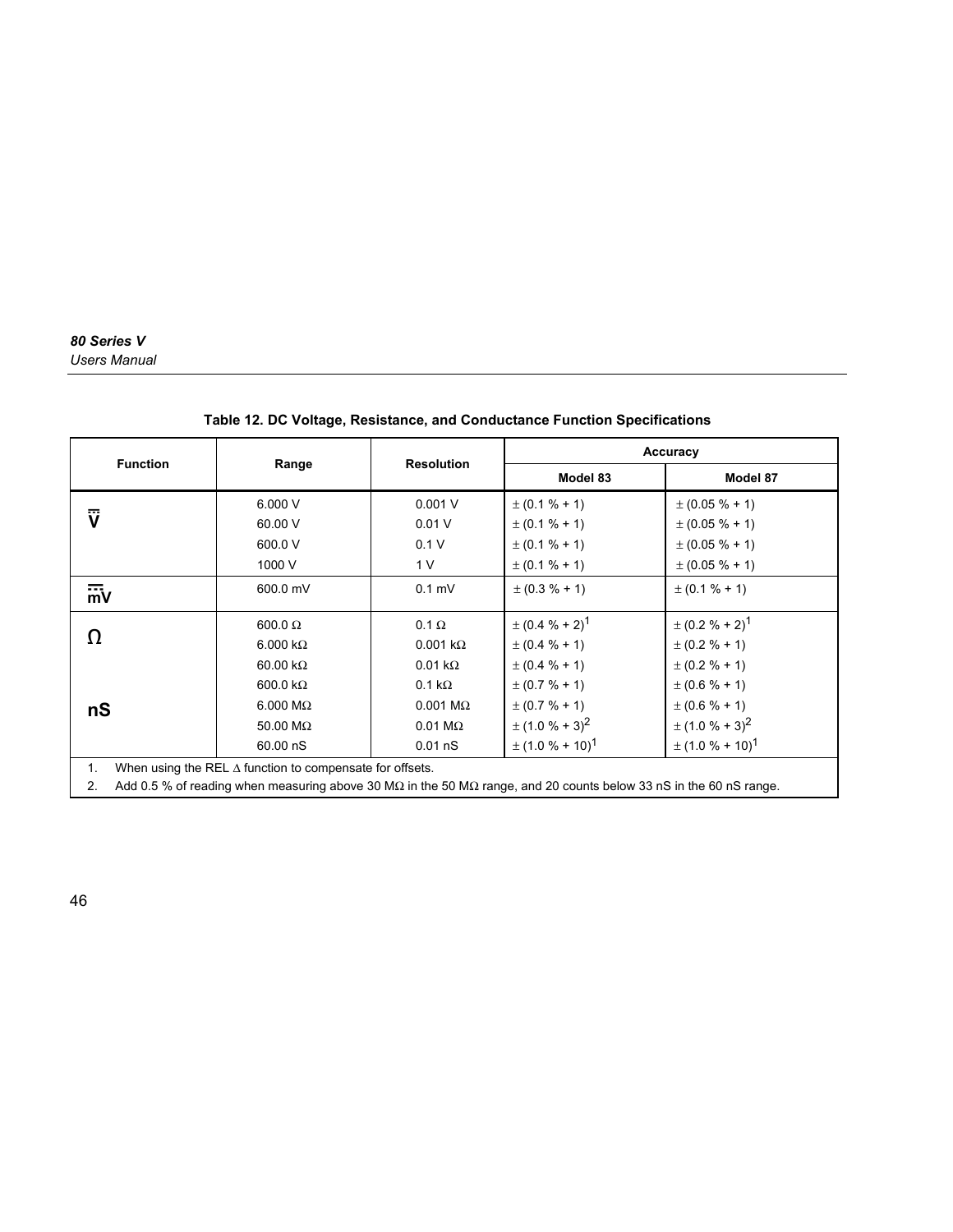#### **Table 13. Temperature Specifications (87 Only)**

<span id="page-54-0"></span>

| Temperature                                                                                                                                       | <b>Resolution</b> | Accuracy <sup>1,2</sup> |  |  |  |
|---------------------------------------------------------------------------------------------------------------------------------------------------|-------------------|-------------------------|--|--|--|
| -200 °C to +1090 °C                                                                                                                               | 0.1 °C            | $1 \% + 10$             |  |  |  |
| -328 °F to +1994 °F                                                                                                                               | 0.1 °F            | $1 \% + 18$             |  |  |  |
| Does not include error of the thermocouple probe.                                                                                                 |                   |                         |  |  |  |
| Accuracy specification assumes ambient temperature stable to $\pm 1$ °C. For ambient temperature changes of $\pm 5$ °C, rated accuracy<br>$2_{-}$ |                   |                         |  |  |  |
| applies after 1 hour.                                                                                                                             |                   |                         |  |  |  |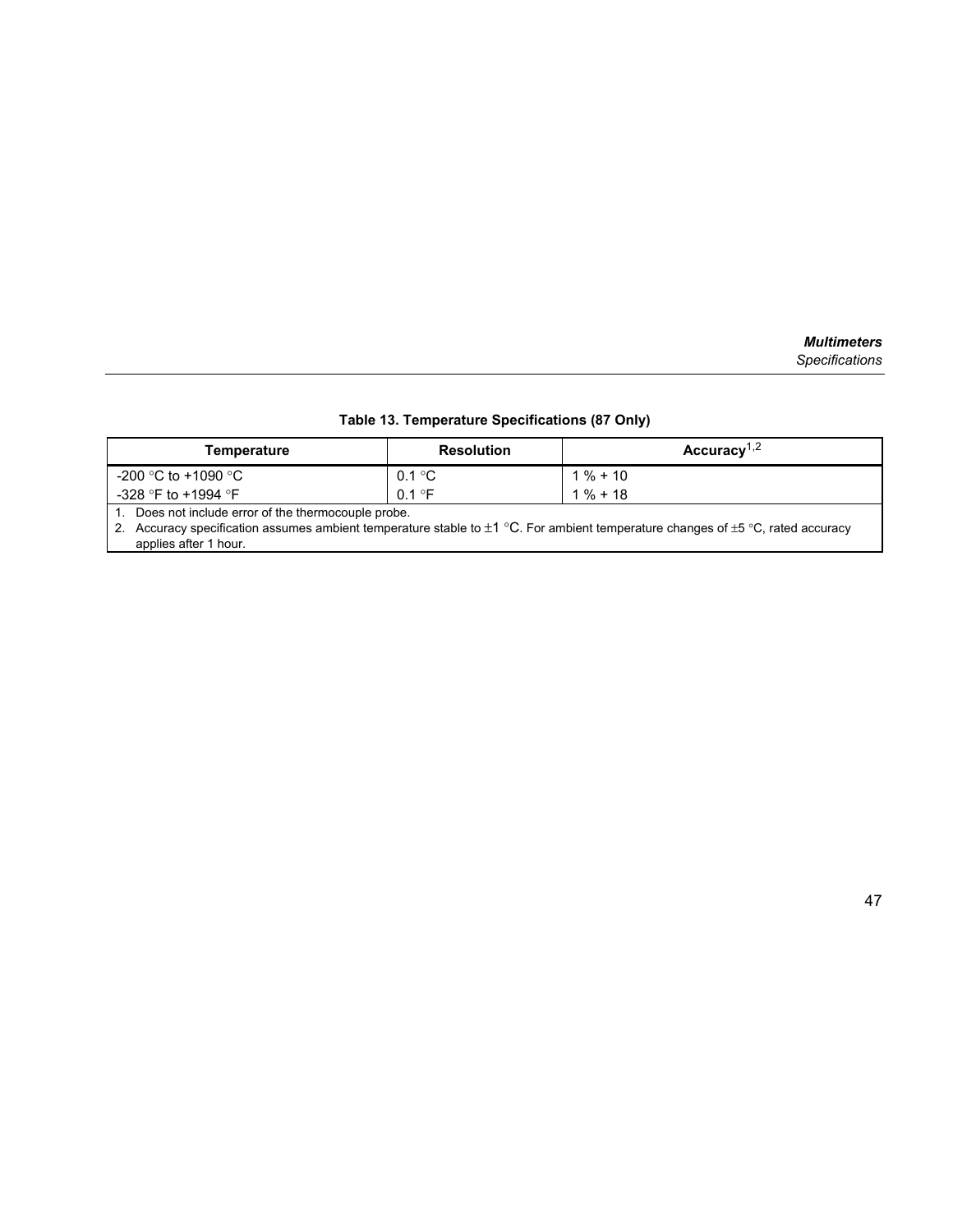<span id="page-55-0"></span>

|                                      |                                                     |                                                            | Accuracy                                                                                                                             | <b>Burden Voltage</b>                                                             |                                                        |
|--------------------------------------|-----------------------------------------------------|------------------------------------------------------------|--------------------------------------------------------------------------------------------------------------------------------------|-----------------------------------------------------------------------------------|--------------------------------------------------------|
| <b>Function</b>                      | Range                                               | <b>Resolution</b>                                          | Model $831$                                                                                                                          | Model $87^{2,3}$                                                                  | (typical)                                              |
| mA<br>$A^{\sim}$<br>(45 Hz to 2 kHz) | 60.00 mA<br>400.0 $mA^6$<br>6.000 A<br>10.00 $A^4$  | $0.01 \text{ mA}$<br>0.1 <sub>m</sub> A<br>0.001A<br>0.01A | $\pm$ (1.2 % + 2) <sup>5</sup><br>$\pm$ (1.2 % + 2) <sup>5</sup><br>$\pm$ (1.2 % + 2) <sup>5</sup><br>$\pm$ (1.2 % + 2) <sup>5</sup> | $\pm$ (1.0 % + 2)<br>$\pm$ (1.0 % + 2)<br>$\pm$ (1.0 % + 2)<br>$\pm$ (1.0 % + 2)  | $1.8$ mV/mA<br>$1.8$ mV/mA<br>$0.03$ V/A<br>$0.03$ V/A |
| mA<br>$A =$                          | 60.00 mA<br>400.0 m $A^6$<br>6.000 A<br>10.00 $A^4$ | $0.01 \text{ mA}$<br>0.1 <sub>m</sub> A<br>0.001A<br>0.01A | $\pm (0.4 \% + 4)$<br>$\pm (0.4 % + 2)$<br>$\pm (0.4 \% + 4)$<br>$\pm (0.4 % + 2)$                                                   | $\pm (0.2 \% + 4)$<br>$\pm (0.2 % + 2)$<br>$\pm (0.2 % + 4)$<br>$\pm (0.2 % + 2)$ | $1.8$ mV/mA<br>$1.8$ mV/mA<br>$0.03$ V/A<br>$0.03$ V/A |
| $\mu$ A $\sim$<br>(45 Hz to 2 kHz)   | 600.0 µA<br>6000 µA                                 | $0.1 \mu A$<br>$1 \mu A$                                   | $\pm (1.2 % + 2)^5$<br>$\pm$ (1.2 % + 2) <sup>5</sup>                                                                                | $\pm$ (1.0 % + 2)<br>$\pm$ (1.0 % + 2)                                            | $100 \mu V/\mu A$<br>100 μV/μA                         |
| µA <sub></sub>                       | $600.0 \mu A$<br>6000 µA                            | $0.1 \mu A$<br>$1 \mu A$                                   | $\pm (0.4 % + 4)$<br>$\pm (0.4 % + 2)$                                                                                               | $\pm (0.2 % + 4)$<br>$\pm (0.2 % + 2)$                                            | 100 μV/μA<br>$100 \mu V/\mu A$                         |

#### **Table 14. Current Function Specifications**

1. AC conversion for Model 83 is ac coupled and calibrated to the rms value of a sine wave input.

2. AC conversions for Model 87 are ac coupled, true rms responding, and valid from 3 % to 100 % of range, except 400 mA range (5 % to 100 % of range) and 10 A range (15 % to 100 % or range).

3. Model 87 is a true rms responding meter. When the input leads are shorted together in the ac functions, the Meter may display a residual reading between 1 and 30 counts. A 30 count residual reading will cause only a 2 digit change for readings over 3 % of range. Using REL to offset this reading may produce a much larger constant error in later measurements

4.  $\triangle$  10 A continuous up to 35 °C; < 20 minutes on, 5 minutes off at 35 °C to 55 °C. 20 A for 30 seconds maximum; > 10 A unspecified.<br>5. Below a reading of 200 counts, add 10 counts.

5. Below a reading of 200 counts, add 10 counts.

6. 400 mA continuous; 600 mA for 18 hrs maximum.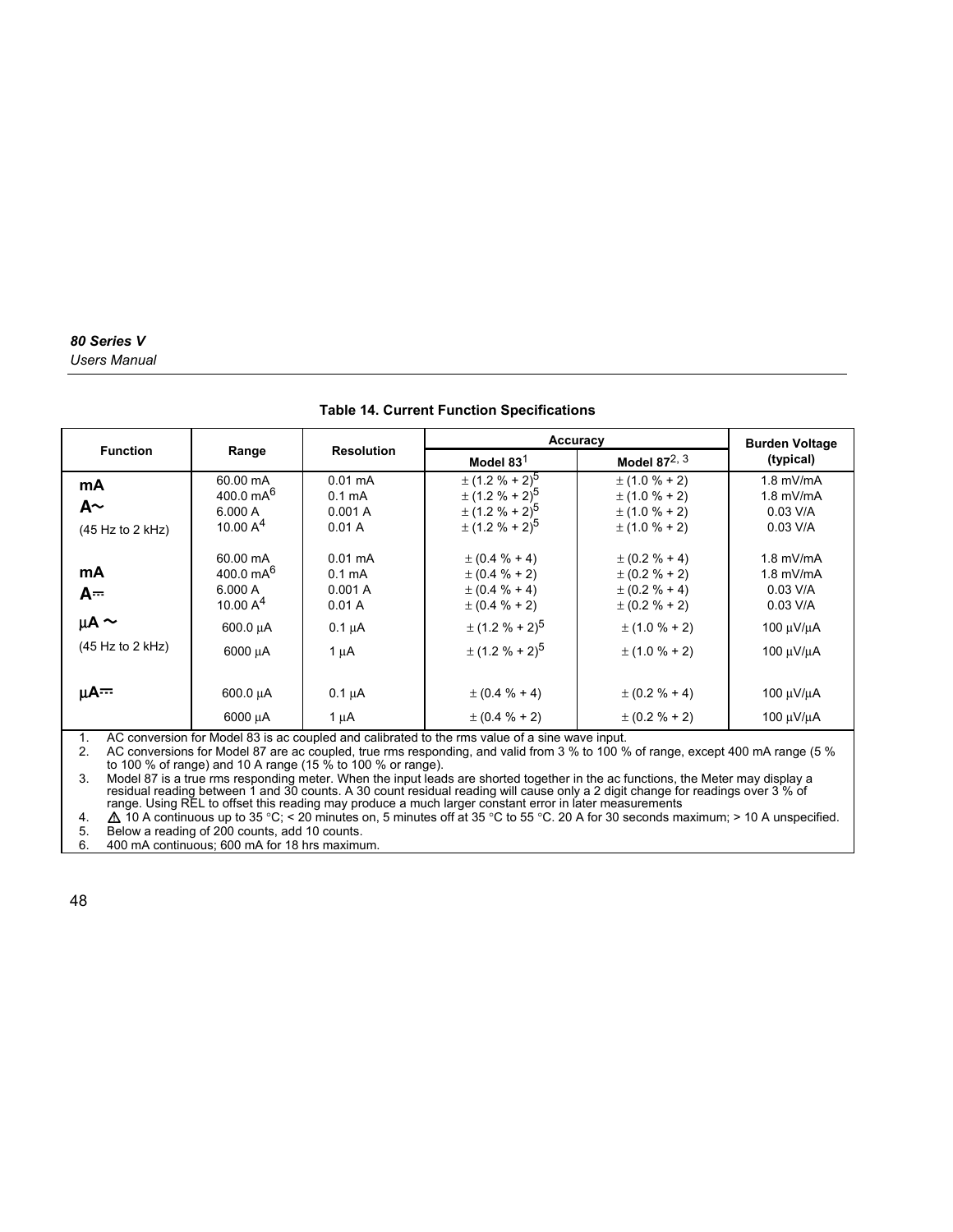<span id="page-56-0"></span>

| <b>Function</b> | Range                                                                  | <b>Resolution</b> | Accuracy                     |  |  |  |
|-----------------|------------------------------------------------------------------------|-------------------|------------------------------|--|--|--|
| $+$             | 10.00 nF                                                               | $0.01$ nF         | $\pm$ (1 % + 2) <sup>1</sup> |  |  |  |
|                 | 100.0 nF                                                               | $0.1$ nF          | $\pm$ (1 % + 2) <sup>1</sup> |  |  |  |
|                 | 1.000 $\mu$ F                                                          | $0.001 \mu F$     | $\pm$ (1 % + 2)              |  |  |  |
|                 | 10.00 $\mu$ F                                                          | $0.01 \mu F$      | $\pm$ (1 % + 2)              |  |  |  |
|                 | 100.0 $\mu$ F                                                          | $0.1 \mu F$       | $\pm$ (1 % + 2)              |  |  |  |
|                 | 9999 µF                                                                | $1 \mu F$         | $\pm$ (1 % + 2)              |  |  |  |
| ₩               | 3.000V                                                                 | 0.001V            | $\pm (2 \% + 1)$             |  |  |  |
|                 | With a film capacitor or better, using Relative mode to zero residual. |                   |                              |  |  |  |

#### **Table 15. Capacitance and Diode Function Specifications**

#### **Table 16. Frequency Counter Specifications**

| <b>Function</b>           | Range      | Resolution | Accuracy             |
|---------------------------|------------|------------|----------------------|
| Frequency                 | 199.99     | $0.01$ Hz  | $\pm (0.005 \% + 1)$ |
| (0.5 Hz to 200 kHz,       | 1999.9     | $0.1$ Hz   | $\pm (0.005 \% + 1)$ |
| pulse width $> 2 \mu s$ ) | 19.999 kHz | 0.001 kHz  | $\pm (0.005 \% + 1)$ |
|                           | 199.99 kHz | $0.01$ kHz | $\pm (0.005 \% + 1)$ |
|                           | > 200 kHz  | $0.1$ kHz  | unspecified          |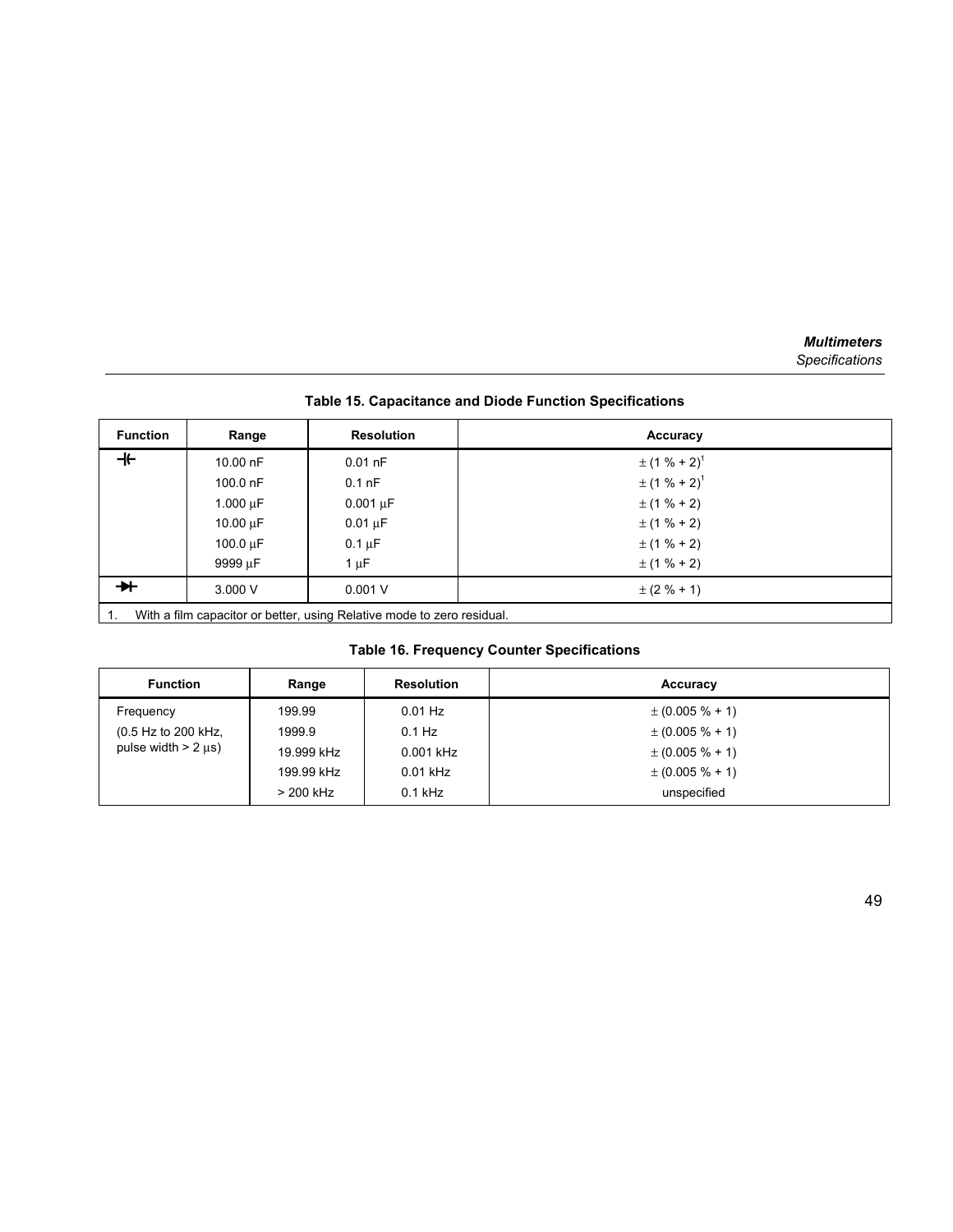<span id="page-57-0"></span>

|                          | <b>Minimum Sensitivity (RMS Sine wave)</b>                      |                   | <b>Approximate Trigger Level</b> |  |  |
|--------------------------|-----------------------------------------------------------------|-------------------|----------------------------------|--|--|
| Input Range <sup>1</sup> | 5 Hz - 20 kHz                                                   | 0.5 Hz - 200 kHz  | (DC Voltage Function)            |  |  |
| $600 \text{ mV}$ dc      | 70 mV (to 400 Hz)                                               | 70 mV (to 400 Hz) | 40 mV                            |  |  |
| 600 mV ac                | 150 mV                                                          | 150 mV            |                                  |  |  |
| 6 V                      | 0.3V                                                            | 0.7V              | 1.7V                             |  |  |
| 60 V                     | 3 V                                                             | 7 V (≤140 kHz)    | 4 V                              |  |  |
| 600 V                    | 30 V                                                            | 70 V (≤14.0 kHz)  | 40 V                             |  |  |
| 1000 V                   | 100 V                                                           | 200 V (≤1.4 kHz)  | 100 V                            |  |  |
| <b>Duty Cycle Range</b>  | Accuracy                                                        |                   |                                  |  |  |
| 0.0 to 99.9 %            | Within $\pm$ (0.2% per kHz + 0.1 %) for rise times < 1 $\mu$ s. |                   |                                  |  |  |
|                          | 1. Maximum input for specified accuracy = 10X Range or 1000 V.  |                   |                                  |  |  |

#### **Table 17. Frequency Counter Sensitivity and Trigger Levels**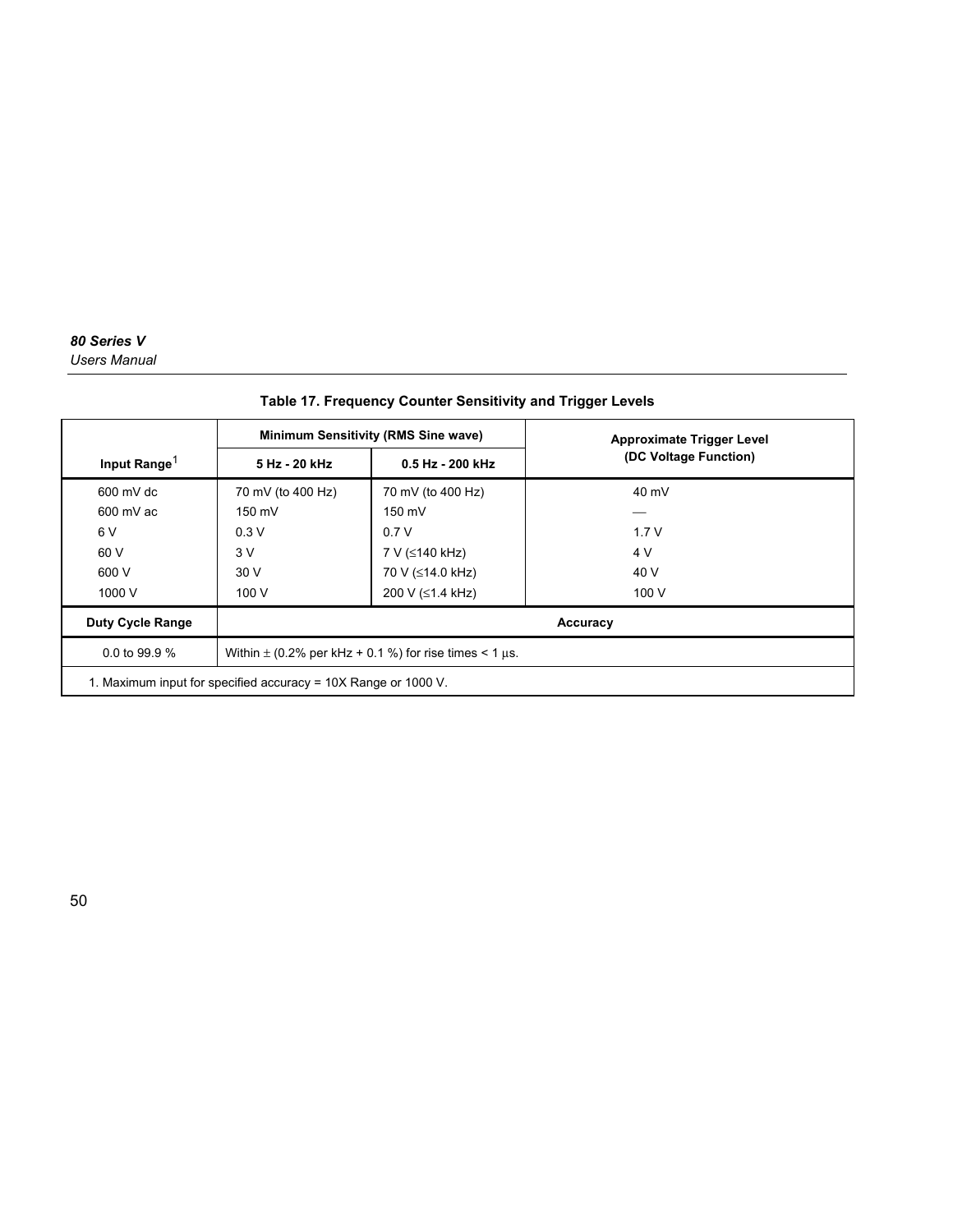#### **Table 18. Electrical Characteristics of the Terminals**

<span id="page-58-0"></span>

| <b>Function</b>                    | Overload<br>Protection $1$ | Input<br>Impedance<br>(nominal)        | <b>Common Mode</b><br><b>Rejection Ratio</b><br>(1 k $\Omega$ unbalance) | <b>Normal Mode Rejection</b> |                                      |             |            |          |           |             |
|------------------------------------|----------------------------|----------------------------------------|--------------------------------------------------------------------------|------------------------------|--------------------------------------|-------------|------------|----------|-----------|-------------|
| $\overline{\overline{\mathsf{v}}}$ | 1000 V rms                 | 10 M $\Omega$ < 100 pF                 | > 120 dB at dc, 50 Hz or 60 Hz                                           | > 60 dB at 50 Hz or 60 Hz    |                                      |             |            |          |           |             |
| $\overline{1}$<br>mV               | 1000 V rms                 | 10 M $\Omega$ < 100 pF                 | > 120 dB at dc, 50 Hz or 60 Hz                                           | > 60 dB at 50 Hz or 60 Hz    |                                      |             |            |          |           |             |
| ũ                                  | 1000 V rms                 | 10 M $\Omega$ < 100 pF<br>(ac-coupled) | $> 60$ dB, dc to 60 Hz                                                   |                              |                                      |             |            |          |           |             |
|                                    |                            | <b>Open Circuit</b>                    | <b>Full Scale Voltage</b>                                                |                              | <b>Typical Short Circuit Current</b> |             |            |          |           |             |
|                                    |                            | <b>Test Voltage</b>                    | Tο 6.0 MΩ                                                                | 50 M $\Omega$ or<br>60 nS    | $600 \Omega$                         | 6 k         | 60 k       | 600 k    | 6 M       | 50 M        |
| Ω                                  | 1000 V rms                 | < 7.9 V dc                             | $<$ 4.1 V dc                                                             | $<$ 4.5 V dc                 | 1 mA                                 | $100 \mu A$ | $10 \mu A$ | $1\mu$ A | 1 $\mu$ A | $0.5 \mu A$ |
| ₩                                  | 1000 V rms                 | < 7.9 V dc                             | 3.000 V dc                                                               |                              | 1.0 mA typical                       |             |            |          |           |             |
| 1. $10^6$ V Hz max                 |                            |                                        |                                                                          |                              |                                      |             |            |          |           |             |